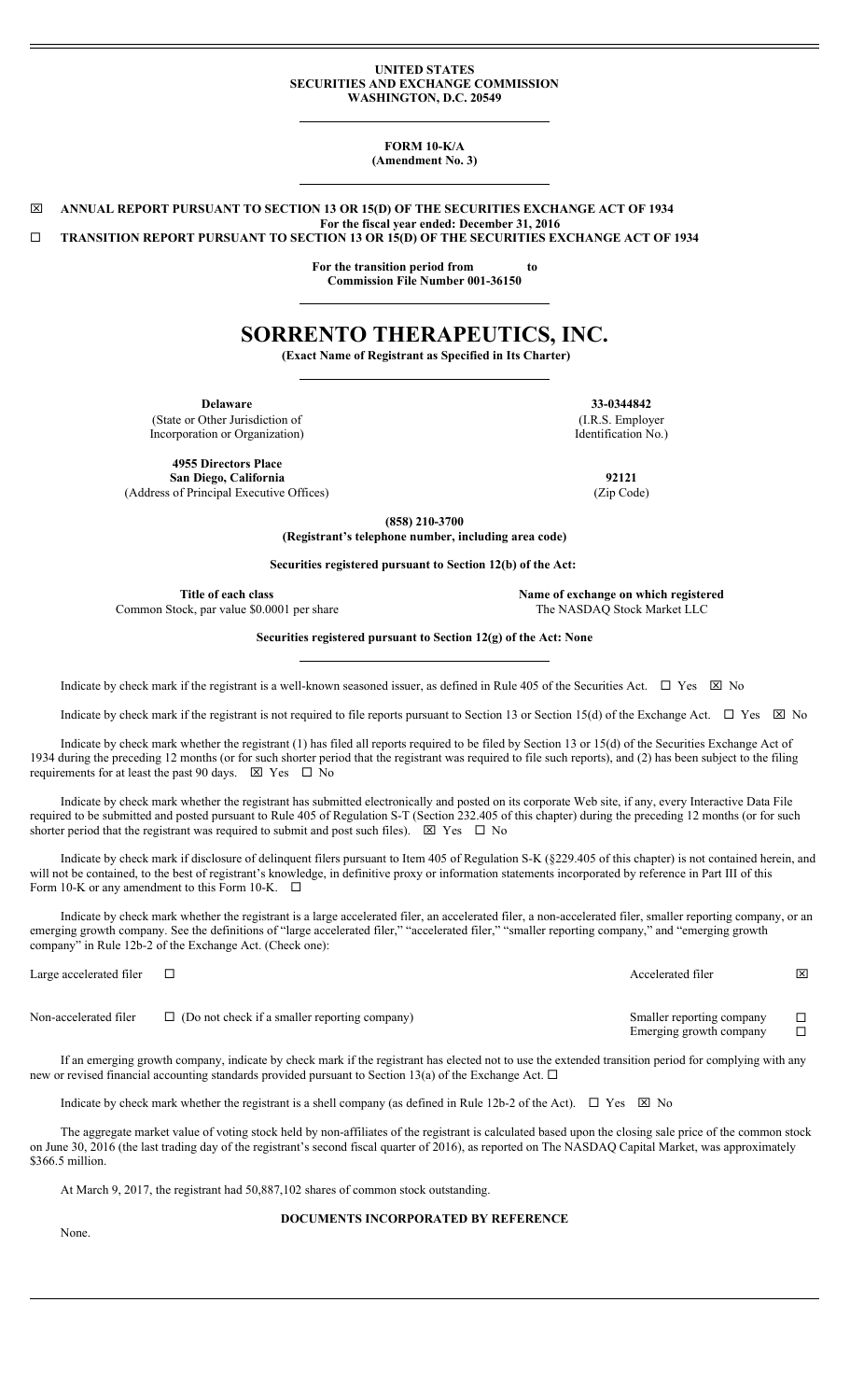# **EXPLANATORY NOTE**

This Amendment No. 3 to Annual Report on Form 10-K/A (this "Amendment No. 3") is being filed by Sorrento Therapeutics, Inc. (the "Company") to amend the Company's Annual Report on Form 10-K for the fiscal year ended December 31, 2016, which was originally filed with the Securities and Exchange Commission (the "SEC") on March 22, 2017 (the "Original Annual Report"), and which was amended by the Company's Amendment No. 1 to Annual Report on Form 10-K/A, which was originally filed with the SEC on March 27, 2017 ("Amendment No. 1"), and by the Company's Amendment No. 2 to Annual Report on Form 10-K/A, which was originally filed with the SEC on April 28, 2017 ("Amendment No. 2"). The Original Annual Report, as amended by Amendment No. 1 and Amendment No. 2, is referred to herein as the "Annual Report".

The Company is filing this Amendment No. 3 solely for the purpose of re-filing an unredacted version of Exhibit 10.31 of the Annual Report in response to comments received from the Staff of the SEC in connection with a confidential treatment request with respect to the Loan and Security Agreement, dated November 23, 2016, among Sorrento Therapeutics, Inc., certain of its domestic subsidiaries, and Hercules Capital, Inc. Exhibit 10.31 to the Annual Report redacted certain provisions in accordance with the Company's application for confidential treatment with the SEC. In response to the SEC comments, Exhibit 10.31, as re-filed with the Amendment No. 3, restores all provisions that had previously been redacted.

In accordance with Rule 12b-15 under the Securities Exchange Act of 1934, as amended (the "Exchange Act"), Part IV, Item 15 of the Annual Report is hereby amended and restated in its entirety. In addition, as required by Rule 12b-15 promulgated under the Exchange Act, new certifications pursuant to Section 302 of the Sarbanes-Oxley Act of 2002 by the Company's principal executive officer and principal financial officer are filed herewith as exhibits to this Amendment No. 3.

Except as described above, no attempt has been made in this Amendment No. 3 to modify or update the other disclosures in the Annual Report. Other than as specifically stated herein, this Amendment No. 3 continues to speak as of the date of the Original Annual Report, and the Company has not updated the disclosures contained therein to reflect any events which occurred at a date subsequent to the filing of the Original Annual Report. Accordingly, this Amendment No. 3 should be read in conjunction with the Annual Report.

i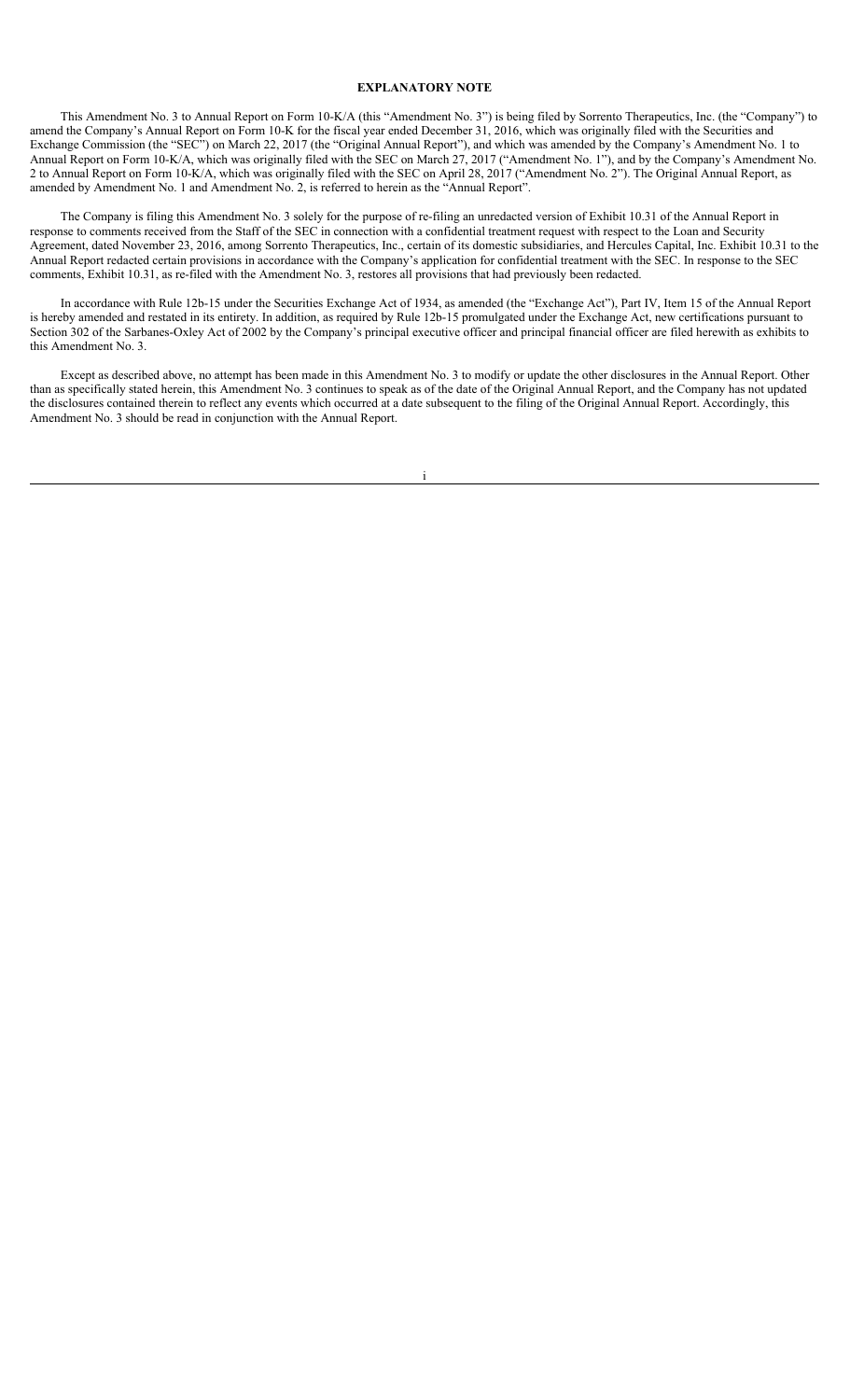### **PART IV**

### **Item 15. Exhibits, Financial Statement Schedules.**

#### (a)(1) Financial Statements

Reference is made to the Index to Consolidated Financial Statements of Sorrento Therapeutics, Inc. appearing on page F-1 of this Form 10-K.

# (a)(2) Financial Statement Schedules

Schedule II – Valuation of Qualifying Accounts

All other schedules not listed above have been omitted because of the absence of conditions under which they are required, or because the required information is included in the consolidated financial statements or the notes thereto.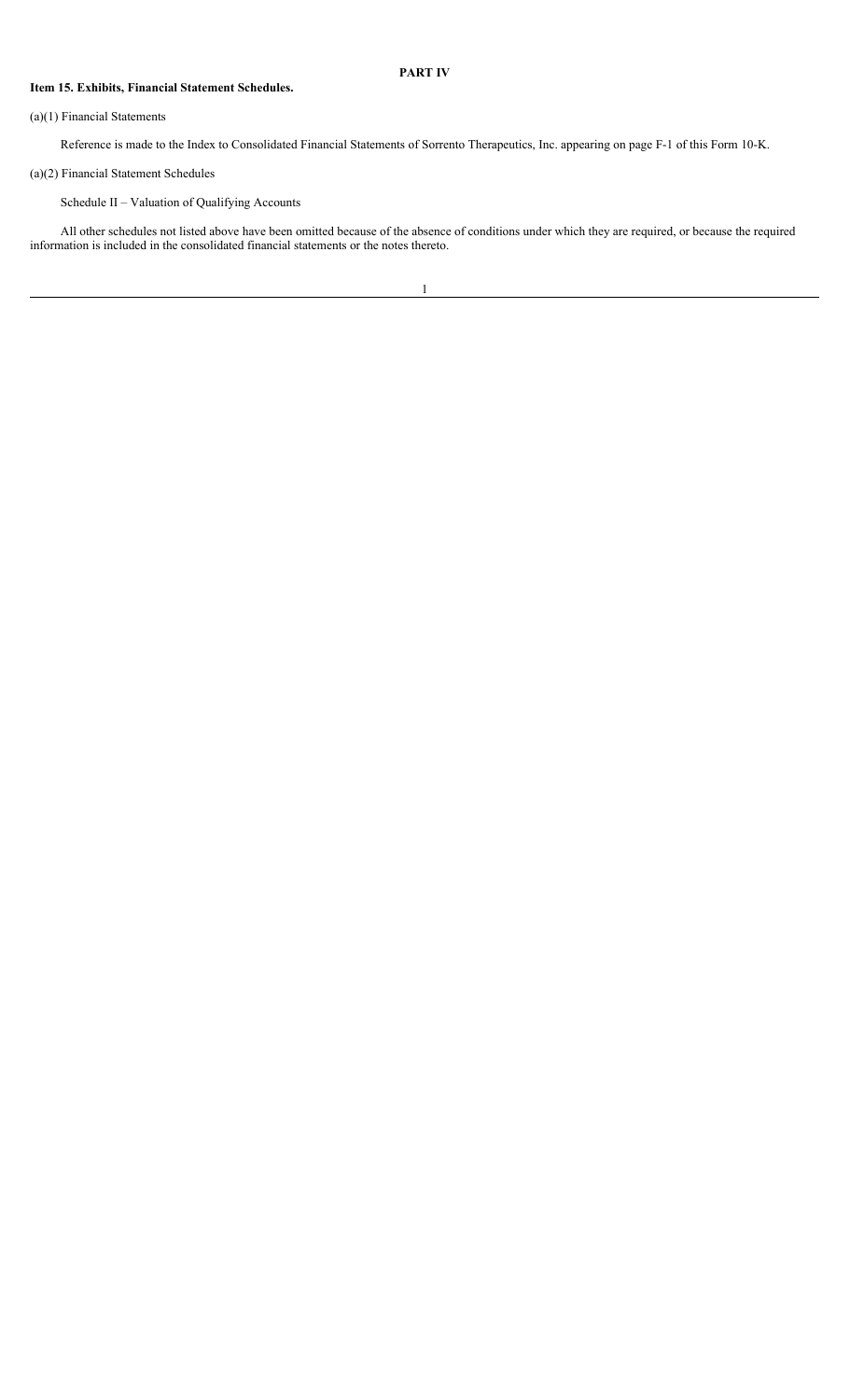#### (a)(3) Exhibits

**Exhibit No. Description** 2.1\* Agreement and Plan of Merger between Sorrento Therapeutics, Inc. and IgDraSol, Inc. dated September 9, 2013 (incorporated by reference to Exhibit 2.1 to the Registrant's Current Report on Form 8-K filed with the SEC on September 11, 2013). 2.2\* Agreement of Merger by and among Sorrento Therapeutics, Inc., Catalyst Merger Sub, Inc., Concortis Biosystems, Corp., Zhenwei Miao and Gang Chen dated as of November 11, 2013 (incorporated by reference to Exhibit 2.1 to the Registrant's Current Report on Form 8-K filed with the SEC on November 14, 2013). 2.3\* Stock Purchase Agreement, dated November 8, 2016, by and among Sorrento Therapeutics, Inc., Scilex Pharmaceuticals Inc., the stockholders of Scilex Pharmaceuticals Inc. party thereto and SPI Shareholders Representative, LLC, as representative of the stockholders of Scilex Pharmaceuticals Inc. party thereto (incorporated by reference to Exhibit 2.1 to the Registrant's Current Report on Form 8-K filed with the SEC on November 8, 2016). 3.1 Restated Certificate of Incorporation (incorporated by reference to Exhibit 3.1 to the Registrant's Quarterly Report on Form 10-Q filed with the SEC on May 15, 2013). 3.2 Certificate of Amendment of the Restated Certificate of Incorporation of Sorrento Therapeutics, Inc. (incorporated by reference to Exhibit 3.1 to the Registrant's Current Report on Form 8-K filed with the SEC on August 1, 2013).

3.3 Bylaws (incorporated by reference to Exhibit 3.2 to the Registrant's Current Report on Form 8-K filed with the SEC on October 23, 2009).

- 3.4 Certificate of Designation of Rights, Preferences and Privileges of Series A Junior Participating Preferred Stock of Sorrento Therapeutics, Inc. (incorporated by reference to Exhibit 3.1 to the Registrant's Current Report on Form 8-K filed with the SEC on November 12, 2013).
- 4.1 Specimen Common Stock Certificate (incorporated by reference to Exhibit 4.1 to the Registrant's Current Report on Form 8-K filed with the SEC on October 23, 2009).
- 4.2 Form of Convertible Promissory Note (incorporated by reference to Exhibit 4.1 to the Registrant's Current Report on Form 8-K filed with the SEC on October 21, 2013).
- 4.3 Amended and Restated Rights Agreement, dated as of December 21, 2015 by and between Sorrento Therapeutics, Inc. and Philadelphia Stock Transfer, Inc., as rights agent (incorporated by reference to Exhibit 4.1 to the Registrant's Current Report on Form 8-K filed with the SEC on December 21, 2015).
- 4.4 Common Stock Purchase Warrant issued to Cambridge Equities, LP. (incorporated by reference to Exhibit 4.4 to the Registrant's Annual Report on Form 10-K filed with the SEC on March 16, 2015).
- 4.5 Securities Purchase Agreement, dated as of April 3, 2016, by and among Sorrento Therapeutics, Inc., ABG SRNE Limited and Ally Bridge LB Healthcare Master Fund Limited (incorporated by reference to Exhibit 4.5 to the Registrant's Registration Statement on Form S-3 filed with the SEC on June 29, 2016).
- 4.6 Securities Purchase Agreement, dated as of April 3, 2016, by and between Sorrento Therapeutics, Inc. and FREJOY Investment Management Co., Ltd. (incorporated by reference to Exhibit 4.6 to the Registrant's Registration Statement on Form S-3 filed with the SEC on June 29, 2016).
- 4.7 Securities Purchase Agreement, dated as of April 3, 2016, by and between Sorrento Therapeutics, Inc. and Beijing Shijilongxin Investment Co., Ltd. (incorporated by reference to Exhibit 4.7 to the Registrant's Registration Statement on Form S-3 filed with the SEC on June 29, 2016).
- 4.8 Securities Purchase Agreement, dated as of April 3, 2016, by and between Sorrento Therapeutics, Inc. and Yuhan Corporation (incorporated by reference to Exhibit 4.8 to the Registrant's Registration Statement on Form S-3 filed with the SEC on June 29, 2016).
- 4.9 Form of Common Stock Purchase Warrant issued to investors pursuant to the Securities Purchase Agreement, dated as of April 3, 2016, by and among Sorrento Therapeutics, Inc., ABG SRNE Limited and Ally Bridge LB Healthcare Master Fund Limited (incorporated by reference to Exhibit 4.9 to the Registrant's Registration Statement on Form S-3 filed with the SEC on June 29, 2016).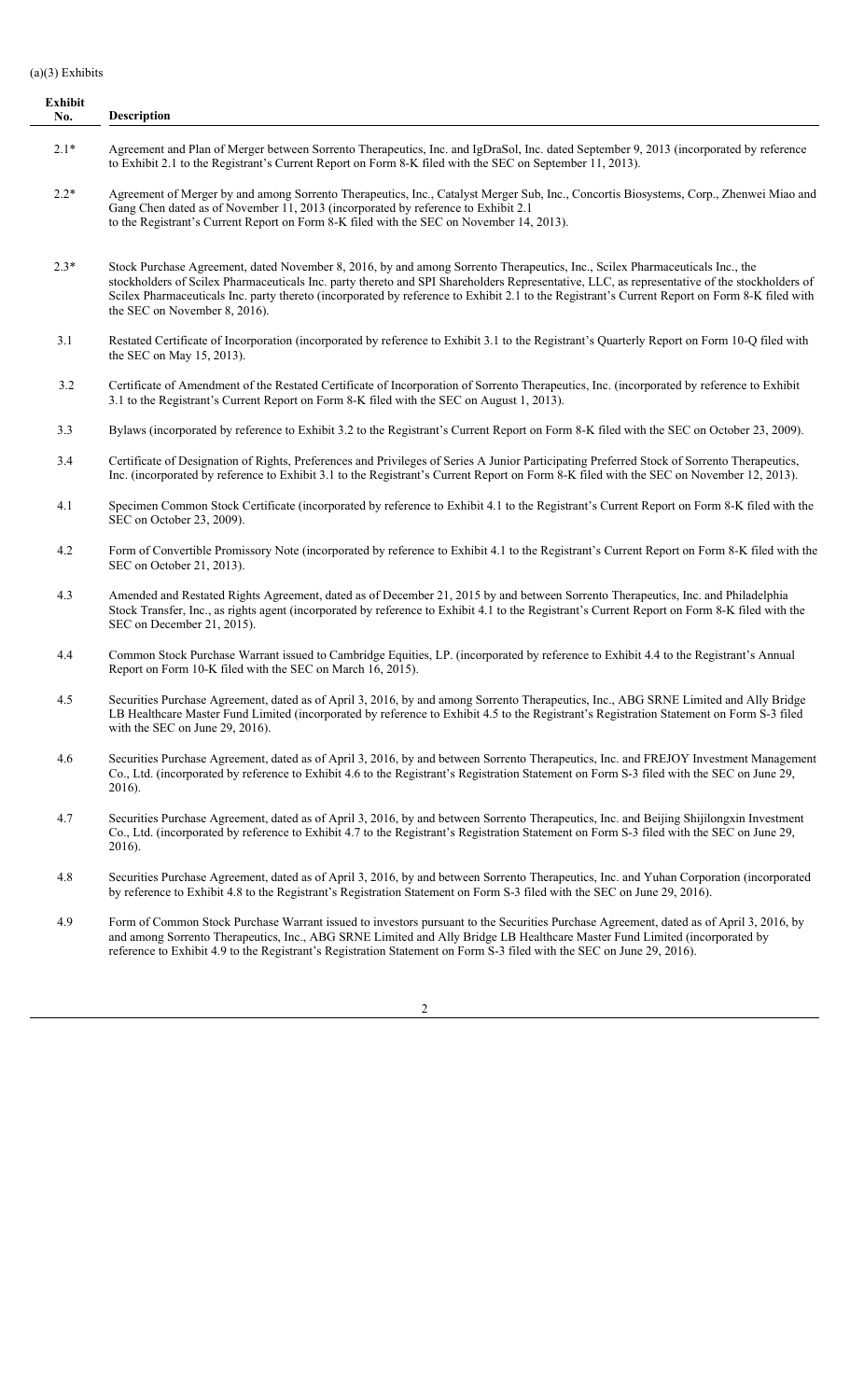- 4.10 Form of Common Stock Purchase Warrant issued to investors pursuant to the Securities Purchase Agreement, dated as of April 3, 2016, by and between Sorrento Therapeutics, Inc. and FREJOY Investment Management Co., Ltd. and Securities Purchase Agreement, dated as of April 3, 2016, by and between Sorrento Therapeutics, Inc. and Beijing Shijilongxin Investment Co., Ltd. (incorporated by reference to Exhibit 4.10 to the Registrant's Registration Statement on Form S-3 filed with the SEC on June 29, 2016).
- 4.11 Common Stock Purchase Warrant issued to Yuhan Corporation on April 29, 2016 (incorporated by reference to Exhibit 4.11 to the Registrant's Registration Statement on Form S-3 filed with the SEC on June 29, 2016).
- 4.12 Voting Agreement, dated as of April 29, 2016, by and between Sorrento Therapeutics, Inc. and Yuhan Corporation (incorporated by reference to Exhibit 4.12 to the Registrant's Registration Statement on Form S-3 filed with the SEC on June 29, 2016).
- 4.13 Registration Rights Agreement, dated November 8, 2016, by and among Sorrento Therapeutics, Inc. and the persons party thereto (incorporated by reference to Exhibit 4.1 to the Registrant's Current Report on Form 8-K filed with the SEC on November 8, 2016).
- 4.14 Warrant Agreement, dated November 23, 2016, issued to Hercules Capital, Inc. (incorporated by reference to Exhibit 4.1 to the Registrant's Current Report on Form 8-K filed with the SEC on November 29, 2016).
- 10.1+ Exclusive License and Development Agreement between Sorrento Therapeutics, Inc. and China Oncology Focus Limited dated October 3, 2014 (incorporated by reference to Exhibit 10.2 to the Registrant's Quarterly Report on Form 10-Q/A filed with the SEC on November 25, 2014).
- 10.2+ License Agreement, dated January 8, 2010, by and between The Scripps Research Institute and Sorrento Therapeutics, Inc. (incorporated by reference to Exhibit 10.1 to the Registrant's Quarterly Report on Form 10-Q filed with the SEC on May 14, 2010).
- 10.3± Form of Stock Option Agreement (incorporated by reference to Exhibit 10.11 to the Registrant's Current Report on Form 8-K/A filed with the SEC on September 22, 2009).
- 10.4± Form of Indemnification Agreement (incorporated by reference to Exhibit 10.1 to the Registrant's Current Report on Form 8-K filed with the SEC on September 7, 2012).
- 10.5± 2009 Amended and Restated Stock Incentive Plan, and forms of agreements related thereto (incorporated by reference to Appendix A to the definitive proxy statement filed by Sorrento Therapeutics, Inc. with the Securities and Exchange Commission on May 13, 2016).
- 10.6± 2009 Equity Incentive Plan, and forms of agreement related thereto (incorporated by reference to Exhibit 10.17 to the Registrant's Annual Report on Form 10-K filed with the SEC on March 25, 2010).
- 10.7± Employment Agreement, dated September 21, 2012, by and between Sorrento Therapeutics, Inc. and Henry Ji, Ph.D. (incorporated by reference to Exhibit 10.1 to the Registrant's Quarterly Report on Form 10-Q filed with the SEC on November 8, 2012).
- 10.8± First Amendment to Employment Agreement dated October 18, 2012, by and between Sorrento Therapeutics, Inc. and Henry Ji, Ph.D. (incorporated by reference to Exhibit 10.3 to the Registrant's Quarterly Report on Form 10-Q filed with the SEC on November 8, 2012).
- 10.9± Independent Director Compensation Policy (incorporated by reference to Exhibit 10.28 to the Registrant's Annual Report on Form 10-K filed with the SEC on March 25, 2013).
- 10.10 Option Agreement between Sorrento Therapeutics, Inc. and B.G, Negev Technologies and Applications Ltd. (incorporated by reference to Exhibit 10.1 to the Registrant's Quarterly Report on Form 10-Q filed with the SEC on August 13, 2013).
- 10.11\* Lease dated as of February 3, 2015 by and between HCP University Center West LLC and Sorrento Therapeutics, Inc. (incorporated by reference to Exhibit 10.30 to the Registrant's Annual Report on Form 10-K filed with the SEC on March 16, 2015).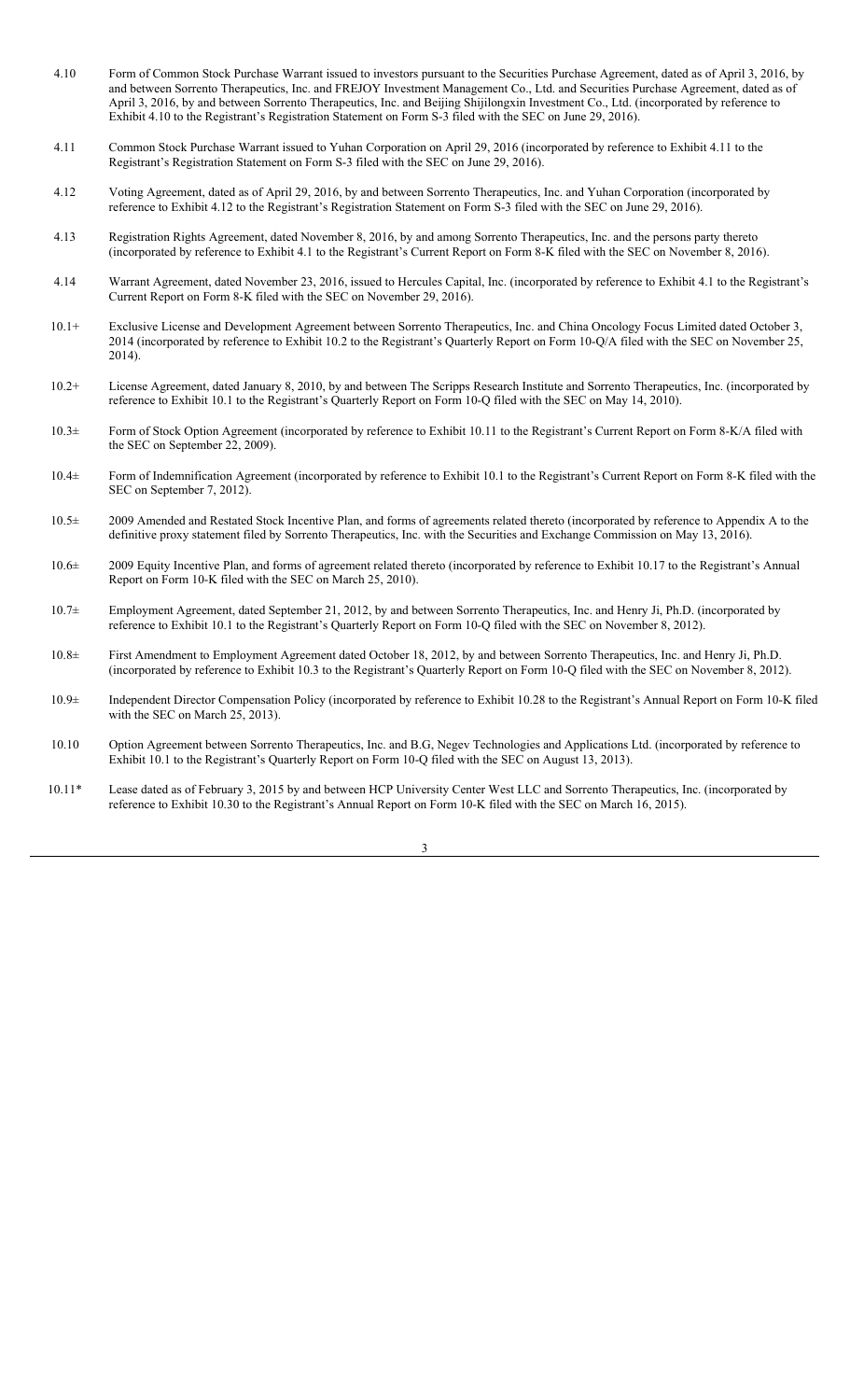- 10.12+ Exclusive License Agreement dated as of April 21, 2015 by and between NantCell, Inc. and Sorrento Therapeutics, Inc. (incorporated by reference to Exhibit 10.1 to the Registrant's Quarterly Report on Form 10-Q filed with the SEC on August 7, 2015).
- 10.13\* Stock Sale and Purchase Agreement dated as of May 14, 2015 by and between NantPharma, LLC and Sorrento Therapeutics, Inc. (incorporated by reference to Exhibit 10.2 to the Registrant's Quarterly Report on Form 10-Q filed with the SEC on August 7, 2015).
- 10.14\* Membership Interest Purchase Agreement by and among TNK Therapeutics, Inc., CARgenix Holdings LLC, the Members of CARgenix Holdings LLC, Jaymin Patel as the Members Representative and Sorrento Therapeutics, Inc. dated as of August 7, 2015 (incorporated by reference to Exhibit 10.1 to the Registrant's Quarterly Report on Form 10-Q filed with the SEC on November 16, 2015).
- 10.15 Amendment No. 1 to Membership Interest Purchase Agreement, dated as of March 7, 2016, by and between TNK Therapeutics, Inc. and Jaymin Patel, as the Members' Representative (incorporated by reference to Exhibit 10.5 to the Registrant's Quarterly Report on Form 10-Q filed with the SEC on November  $9, 2016$ .
- 10.16\* Stock Purchase Agreement by and among TNK Therapeutics, Inc., BDL Products, Inc., the Stockholders of BDL Products, Inc., Richard Junghans, M.D., Ph.D. as the Stockholders' Representative and Sorrento Therapeutics, Inc. dated as of August 7, 2015 (incorporated by reference to Exhibit 10.2 to the Registrant's Quarterly Report on Form 10-Q filed with the SEC on November 16, 2015).
- 10.17 Amendment No. 1 to Stock Purchase Agreement, dated as of March 7, 2016, by and between TNK Therapeutics, Inc. and Richard P. Junghans, M.D., Ph.D., as the Stockholders' Representative (incorporated by reference to Exhibit 10.6 to the Registrant's Quarterly Report on Form 10-Q filed with the SEC on November 9, 2016).
- 10.18 Binding Term Sheet with NanoVelcro Circulating Tumor Cell (incorporated by reference to Exhibit 10.3 to the Registrant's Quarterly Report on Form 10-Q filed with the SEC on November 16, 2015).
- 10.19+ Exclusive License Agreement dated September 25, 2015 by and between LA Cell, Inc. and City of Hope (incorporated by reference to Exhibit 10.26 to the Registrant's Annual Report on Form 10-K filed with the SEC on March 15, 2016).
- 10.20± Employment Agreement, dated December 8, 2014, by and between Sorrento Therapeutics, Inc. and George Ng (incorporated by reference to Exhibit 10.28 to the Registrant's Annual Report on Form 10-K/A filed with the SEC on April 29, 2016).
- 10.21± Employment Agreement, dated October 16, 2015, by and between Sorrento Therapeutics, Inc. and Jeffrey Su (incorporated by reference to Exhibit 10.29 to the Registrant's Annual Report on Form 10-K/A filed with the SEC on April 29, 2016).
- 10.22± Employment Agreement between Sorrento Therapeutics, Inc. and Kevin M. Herde dated as of April 5, 2016 (incorporated by reference to Exhibit 10.1 to the Registrant's Quarterly Report on Form 10-Q filed with the SEC on May 10, 2016).
- 10.23 Letter Agreement, dated June 30, 2016, among Chan Soon-Shiong Family Foundation, Cambridge Equities, L.P. and Sorrento Therapeutics, Inc. (incorporated by reference to Exhibit 10.6 to the Registrant's Quarterly Report on Form 10-Q filed with the SEC on August 8, 2016).
- 10.24+ License and Collaboration Agreement, dated July 6, 2016, among Les Laboratoires Servier, SAS, Institut de Recherches Internationales Servier and Sorrento Therapeutics, Inc. (incorporated by reference to Exhibit 10.7 to the Registrant's Quarterly Report on Form 10-Q/A filed with the SEC on January 17, 2017).
- 10.25 Binding Term Sheet, dated August 15, 2016, among Sorrento Therapeutics, Inc., Scintilla Pharmaceuticals, Inc. and Semnur Pharmaceuticals, Inc. (incorporated by reference to Exhibit 10.3 to the Registrant's Quarterly Report on Form 10-Q filed with the SEC on November 9, 2016).
- 10.26 Lease Agreement, dated September 12, 2016, between Sorrento Therapeutics, Inc. and HCP Life Science REIT, Inc. (incorporated by reference to Exhibit 10.4 to the Registrant's Quarterly Report on Form 10-Q filed with the SEC on November 9, 2016).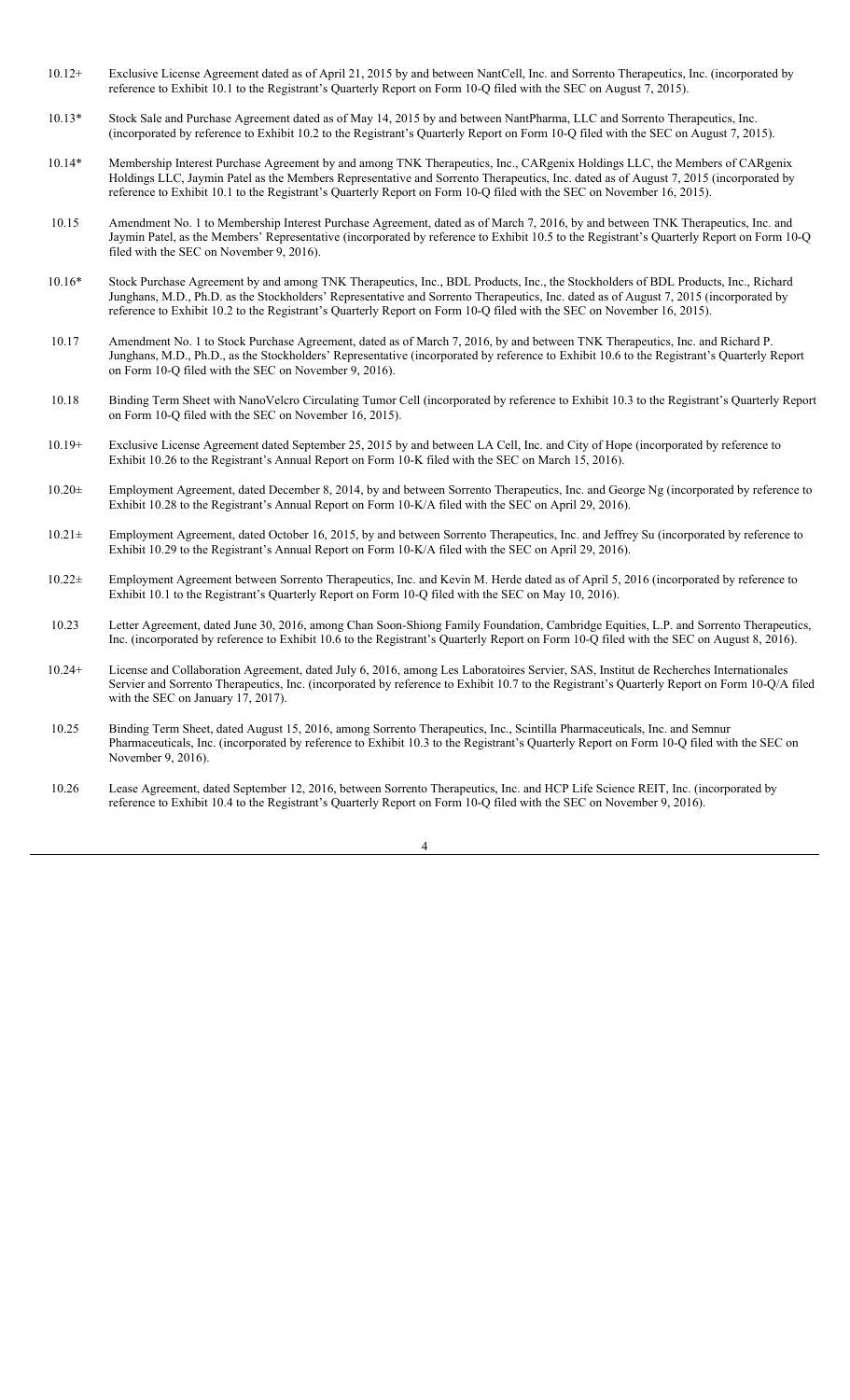- 10.27 Unit Purchase Agreement dated August 5, 2016, by and among MedoveX Corporation and the purchasers party thereto (incorporated by reference to Exhibit 10.2 to the Current Report on Form 8-K filed by MedoveX Corporation (File No. 001-36763) with the SEC on August 8, 2016).
- 10.28 Registration Rights Agreement, dated August 5, 2016, by and among MedoveX Corporation and the investors party thereto (incorporated by reference to Exhibit 10.3 to the Current Report on Form 8-K filed by MedoveX Corporation (File No. 001-36763) with the SEC on August 8, 2016).
- 10.29 Promissory Note, dated November 1, 2016, issued by Celularity, Inc. to Sorrento Therapeutics, Inc. (incorporated by reference to Exhibit 10.29 to the Registrant's Annual Report on Form 10-K filed with the SEC on March 22, 2017).
- 10.30 Binding Term Sheet, dated November 15, 2016, among Sorrento Therapeutics, Inc., TNK Therapeutics, Inc., and Virttu Biologics Limited (incorporated by reference to Exhibit 10.30 to the Registrant's Annual Report on Form 10-K filed with the SEC on March 22, 2017).
- 10.31 Loan and Security Agreement, dated November 23, 2016, among Sorrento Therapeutics, Inc., certain of its domestic subsidiaries, and Hercules Capital, Inc.
- 10.32 First Amendment to Loan and Security Agreement, dated December 27, 2016, among Sorrento Therapeutics, Inc., certain of its domestic subsidiaries, and Hercules Capital, Inc. (incorporated by reference to Exhibit 10.32 to the Registrant's Amendment No. 2 to Annual Report on Form 10-K/A filed with the SEC on April 28, 2017).
- 10.33 Amendment No. 2 to Stock Purchase Agreement, dated as of September 14, 2016, by and between TNK Therapeutics, Inc. and Richard P. Junghans, M.D., Ph.D., as the Stockholders' Representative (incorporated by reference to Exhibit 10.33 to the Registrant's Annual Report on Form 10-K filed with the SEC on March 22, 2017).
- 10.34\*\* Second Amendment to Loan and Security Agreement, dated March 2, 2017, among Sorrento Therapeutics, Inc., certain of its domestic subsidiaries, and Hercules Capital, Inc. (incorporated by reference to Exhibit 10.34 to the Registrant's Amendment No. 2 to Annual Report on Form 10-K/A filed with the SEC on April 28, 2017).
- 10.35 Third Amendment to Loan and Security Agreement, dated March 15, 2017, among Sorrento Therapeutics, Inc., certain of its domestic subsidiaries, and Hercules Capital, Inc. (incorporated by reference to Exhibit 10.35 to the Registrant's Amendment No. 2 to Annual Report on Form 10-K/A filed with the SEC on April 28, 2017).
- 21.1 List of Subsidiaries (incorporated by reference to Exhibit 21.1 to the Registrant's Annual Report on Form 10-K filed with the SEC on March 22, 2017).
- 23.1 Consent of Deloitte & Touche LLP (incorporated by reference to Exhibit 23.1 to the Registrant's Annual Report on Form 10-K filed with the SEC on March 22, 2017).
- 23.2 Consent of Mayer Hoffman McCann P.C. (incorporated by reference to Exhibit 23.2 to the Registrant's Annual Report on Form 10-K filed with the SEC on March 22, 2017).
- 23.3 Amended consent of Mayer Hoffman McCann P.C. (incorporated by reference to Exhibit 23.3 to the Registrant's Amendment No. 1 to Annual Report on Form 10-K/A filed with the SEC on March 27, 2017).
- Power of Attorney (included on signature page hereto) (incorporated by reference to Exhibit 24 to the Registrant's Annual Report on Form 10-K filed with the SEC on March 22, 2017).
- 31.1 Certification of Henry Ji, Ph.D., Principal Executive Officer, pursuant to Section 302 of the Sarbanes-Oxley Act of 2002, as amended (incorporated by reference to Exhibit 31.1 to the Registrant's Annual Report on Form 10-K filed with the SEC on March 22, 2017).
- 31.2 Certification of Kevin Herde, Chief Financial Officer, pursuant to Section 302 of the Sarbanes-Oxley Act of 2002, as amended (incorporated by reference to Exhibit 31.2 to the Registrant's Annual Report on Form 10-K filed with the SEC on March 22, 2017).
- 31.3 Certification of Henry Ji, Ph.D., Principal Executive Officer, pursuant to Section 302 of the Sarbanes-Oxley Act of 2002, as amended (incorporated by reference to Exhibit 31.3 to the Registrant's Amendment No. 1 to Annual Report on Form 10-K/A filed with the SEC on March 27, 2017).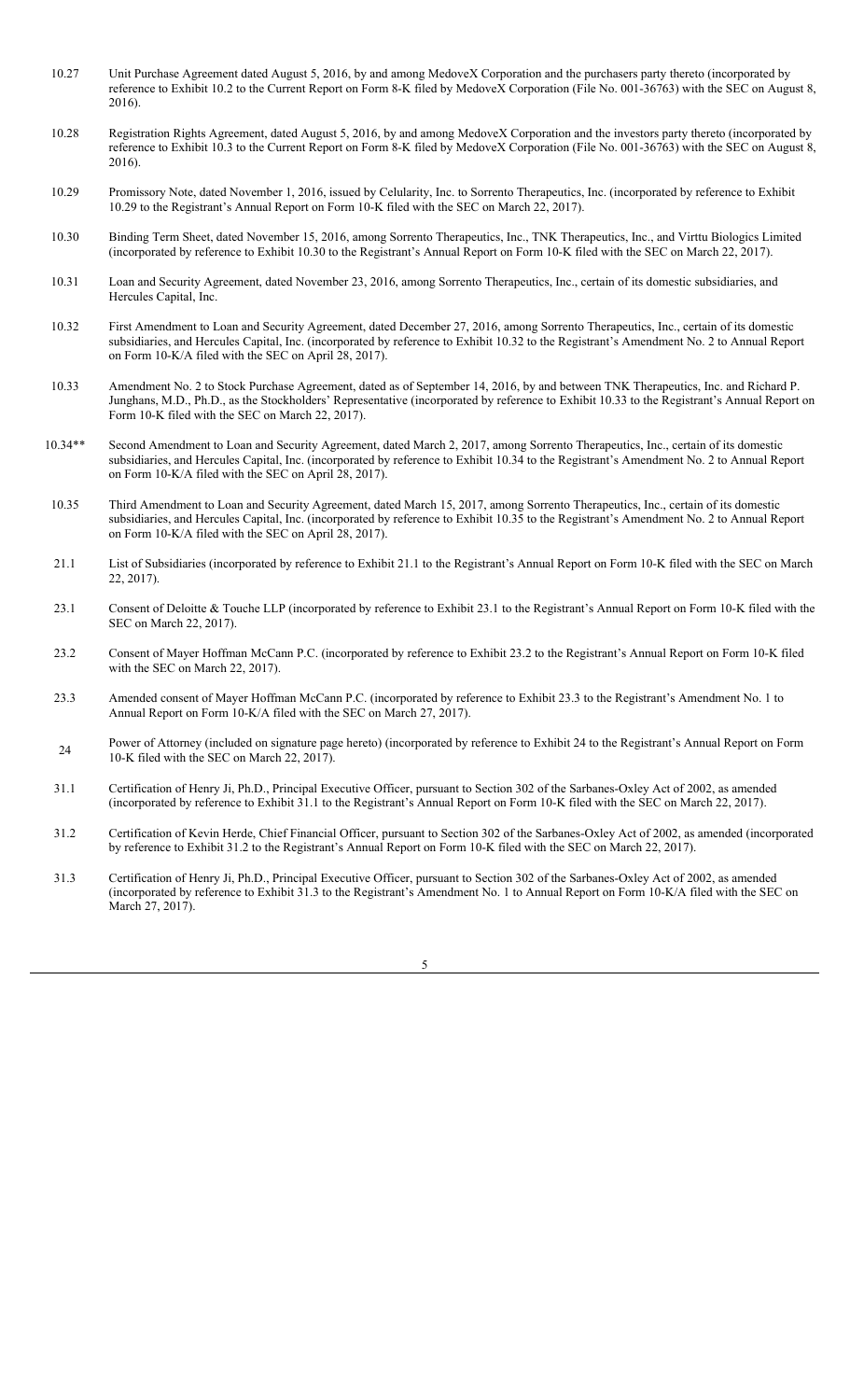- 31.4 Certification of Kevin Herde, Chief Financial Officer, pursuant to Section 302 of the Sarbanes-Oxley Act of 2002, as amended (incorporated by reference to Exhibit 31.4 to the Registrant's Amendment No. 1 to Annual Report on Form 10-K/A filed with the SEC on March 27, 2017).
- 31.5 Certification of Henry Ji, Ph.D., Principal Executive Officer, pursuant to Section 302 of the Sarbanes-Oxley Act of 2002, as amended (incorporated by reference to Exhibit 31.5 to the Registrant's Amendment No. 2 to Annual Report on Form 10-K/A filed with the SEC on April 28, 2017).
- 31.6 Certification of Kevin Herde, Chief Financial Officer, pursuant to Section 302 of the Sarbanes-Oxley Act of 2002, as amended (incorporated by reference to Exhibit 31.6 to the Registrant's Amendment No. 2 to Annual Report on Form 10-K/A filed with the SEC on April 28, 2017).
- 31.7 Certification of Henry Ji, Ph.D., Principal Executive Officer, pursuant to Section 302 of the Sarbanes-Oxley Act of 2002, as amended.
- 31.8 Certification of Dean Ferrigno, Chief Accounting Officer, pursuant to Section 302 of the Sarbanes-Oxley Act of 2002, as amended.
- 32.1 Certification of Henry Ji, Ph.D., Principal Executive Officer and Kevin Herde, Chief Financial Officer, pursuant to Section 906 of the Sarbanes-Oxley Act of 2002, as amended (incorporated by reference to Exhibit 32.1 to the Registrant's Annual Report on Form 10-K filed with the SEC on March 22, 2017).
- 32.2 Certification of Henry Ji, Ph.D., Principal Executive Officer and Kevin Herde, Chief Financial Officer, pursuant to Section 906 of the Sarbanes-Oxley Act of 2002, as amended (incorporated by reference to Exhibit 32.2 to the Registrant's Amendment No. 1 to Annual Report on Form 10-K/A filed with the SEC on March 27, 2017).
- 101.INS XBRL Instance Document (incorporated by reference to Exhibit 101.INS to the Registrant's Annual Report on Form 10-K filed with the SEC on March 22, 2017).
- 101.SCH XBRL Taxonomy Extension Schema Document (incorporated by reference to Exhibit 101.SCH to the Registrant's Annual Report on Form 10-K filed with the SEC on March 22, 2017).
- 101.CAL XBRL Taxonomy Extension Calculation Linkbase Document (incorporated by reference to Exhibit 101.CAL to the Registrant's Annual Report on Form 10-K filed with the SEC on March 22, 2017).
- 101.DEF XBRL Taxonomy Extension Definition Linkbase Document (incorporated by reference to Exhibit 101.DEF to the Registrant's Annual Report on Form 10-K filed with the SEC on March 22, 2017).
- 101.LAB XBRL Taxonomy Extension Label Linkbase Document (incorporated by reference to Exhibit 101.LAB to the Registrant's Annual Report on Form 10-K filed with the SEC on March 22, 2017).
- 101.PRE XBRL Taxonomy Extension Presentation Linkbase Document (incorporated by reference to Exhibit 101.PRE to the Registrant's Annual Report on Form 10-K filed with the SEC on March 22, 2017).

- Portions of this exhibit have been omitted and filed separately with the SEC pursuant to a request for confidential treatment.
- The SEC has granted confidential treatment with respect to certain portions of this exhibit. Omitted portions have been filed separately with the SEC.

Management contract or compensatory plan.

Non-material schedules and exhibits have been omitted pursuant to Item 601(b)(2) of Regulation S-K. The Registrant hereby undertakes to furnish supplementally copies of any of the omitted schedules and exhibits upon request by the SEC.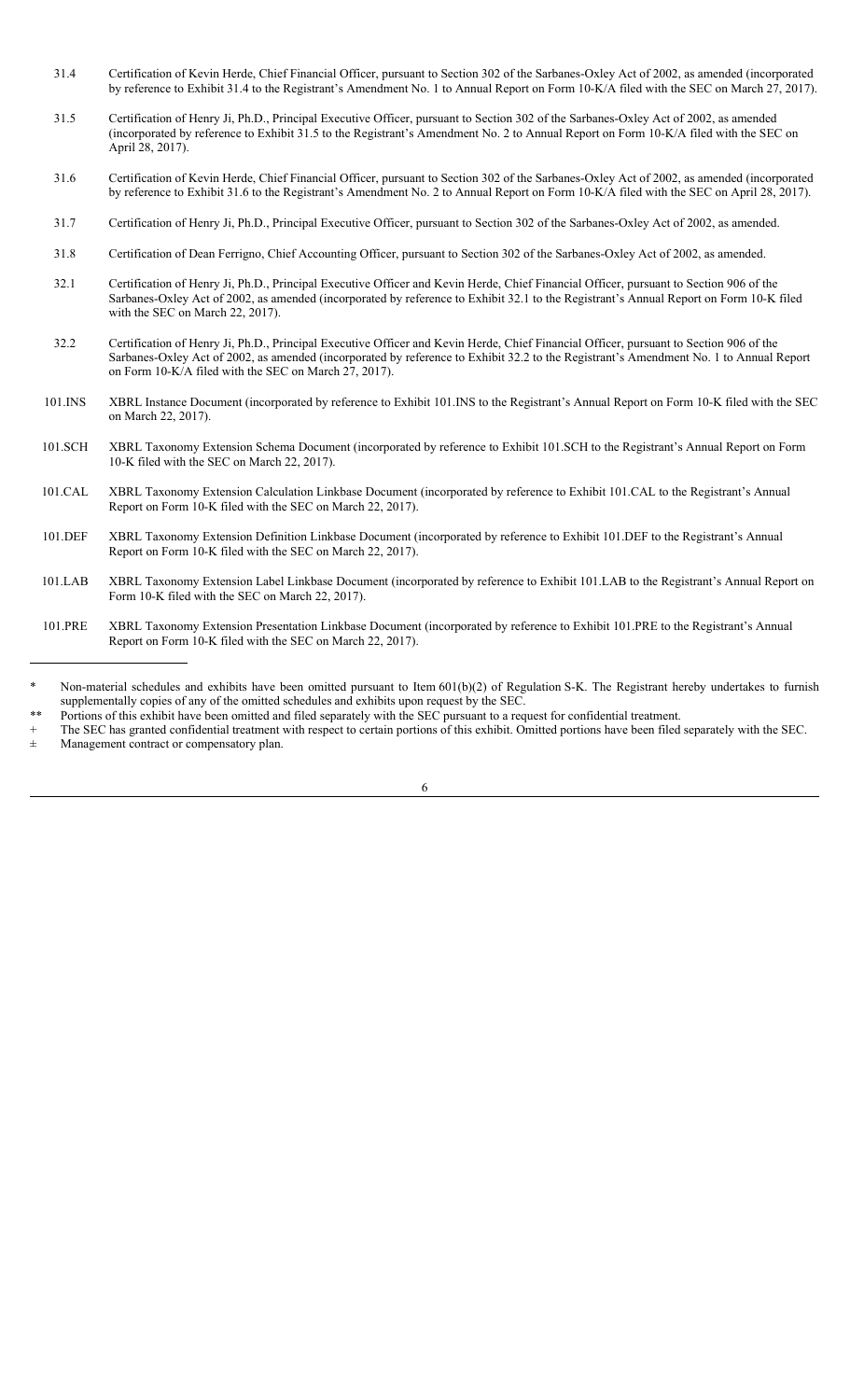The following financial statement schedule is filed as part of this Annual Report on Form 10-K:

| <b>Schedule</b><br><b>Number</b>                       | <b>Description</b> |  |                                                    |    |                          |  |                  |              |                   |                                           |
|--------------------------------------------------------|--------------------|--|----------------------------------------------------|----|--------------------------|--|------------------|--------------|-------------------|-------------------------------------------|
| $\mathbf{I}$                                           |                    |  | Valuation and Qualifying Accounts                  |    |                          |  |                  |              |                   |                                           |
| <b>SCHEDULE II - VALUATION AND QUALIFYING ACCOUNTS</b> |                    |  |                                                    |    |                          |  |                  |              |                   |                                           |
| (in thousands)                                         |                    |  | <b>Balance at</b><br><b>Beginning</b><br>of Period |    | <b>Reserves Acquired</b> |  | <b>Additions</b> |              | <b>Deductions</b> | <b>Balance at</b><br><b>End of Period</b> |
| Fiscal Year 2016:                                      |                    |  |                                                    |    |                          |  |                  |              |                   |                                           |
| Income tax valuation allowance                         |                    |  | 39,605                                             |    |                          |  | 41,434           |              |                   | 81,039                                    |
|                                                        |                    |  | 39,605                                             | \$ |                          |  | 41,434           | \$           |                   | 81,039                                    |
| Fiscal Year 2015:                                      |                    |  |                                                    |    |                          |  |                  |              |                   |                                           |
| Income tax valuation allowance                         |                    |  | 25,350                                             |    |                          |  | 14,255           |              |                   | 39,605                                    |
|                                                        |                    |  | 25,350                                             | \$ |                          |  | 14,255           | \$           |                   | 39,605                                    |
| Fiscal Year 2014:                                      |                    |  |                                                    |    |                          |  |                  |              |                   |                                           |
| Income tax valuation allowance                         |                    |  | 12,299                                             |    |                          |  | 13,051           |              |                   | 25,350                                    |
|                                                        |                    |  | 12,299                                             | \$ |                          |  | 13,051           | $\mathbf{s}$ |                   | 25,350                                    |
|                                                        |                    |  |                                                    |    |                          |  |                  |              |                   |                                           |

7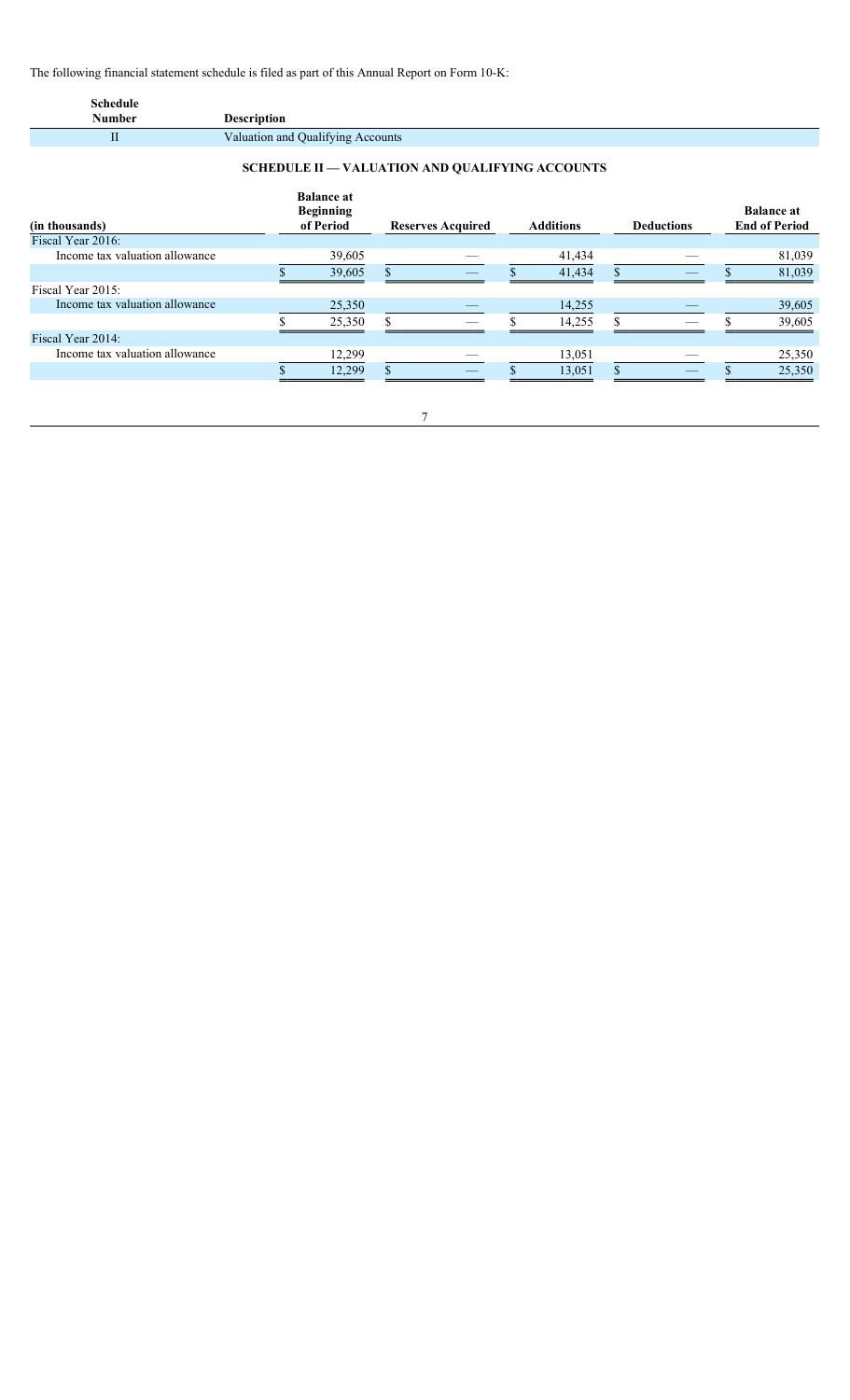# **SIGNATURES**

Pursuant to the requirements of Section 13 or 15(d) of the Securities Exchange Act of 1934, the registrant has duly caused this report to be signed on its behalf by the undersigned, thereunto duly authorized.

Date: June 26, 2017 SORRENTO THERAPEUTICS, INC.

By:  $\frac{1}{\sqrt{S}}$  Henry Ji, Ph.D.

**Director, Chief Executive Officer & President**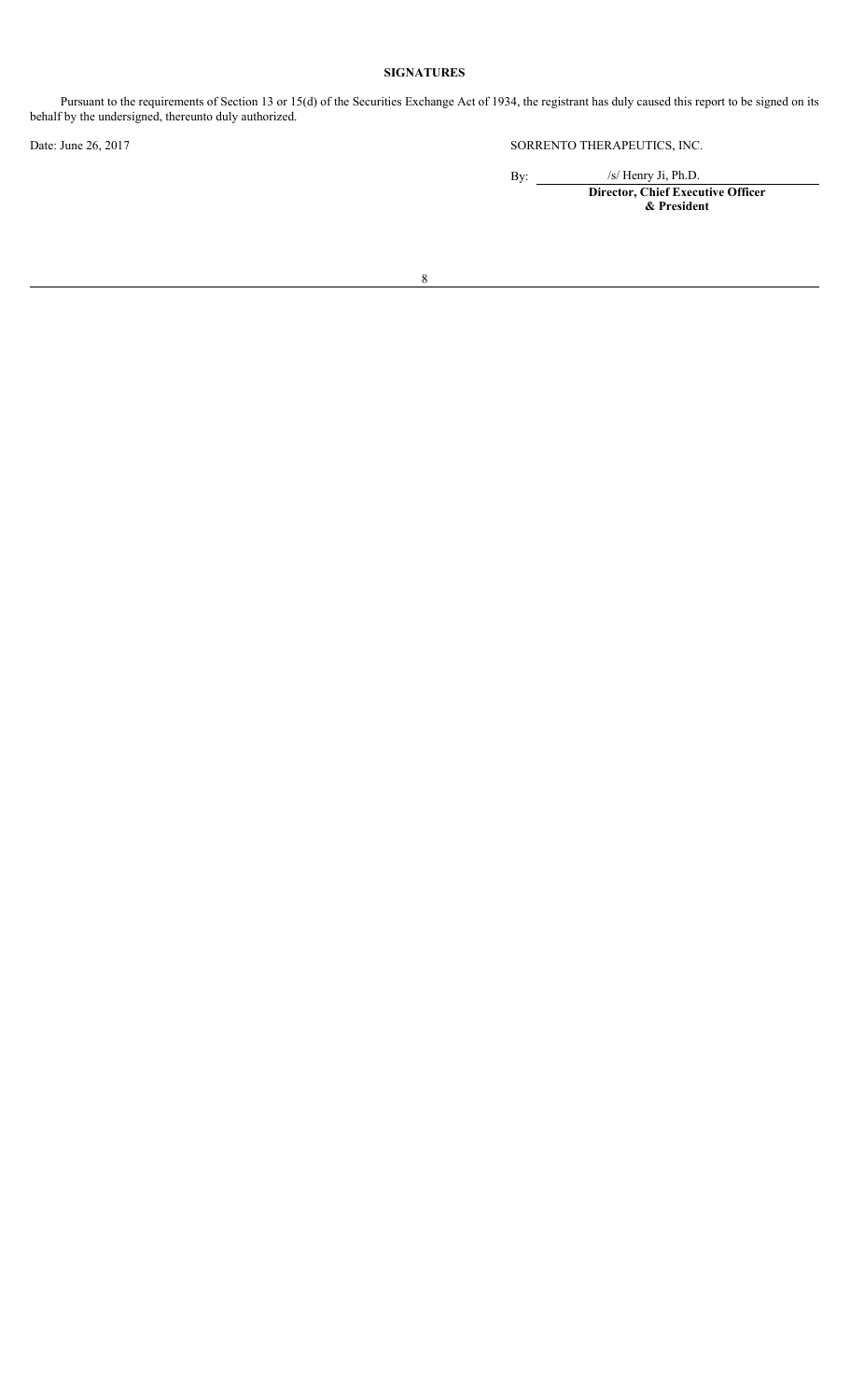### **LOAN AND SECURITY AGREEMENT**

THIS **LOAN AND SECURITY AGREEMENT** is made and dated as of November 23, 2016 and is entered into by and among Sorrento Therapeutics, Inc., a Delaware corporation ("Parent"), Concortis Biosystems, Corp., a Delaware corporation, Ark Animal Health, Inc., a Delaware corporation, TNK Therapeutics, Inc., a Delaware corporation, Sorrento Biologics, Inc., a Delaware corporation, Scintilla Pharmaceuticals, Inc., a Delaware corporation, LA Cell, Inc., a Delaware corporation, SiniWest Holding Corp., a Delaware corporation, Levena Biopharma US, Inc., a Delaware corporation, Sorrento BioServices, Inc., a Delaware corporation, Scilex Pharmaceuticals Inc., a Delaware corporation, and each of their Qualified Subsidiaries (together with "Parent", hereinafter collectively referred to as the "Borrower"), the several banks and other financial institutions or entities from time to time parties to this Agreement (collectively, referred to as "Lender") and HERCULES CAPITAL, INC., formerly known as Hercules Technology Growth Capital, Inc., a Maryland corporation, in its capacity as administrative agent and collateral agent for itself and the Lender (in such capacity, the "Agent").

### **RECITALS**

A. Borrower has requested Lender to make available to Borrower a loan in an aggregate principal amount of Fifty Million Dollars (\$50,000,000) (the "Tranche I Term Loan");

B. Subject to and conditioned, among other conditions as provided herein, on Borrower's achievement on or before September 30, 2017 of the Fundraising Milestone and the Corporate Milestone (together, the "Milestones"), Lender will make available to Borrower loans in the principal amount of up to Ten Million Dollars (\$10,000,000) (each a "Tranche II Term Loan" and collectively, "Tranche II Term Loans", and such amount, the "Maximum Tranche II Term Loan Amount");

C. Subject to and conditioned, among other conditions as provided herein, on Borrower's receipt on or before June 30, 2018 of the Committee Approval, Lender may make available to Borrower loans in the principal amount of up to Fifteen Million Dollars (\$15,000,000) (each a "Tranche III Term Loan" and collectively, "Tranche III Term Loans", and such amount, the "Maximum Tranche III Term Loan Amount"); and

Lender (i) is willing to make the Tranche I Term Loan on the terms and conditions set forth in this Agreement; (ii) is willing to make the Tranche II Term Loan subject to and conditioned on Borrower's achievement, among other conditions as provided herein, of the Milestones; and (iii) is willing to make the Tranche III Term Loan subject to and conditioned, among other conditions as provided herein, on Borrower's receipt of the Committee Approval.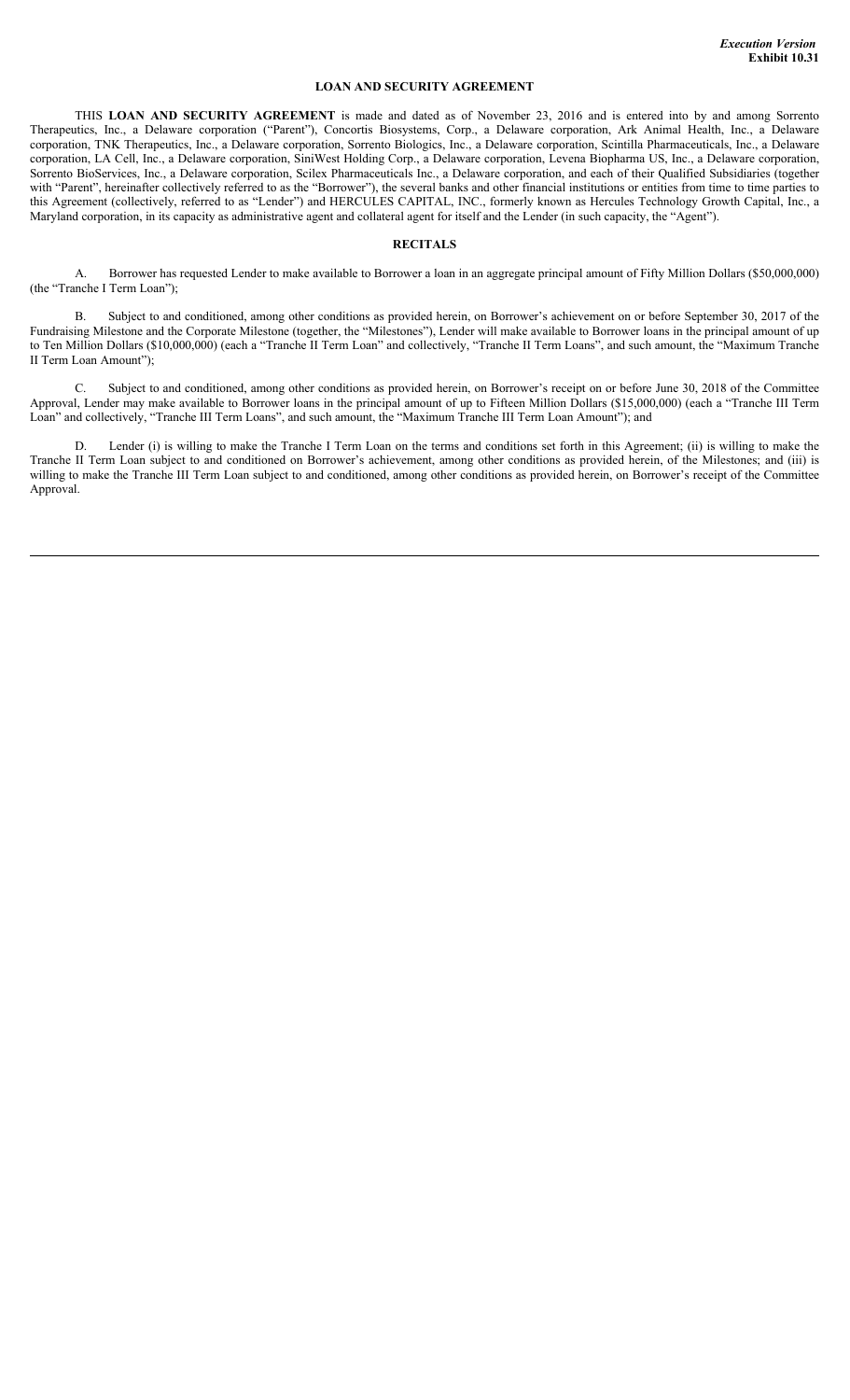#### **AGREEMENT**

### NOW, THEREFORE, Borrower, Agent and Lender agree as follows:

### **SECTION 1. DEFINITIONS AND RULES OF CONSTRUCTION**

1.1 Unless otherwise defined herein, the following capitalized terms shall have the following meanings:

"2016 PIPE Notes Receivable" means the Secured Notes (as defined in the Parent's form 10-Q for the quarterly period ending September

30, 2016).

"2016 Year-End Fundraising Requirement" means Borrower's receipt after the Closing Date and prior to December 31, 2016, of at least Twenty Two Million Dollars (\$22,000,000) of unrestricted (including not subject to any clawback, redemption, escrow or similar contractual restriction, but excluding any restriction in favor of Agent) net cash proceeds from (a) one or more Equity Events of (x) Borrower (other than Parent) with investors and with terms and conditions reasonably satisfactory to Agent or (y) Parent, or (b) the collection of no less than 50% of the 2016 PIPE Notes Receivable in cash outstanding as of the Closing Date.

"2017 Q1 Fundraising Requirement" means Borrower's receipt after the Closing Date and prior to March 31, 2017, of at least Forty Four Million Dollars (\$44,000,000) of unrestricted (including not subject to any clawback, redemption, escrow or similar contractual restriction, but excluding any restriction in favor of Agent) net cash proceeds (inclusive of any amounts received from the 2016 Year-End Fundraising Requirement) from (a) one or more Equity Events of (x) Borrower (other than Parent) with investors and with terms and conditions reasonably satisfactory to Agent or (y) Parent, or (b) the collection of the 2016 PIPE Notes Receivable in cash outstanding as of the Closing Date.

"Account Control Agreement(s)" means any agreement entered into by and among Agent, Borrower and a third party bank or other institution (including a Securities Intermediary) in which Borrower maintains a Deposit Account or an account holding Investment Property and pursuant to which Agent obtains "control" (as such term is defined in the UCC) over the subject account or accounts.

"ACH Authorization" means the ACH Debit Authorization Agreement in substantially the form of Exhibit H, which account numbers shall be redacted for security purposes if and when filed publicly by Parent.

"Advance" means any Term Loan Advance(s) made pursuant to this Agreement.

"Advance Date" means the funding date of any Advance.

"Advance Request" means a request for an Advance submitted by Parent to Agent in substantially the form of Exhibit A, which request may omit account numbers for security purposes if and when filed publicly by Parent.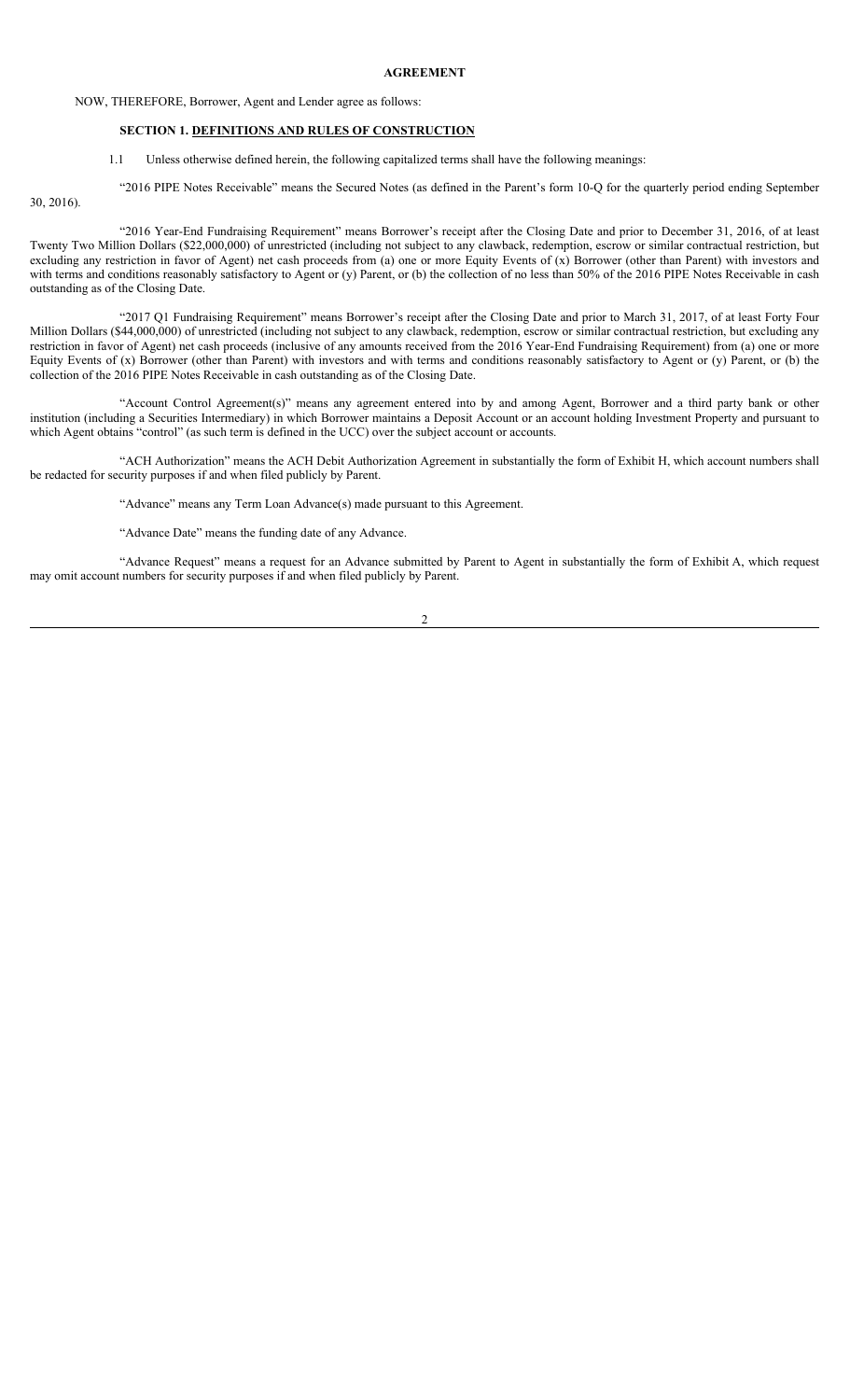"Affiliate" means (a) any Person that directly or indirectly controls, is controlled by, or is under common control with the Person in question, (b) any Person directly or indirectly owning, controlling or holding with power to vote fifteen percent (15%) or more of the outstanding voting securities of another Person or (c) any Person fifteen percent (15%) or more of whose outstanding voting securities are directly or indirectly owned, controlled or held by another Person with power to vote such securities. As used in the definition of "Affiliate," the term "control" means the possession, directly or indirectly, of the power to direct or cause the direction of the management and policies of a Person, whether through ownership of voting securities, by contract or otherwise.

"Agent" has the meaning given to it in the preamble to this Agreement.

"Agreement" means this Loan and Security Agreement, as amended from time to time.

"Amortization Date" means July 1, 2018; provided however, if the Interest Only Extension Conditions are satisfied prior to July 1, 2018, then the Amortization Date shall mean January 1, 2019.

"Assignee" has the meaning given to it in Section 11.13.

"Borrower" has the meaning given to it in the preamble to this Agreement.

"Borrower Products" means all products, software, service offerings, technical data or technology currently being designed, manufactured or sold by Borrower or which Borrower intends to sell, license, or distribute in the future including any products or service offerings under development, collectively, together with all products, software, service offerings, technical data or technology that have been sold, licensed or distributed by Borrower since its incorporation.

"Business Day" means any day other than Saturday, Sunday and any other day on which banking institutions in the State of California are closed for business.

"Capital Expenditures" means all expenditures (by the expenditure of cash or the incurrence of Indebtedness) during the measuring period of Parent and its consolidated Subsidiaries for any fixed asset or improvements or for replacements, substitutions or additions thereto that have a useful life of more than one year and that are required to be capitalized under GAAP, plus deposits made during the measuring period in connection with fixed assets (less deposits of a prior period included above).

"Cash" means all cash, cash equivalents and liquid funds.

"Celularity" means Celularity, Inc., a Delaware corporation.

"Change in Control" means, with respect to any Person described in the definition of "Change in Control Percentage," any "person" or "group" (as such terms are used in Sections 13(d) and 14(d) of the 1934 Act, but excluding any employee benefit plan of such person or its subsidiaries, and any person or entity acting in its capacity as trustee, agent or other fiduciary or administrator of any such plan) becomes the "beneficial owner" (as defined in Rules 13d-3 and 13d-5 under the 1934 Act) of more than the applicable Change of Control Percentage of the equity interests of such Person entitled to vote for members of such Person's Board of Directors on a fully diluted basis (and taking into account all such securities that such person or group has the right to acquire pursuant to any option right).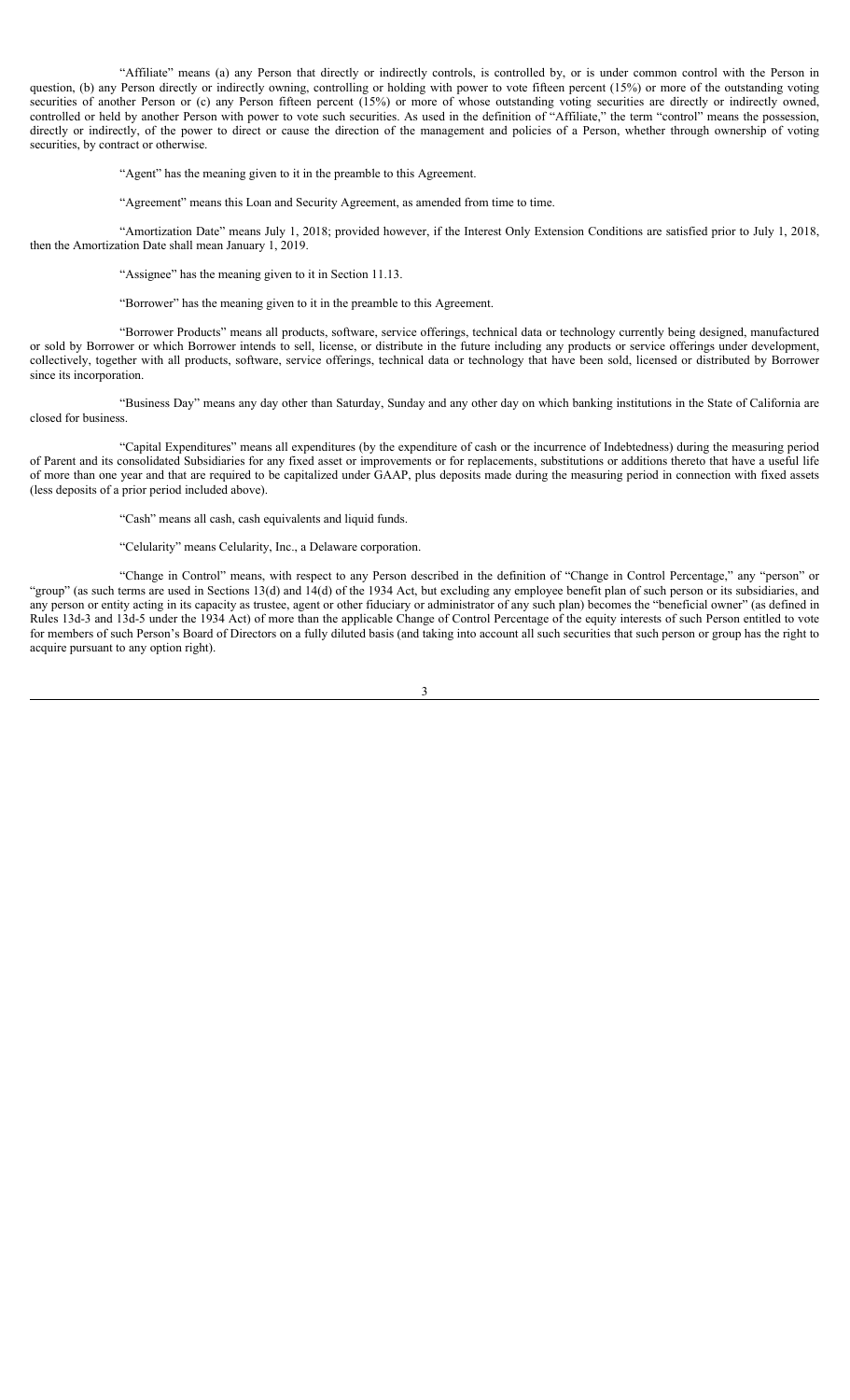"Change in Control Percentage" means:

(a) with respect to any Borrower and any Subsidiary (other than LA Cell), fifty percent (50%),

(b) with respect to LA Cell (i) forty-seven percent 47% (provided that any transaction that would lead to a Change in Control of LA Cell shall be subject to Agent's consent (not to be unreasonably withheld or delayed) as long as LA Cell remains a co-Borrower under this Agreement) and (ii) the ability, by contract or other voting arrangement, to control the management and operations of LA Cell,

(c) with respect to each of the entities set forth on Schedule 1.1B hereto, the percentage owned on the Closing Date by the applicable Person, and

(d) with respect to any equity interests in other entities held by any Borrower or any Subsidiary at any time after the Closing Date, the applicable percentage so acquired.

"Claims" has the meaning given to it in Section 11.10.

"Closing Date" means the date of this Agreement.

"Closing Facility Charge" means Eight Hundred Ten Thousand Dollars (\$810,000).

"Collateral" means the property described in Section 3.

"Committee Approval" has the meaning given to it in Section 2.2.

"Common Stock" means the Common Stock, \$0.0001 par value per share, of Parent.

"Confidential Information" has the meaning given to it in Section 11.12.

"Contingent Obligation" means, as applied to any Person, any direct or indirect liability, contingent or otherwise, of that Person with respect to (i) any Indebtedness, lease, dividend, letter of credit or other obligation of another, including any such obligation directly or indirectly guaranteed, endorsed, co-made or discounted or sold with recourse by that Person, or in respect of which that Person is otherwise directly or indirectly liable; (ii) any obligations with respect to undrawn letters of credit, corporate credit cards or merchant services issued for the account of that Person; and (iii) all obligations arising under any interest rate, currency or commodity swap agreement, interest rate cap agreement, interest rate collar agreement, or other agreement or arrangement designated to protect a Person against fluctuation in interest rates, currency exchange rates or commodity prices; provided, however, that the term "Contingent Obligation" shall not include endorsements for collection or deposit in the ordinary course of business. The amount of any Contingent Obligation shall be deemed to be an amount equal to the stated or determined amount of the primary obligation in respect of which such Contingent Obligation is made or, if not stated or determinable, the maximum reasonably anticipated liability in respect thereof as determined by such Person in good faith; provided, however, that such amount shall not in any event exceed the maximum amount of the obligations under the guarantee or other support arrangement.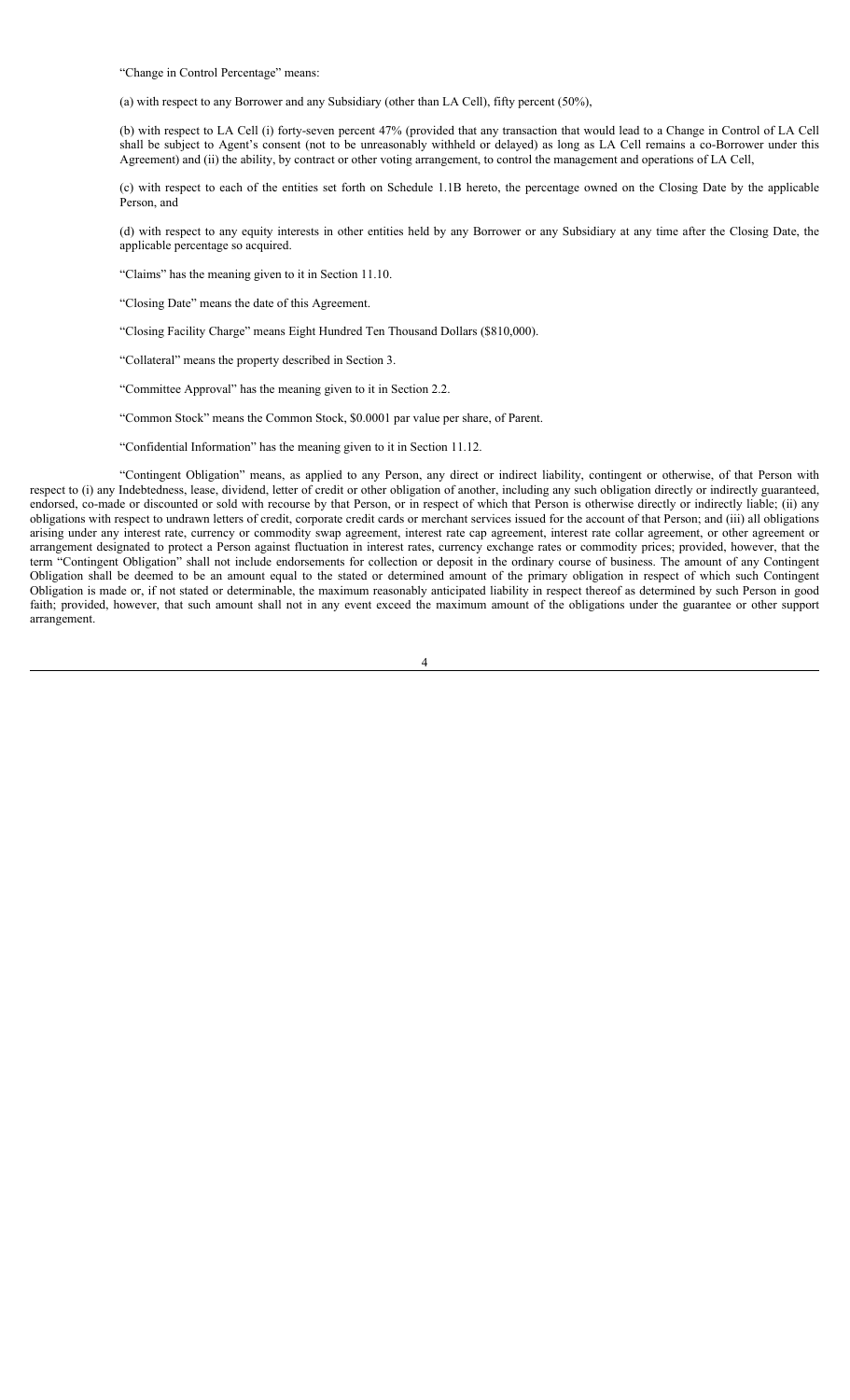"Copyright License" means any written agreement granting any right to use any Copyright or Copyright registration, now owned or hereafter acquired by Borrower or in which Borrower now holds or hereafter acquires any interest.

"Copyrights" means all copyrights, whether registered or unregistered, held pursuant to the laws of the United States of America, any State thereof, or of any other country.

"Corporate Milestone" means the consummation of a corporate collaboration, licensing arrangement or similar arrangement with a non-Affiliated investment-grade recognized and established strategic investor (as determined by Lender) with upfront unrestricted (including not subject to any clawback, redemption, escrow or similar contractual restriction, but excluding any restriction in favor of Agent) net cash proceeds equal to or greater than Fifteen Million Dollars (\$15,000,000).

"Deposit Accounts" means any "deposit accounts," as such term is defined in the UCC, and includes any checking account, savings account, or certificate of deposit.

"Domestic Subsidiary" means any Subsidiary that is not a Foreign Subsidiary.

"Due Diligence Fee" means Fifty Five Thousand Dollars (\$55,000), which fee is due to Lender on or prior to the Closing Date, and shall be deemed fully earned on such date regardless of the early termination of this Agreement.

"Eligible Foreign Subsidiary" means any Foreign Subsidiary whose execution of a Joinder Agreement would not result in a material adverse tax consequence to Borrower.

"End of Term Amount" means five and one half percent (5.50%) of all Term Loan Advances.

"Equity Event" means, with respect to a Person, any sale or issuance of such Person's securities for financing purposes (whether in a private placement, registered offering or otherwise).

"ERISA" means the Employee Retirement Income Security Act of 1974, as amended, and the regulations promulgated thereunder.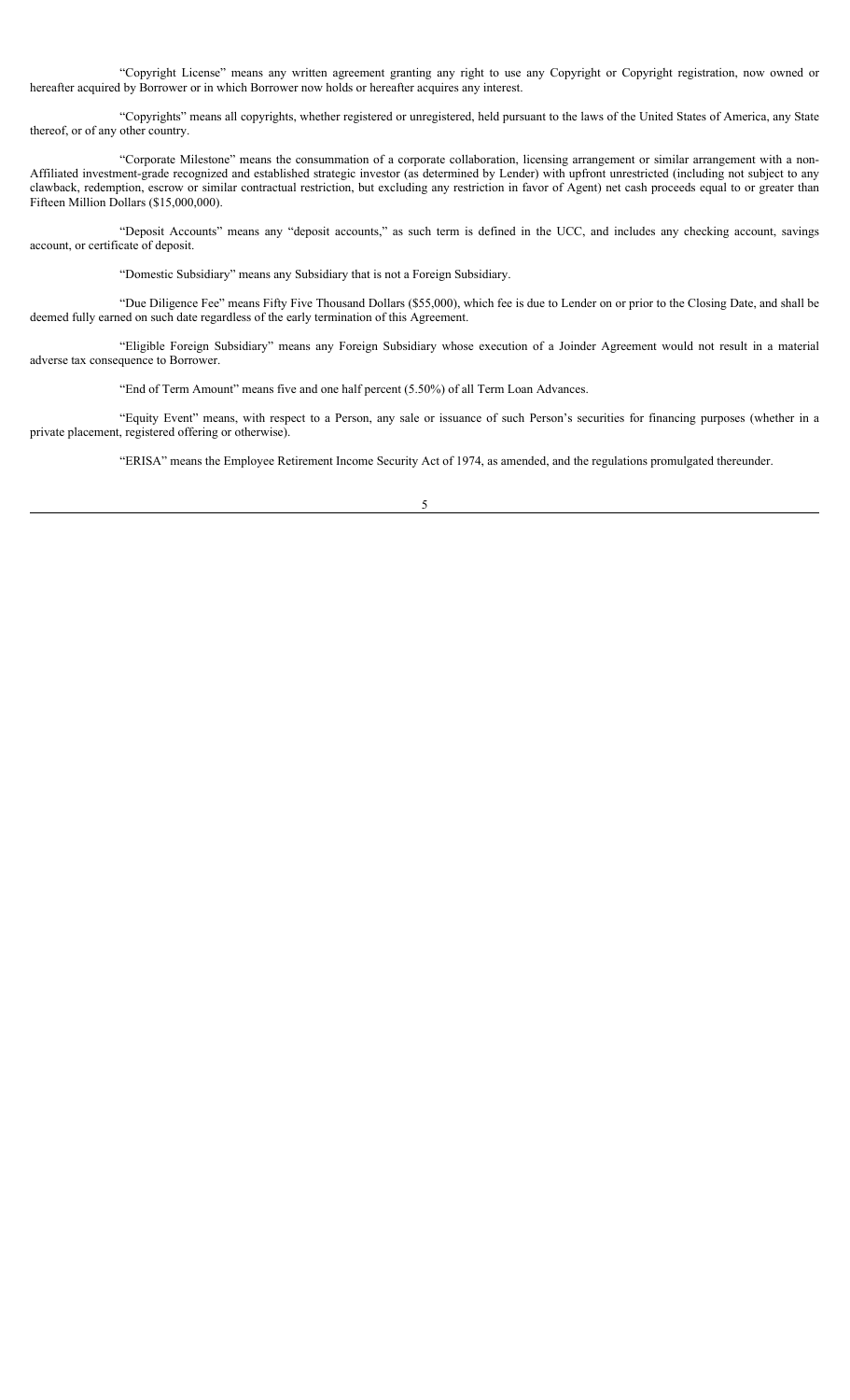#### "Event of Default" has the meaning given to it in Section 9.

"Excluded Accounts" means (a) any Deposit Account of Borrower that is used by such Borrower solely as a payroll account for the employees of Borrower or its Subsidiaries or the funds in such Deposit Account consist solely of funds held by Borrower in trust for any director, officer or employee of Borrower or any employee benefit plan maintained by Borrower or funds representing deferred compensation for the directors and employees of Borrower, collectively not to exceed the amount to be paid in the ordinary course of business in the then-next payroll cycle (b) escrow accounts, Deposit Accounts and trust accounts, in each case holding assets that are pledged or otherwise encumbered pursuant to clauses (vi) or (xv) of Permitted Liens; (c) Deposit Accounts and accounts holding Investment Property held in jurisdictions outside the United States in an aggregate amount not to exceed Fifteen Million Dollars (\$15,000,000) at any time; (d) accounts used to cover import or export duties, value added taxes, duty bonds or similar payments, *provided* the value of such accounts in this subclause (d) shall not exceed Five Hundred Thousand Dollars (\$500,000) in any fiscal year; and (e) until February 23, 2017, those accounts numbered XXXX465849, XXXX465864, XXXX469189 maintained by Scilex Pharmaceuticals Inc. at Wells Fargo Bank in an aggregate amount not to exceed Five Hundred Thousand Dollars (\$500,000) at any time.

"Financial Statements" has the meaning given to it in Section 7.1.

"Foreign Subsidiary" means any Subsidiary other than a Subsidiary organized under the laws of any state or other jurisdiction within the United States of America.

"Fundraising Milestone" means Borrower's receipt after October 14, 2016 and prior to September 30, 2017, of at least Seventy Five Million Dollars (\$75,000,000) of unrestricted (including not subject to any clawback, redemption, escrow or similar contractual restriction, but excluding any restriction in favor of Agent) net cash proceeds from one or more Equity Events of Borrower. For the avoidance of doubt, unrestricted (including not subject to any clawback, redemption, escrow or similar contractual restriction, but excluding any restriction in favor of Agent) net cash proceeds received from the collection of the 2016 PIPE Notes Receivable and, without duplication, any amounts received under the 2016 Year-End Fundraising Requirement and the 2017 Q1 Fundraising Requirement shall be included in the calculation of the Fundraising Milestone.

"GAAP" means generally accepted accounting principles in the United States of America, as in effect from time to time.

"Indebtedness" means indebtedness of any kind, including (a) all indebtedness for borrowed money or the deferred purchase price of property or services (excluding trade credit entered into in the ordinary course of business), including reimbursement and other obligations with respect to surety bonds and letters of credit, (b) all obligations evidenced by notes, bonds, debentures or similar instruments, (c) all capital lease obligations, and (d) all Contingent Obligations.

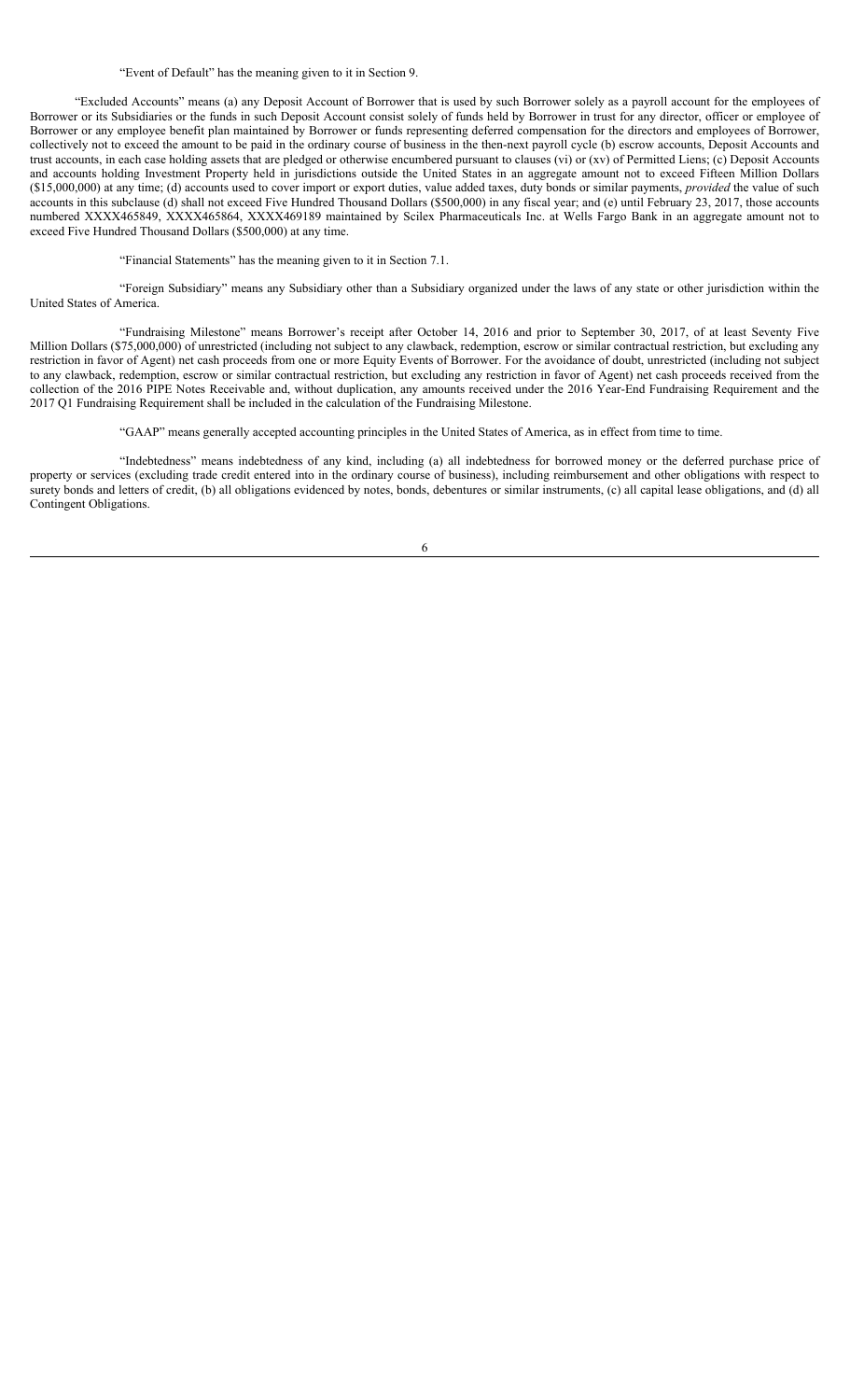"Insolvency Proceeding" means any proceeding by or against any Person under the United States Bankruptcy Code, or any other bankruptcy or insolvency law, including assignments for the benefit of creditors, compositions, extensions generally with its creditors, or proceedings seeking reorganization, arrangement, or other similar relief.

"Intellectual Property" means all of Borrower's Copyrights, Trademarks, Patents, Licenses, trade secrets and inventions, mask works, Borrower's applications therefor and reissues, extensions, or renewals thereof; and Borrower's goodwill associated with any of the foregoing, together with Borrower's rights to sue for past, present and future infringement of Intellectual Property and the goodwill associated therewith.

"Interest Only Extension Conditions" shall mean satisfaction of each of the following events: (a) no default or Event of Default shall have occurred; and (b) Borrower shall have drawn the Tranche II Term Loan Advance in its entirety.

"Investment" means any beneficial ownership (including stock, partnership or limited liability company interests) of or in any Person, or any loan, advance or capital contribution to any Person or the acquisition of all, or substantially all, of the assets of another Person.

"Joinder Agreements" means for each Qualified Subsidiary, a completed and executed Joinder Agreement in substantially the form attached hereto as Exhibit G.

"Lender" has the meaning given to it in the preamble to this Agreement.

"Liabilities" has the meaning given to it in Section 6.3.

"License" means any Copyright License, Patent License, Trademark License or other license of rights or interests.

"Lien" means any mortgage, deed of trust, pledge, hypothecation, assignment for security, security interest, encumbrance, levy, lien or charge of any kind, whether voluntarily incurred or arising by operation of law or otherwise, against any property, any conditional sale or other title retention agreement, and any lease in the nature of a security interest.

"Loan" means the Advance(s) made under this Agreement.

"Loan Documents" means this Agreement, the Pledge Agreement, the Notes (if any), the ACH Authorization, the Account Control Agreements, the Joinder Agreements, all UCC Financing Statements, the Warrant and any other documents executed in connection with the Secured Obligations or the transactions contemplated hereby, as the same may from time to time be amended, modified, supplemented or restated.

"Material Adverse Effect" means a material adverse effect upon: (i) the business, operations, properties, assets or financial condition of Parent and its Subsidiaries taken as a whole; or (ii) the ability of Borrower to perform or pay the Secured Obligations in accordance with the terms of the Loan Documents, or the ability of Agent or Lender to enforce any of its rights or remedies with respect to the Secured Obligations; or (iii) the Collateral or Agent's Liens on the Collateral or the priority of such Liens.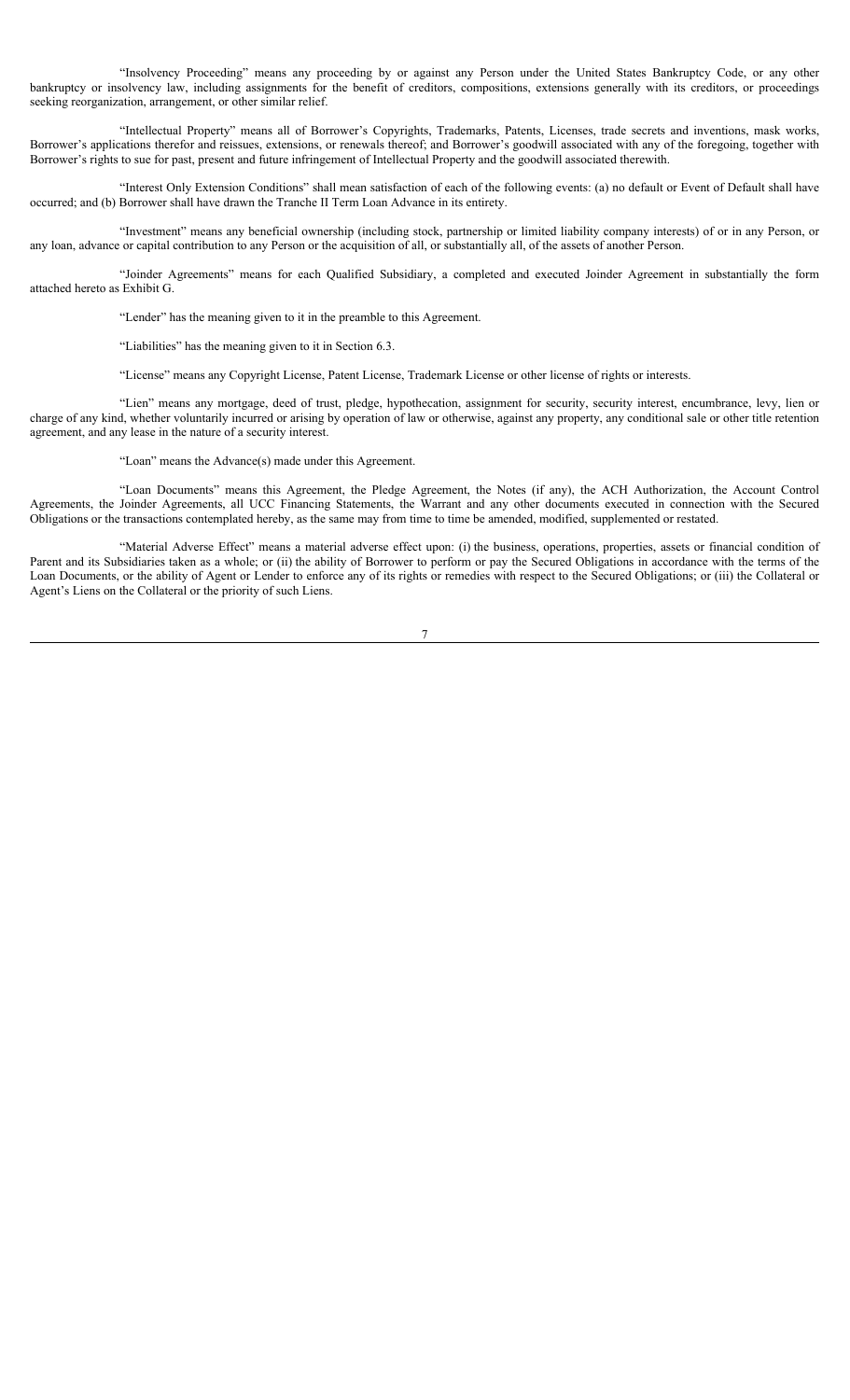"Maximum Rate" has the meaning given to it in Section 2.3.

"Maximum Term Loan Amount" means Seventy Five Million Dollars (\$75,000,000).

"Maximum Tranche II Term Loan Amount" has the meaning given to it in the Recitals.

"Maximum Tranche III Term Loan Amount" has the meaning given to it in the Recitals.

"Milestones" has the meaning given to it in the Recitals.

"Note" means any Term Note(s).

"Parent" has the meaning given to it in the preamble to this Agreement.

"Patent License" means any written agreement granting any right with respect to any invention on which a Patent is in existence or a Patent application is pending, in which agreement Borrower now holds or hereafter acquires any interest.

"Patents" means all letters patent of, or rights corresponding thereto, in the United States of America or in any other country, all registrations and recordings thereof, and all applications for letters patent of, or rights corresponding thereto, in the United States of America or any other country.

"Permitted Acquisition" means any acquisition (including by way of merger) by Borrower of all or substantially all of the assets of another Person, or of a division or line of business of another Person, or capital stock of another Person, in each case located entirely within the United States of America, which is conducted in accordance with the following requirements:

(a) such acquisition is of a business or Person engaged in a line of business related to that of the Borrower or its Subsidiaries;

(b) if such acquisition is structured as a stock acquisition, then the Person so acquired shall either (i) become a wholly-owned Subsidiary of Borrower or of a Subsidiary and the Borrower shall comply, or cause such Subsidiary to comply, with 7.13 hereof or (ii) such Person shall be merged with and into Borrower (with the Borrower being the surviving entity);

(c) if such acquisition is structured as the acquisition of assets, such assets shall be acquired by Borrower;

(d) the Borrower shall have delivered to Lender not less than fifteen (15) nor more than forty five (45) days prior to the date of such acquisition, notice of such acquisition together with pro forma projected financial information, copies of all material documents relating to such acquisition, and historical financial statements for such acquired entity, division or line of business, in each case in form and substance satisfactory to Lender and demonstrating compliance with the covenants set forth in Section 7 hereof on a pro forma basis as if the acquisition occurred on the first day of the most recent measurement period;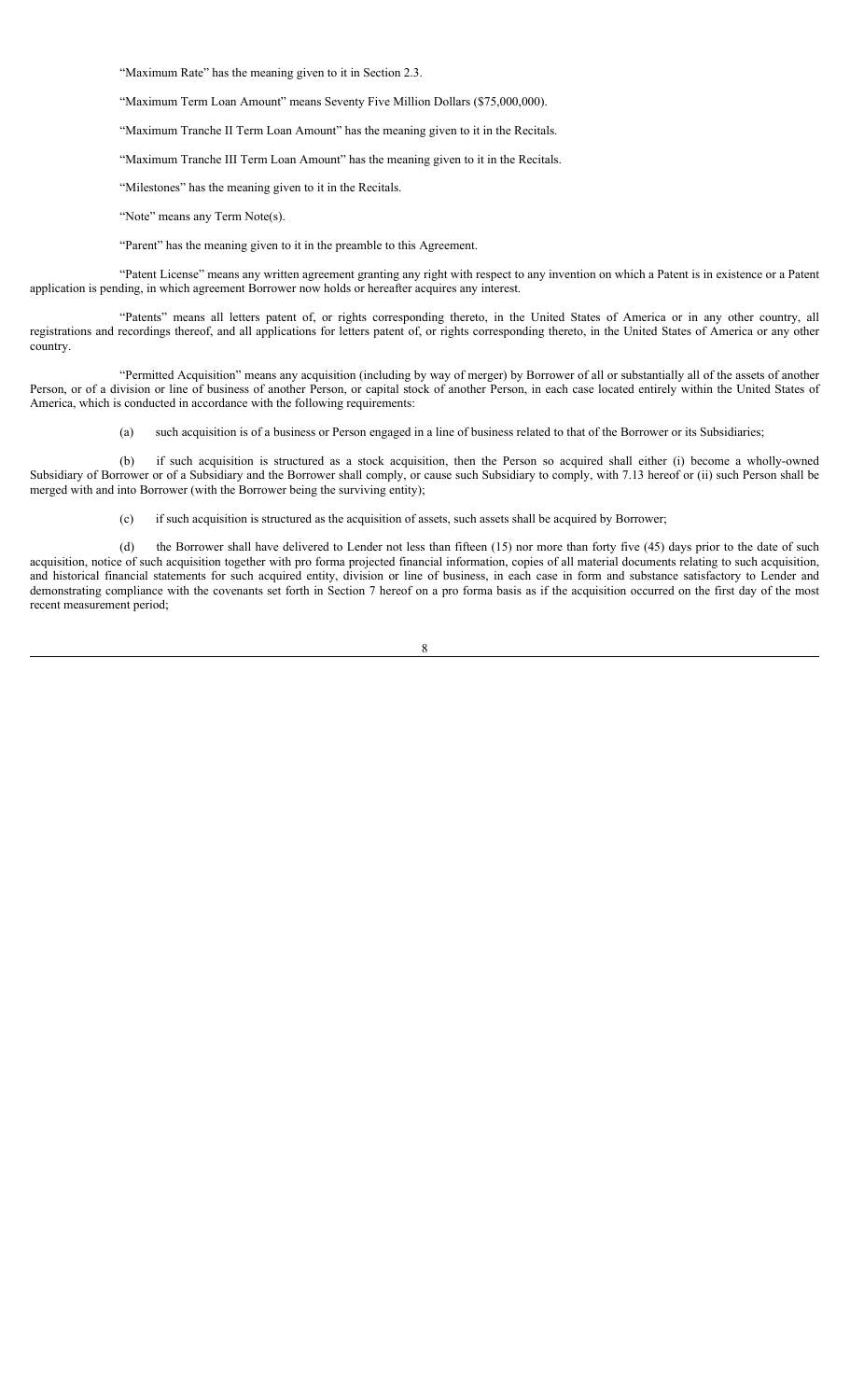(e) both immediately before and after such acquisition no default or Event of Default shall have occurred and be continuing;

(f) if such acquisition occurs from the Closing Date through December 31, 2016, the terms of such acquisition (including pricing) match the terms set forth in the applicable term sheets listed in Schedule 1D; provided that the aggregate consideration paid with respect to the acquisition of Bioserv Corporation shall not exceed Four Million Dollars (\$4,000,000); and

(g) the sum of the purchase price of such proposed new acquisition, computed on the basis of total acquisition consideration paid or incurred, or to be paid or incurred, by Borrower with respect thereto, including the amount of Permitted Indebtedness assumed or to which such assets, businesses or business or ownership interest or shares, or any Person so acquired, is subject, shall not be greater than (i) with respect to any acquisition occurring from the Closing Date through December 31, 2016, the amount set forth in the applicable term sheet listed in Schedule 1D for any single acquisition or group of related acquisitions or (ii) on and after January 1, 2017, \$10,000,000 in the aggregate for all acquisitions during any fiscal year.

"Permitted Indebtedness" means: (i) Indebtedness of Borrower in favor of Lender or Agent arising under this Agreement or any other Loan Document; (ii) Indebtedness existing on the Closing Date which is disclosed in Schedule 1A; (iii) Indebtedness of up to One Million Dollars (\$1,000,000) in the aggregate outstanding at any time secured by a Lien described in clause (viii) of the defined term "Permitted Liens," provided such Indebtedness does not exceed the cost of the Equipment financed with such Indebtedness; (iv) Indebtedness to trade creditors incurred in the ordinary course of business, including Indebtedness incurred in the ordinary course of business with corporate credit cards; (v) Indebtedness that also constitutes a Permitted Investment; (vi) Subordinated Indebtedness; (vii) reimbursement obligations in connection with letters of credit and cash management services (including credit cards, debit cards and other similar instruments) that are secured by Cash and issued on behalf of Borrower or a Subsidiary thereof in an amount not to exceed Two Million Dollars (\$2,000,000) in the aggregate at any time outstanding; (viii) other Indebtedness in an amount not to exceed One Million Dollars (\$1,000,000) at any time outstanding; (ix) intercompany Indebtedness that constitutes a Permitted Investment; (x) up to One Million Dollars (\$1,000,000) in the aggregate in repayment obligations of Borrower under any foreign exchange contract, currency swap agreement, interest rate swap, cap or collar agreement or other similar agreement or arrangement designed to alter the risks to Borrower arising from fluctuations in currency values or interest rates entered into in the ordinary course of business and not for speculative purposes; (xi) Indebtedness secured by a Lien described in clause (xii) of the defined term Permitted Liens; (xii) Indebtedness consisting solely of fees, royalties, advances for research and development activities, and other amounts paid by third parties to Borrower, in each case in the ordinary course of Borrower's business and which, by the express terms of the applicable agreement, license, contract or other instrument to which they relate, are payable in advance, and with respect to the payment of which Borrower may have contingent liabilities; (xiii) Indebtedness consisting solely of pre-paid fees, royalties, advances for research and development activities, and other amounts payable by or obligations of Borrower to third parties, in each case in the ordinary course of Borrower's business, under in-bound and out-bound licenses of Intellectual Property used to improve Borrower's product portfolio and competitive position; (xiv) (a) guarantees of a Borrower of Indebtedness of another Borrower not to exceed the principal amount of such Indebtedness, (b) unsecured guarantees by a Borrower of Indebtedness of a Subsidiary that is not a Borrower; provided that the aggregate outstanding principal amount of such Indebtedness does not exceed One Million Dollars (\$1,000,000), and (c) guarantees by a Subsidiary that is not a Borrower of Indebtedness of any other Subsidiary that is not a Borrower; and (xv) extensions, refinancings and renewals of any items of Permitted Indebtedness, provided that the principal amount is not increased or the terms modified to impose materially more burdensome terms upon Borrower or its Subsidiary, as the case may be.

 $\overline{Q}$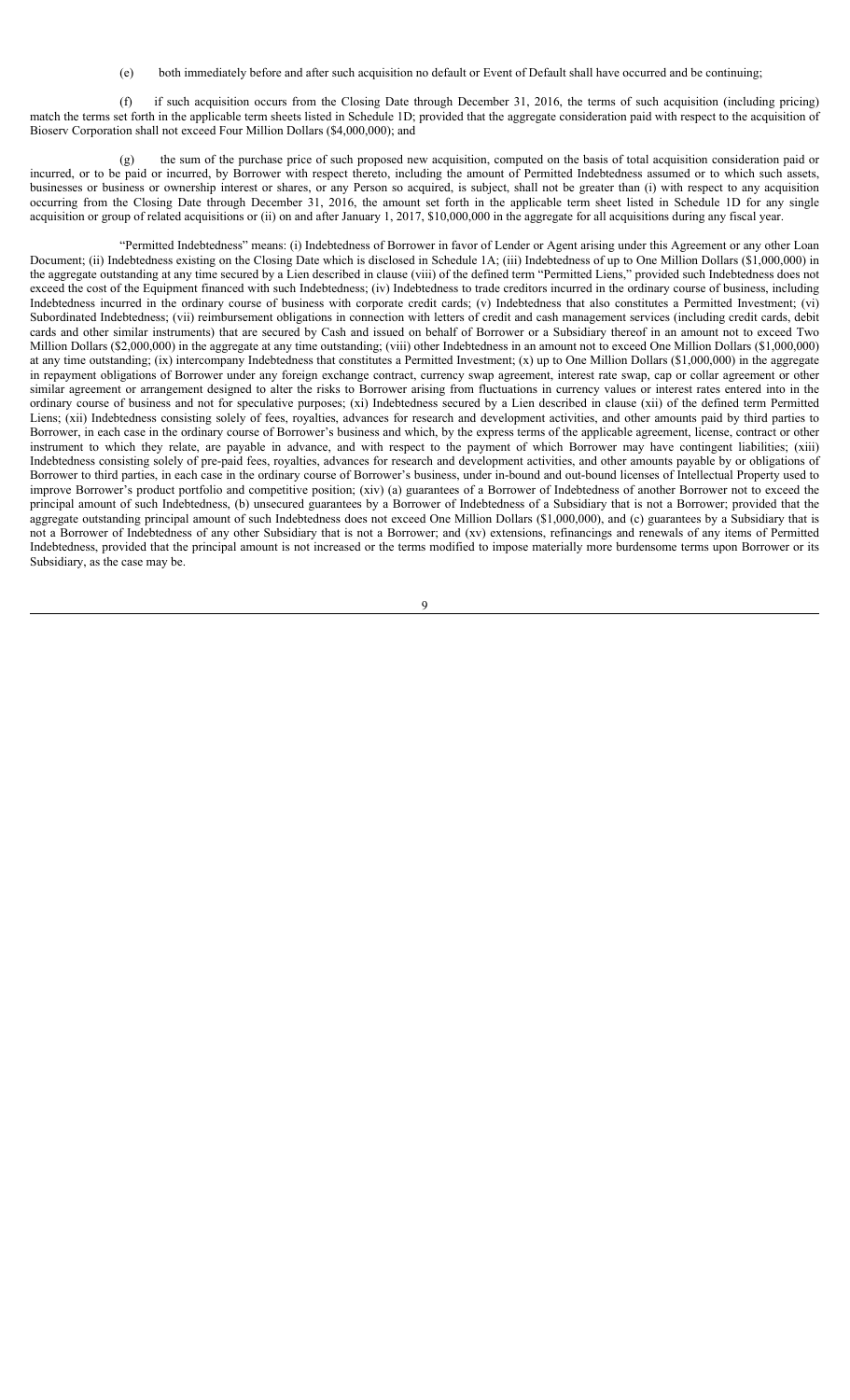"Permitted Investment" means: (i) Investments existing on the Closing Date which are disclosed in Schedule 1B; (ii) (a) marketable direct obligations issued or unconditionally guaranteed by the United States of America or any agency or any State thereof maturing within one year from the date of acquisition thereof, (b) commercial paper maturing no more than one year from the date of creation thereof and currently having a rating of at least A-2 or P-2 from either Standard & Poor's Corporation or Moody's Investors Service, (c) certificates of deposit issued by any bank with assets of at least Five Hundred Million Dollars (\$500,000,000) maturing no more than one year from the date of investment therein, and (d) money market accounts; (iii) repurchases of stock from former employees, directors, or consultants of Borrower under the terms of applicable repurchase agreements at the original issuance price of such securities in an aggregate amount not to exceed One Million Dollars (\$1,000,000) in any fiscal year, provided that no Event of Default has occurred, is continuing or could exist after giving effect to the repurchases; (iv) Investments accepted in connection with Permitted Transfers; (v) Investments (including debt obligations) received in connection with the bankruptcy or reorganization of customers or suppliers and in settlement of delinquent obligations of, and other disputes with, customers or suppliers arising in the ordinary course of Borrower's business; (vi) Investments consisting of notes receivable of, or prepaid royalties and other credit extensions, to customers and suppliers who are not Affiliates, in the ordinary course of business, provided that this subparagraph (vi) shall not apply to Investments of Borrower in any Subsidiary; (vii) Investments consisting of loans not involving the net transfer on a substantially contemporaneous basis of cash proceeds to employees, officers or directors relating to the purchase of capital stock of Borrower pursuant to employee stock purchase plans or other similar agreements approved by Borrower's Board of Directors; (viii) Investments consisting of travel advances and relocation loans in the ordinary course of business; (ix) Investments in newly-formed or acquired Domestic Subsidiaries, provided that each such Domestic Subsidiary enters into a Joinder Agreement after its formation or acquisition by Borrower and executes such other documents as shall be reasonably requested by Agent in connection with the same; (x) Investments in Foreign Subsidiaries approved in advance in writing by Agent; (xi) joint ventures or strategic alliances in the ordinary course of Borrower's business consisting of the nonexclusive licensing of technology (provided that such licenses may be exclusive in respects other than territory and may be exclusive as to territory only as to discreet geographical areas outside the United States and may have such other exclusivity terms as consented to in writing by Agent, which consent shall not be unreasonably withheld), the development of technology or the providing of technical support, provided that any Investments by Borrower do not exceed One Million Dollars (\$1,000,000) in the aggregate in any fiscal year; (xii) Investments consisting of accounts receivable, endorsements for collection, deposits or similar Investments arising in the ordinary course of business; (xiii) Investments consisting of the endorsement of negotiable instruments for deposit or collection or similar transactions in the ordinary course of business; (xiv) such other Investments as are described in Borrower's Board of Directors' approved investment policy guidelines as approved by Agent in writing, which such Agent approval shall not be unreasonably withheld or delayed; (xv) Investments consisting of Permitted Acquisitions; (xvi) Investments in Celularity pursuant to the terms as set forth in that certain Non-Binding Term Sheet dated as of October 31, 2016 and delivered to Agent on November 1, 2016 and not to exceed Five Million Dollars (\$5,000,000) for fiscal year 2016 and Twelve Million Five Hundred Thousand Dollars (\$12,500,000) in the aggregate; (xvii) (a) Investments by a Borrower in another Borrower, (b) Investments by a Subsidiary that is not a Borrower in a Borrower or a Subsidiary that is not a Borrower; and (c) Investments by a Borrower in a Subsidiary that is not a Borrower not to exceed One Million Dollars (\$1,000,000) in the aggregate; (xviii) Investments of a Person existing at the time such Person becomes a Subsidiary of Borrower or merges with Borrower or any Subsidiary so long as such Investments were not made in contemplation of such Person becoming a Subsidiary or such merger, not to exceed One Million Dollars (\$1,000,000) in the aggregate; and (xix) additional Investments that do not exceed One Million Dollars (\$1,000,000) in the aggregate.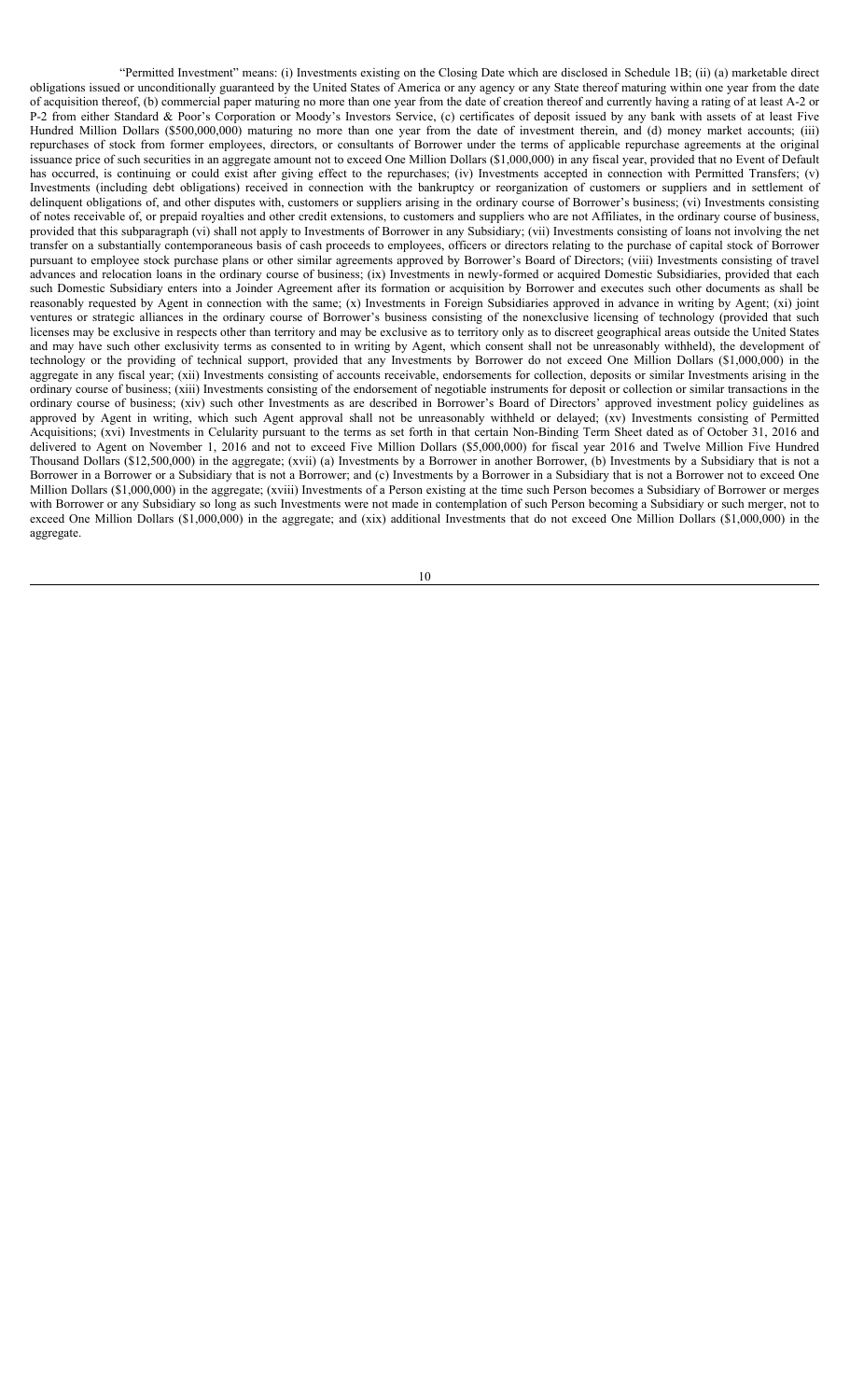"Permitted Liens" means any and all of the following: (i) Liens in favor of Agent or Lender; (ii) Liens existing on the Closing Date which are disclosed in Schedule 1C; (iii) Liens for taxes, fees, assessments or other governmental charges or levies, either not delinquent or being contested in good faith by appropriate proceedings; provided, that Borrower maintains adequate reserves therefor in accordance with GAAP (to the extent required thereby); (iv) Liens securing claims or demands of materialmen, artisans, mechanics, carriers, warehousemen, landlords and other like Persons arising in the ordinary course of Borrower's business and imposed without action of such parties; provided, that the payment thereof is not yet required; (v) Liens arising from judgments, decrees or attachments in circumstances which do not constitute an Event of Default hereunder; (vi) deposits to secure the performance of obligations (including by way deposits to secure letters of credit issued to secure the same) under commercial supply and/or manufacturing agreements, in an aggregate amount not to exceed Five Hundred Thousand Dollars (\$500,000) at any time, (vii) the following deposits, to the extent made in the ordinary course of business: deposits under worker's compensation, unemployment insurance, social security and other similar laws, or to secure the performance of bids, tenders or contracts (other than for the repayment of borrowed money) or to secure indemnity, performance or other similar bonds for the performance of bids, tenders or contracts (other than for the repayment of borrowed money) or to secure statutory obligations (other than Liens arising under ERISA or environmental Liens) or surety or appeal bonds, or to secure indemnity, performance or other similar bonds; (viii) Liens on Equipment or software or other intellectual property constituting purchase money Liens and Liens in connection with capital leases securing Indebtedness permitted in clause (iii) of the definition of "Permitted Indebtedness"; (ix) Liens incurred in connection with Subordinated Indebtedness; (x) leasehold interests in leases or subleases and licenses and sublicenses granted in the ordinary course of business and not interfering in any material respect with the business of the licensor; (xi) Liens in favor of customs and revenue authorities arising as a matter of law to secure payment of custom duties that are promptly paid on or before the date they become due; (xii) Liens securing the payment of financed insurance premiums that are promptly paid on or before the date they become due (provided that such Liens extend only to the insurance policies and all money due Borrower thereunder (including the return of premiums and dividends) and not to any other property or assets) and incurred in the ordinary course of business; (xiii) statutory and common law rights of set-off and other similar rights as to deposits of cash and securities in favor of banks, other depository institutions and brokerage firms; (xiv) easements, zoning restrictions, rights-of-way and similar encumbrances on real property imposed by law or arising in the ordinary course of business so long as they do not materially impair the value or marketability of the related property; (xv) (A) Liens on Cash securing obligations permitted under clause (vii) of the definition of Permitted Indebtedness and (B) security deposits in connection with real property leases in an aggregate amount not to exceed One Million Dollars (\$1,000,000) at any time; (xvi) Liens of landlords (A) arising by statute or (B) under any lease entered into in the ordinary course of business, in each case solely with respect to fixtures and movable tangible property located on the real property leased or subleased from such landlord and securing amounts that are not yet due or that are being contested in good faith by appropriate proceedings, provided that the Borrower maintains adequate reserves therefor in accordance with GAAP, and which are subordinated to the security interests of the Agent granted under this Agreement and pursuant to a landlord waiver (or, with respect to clause (A) only, under any lease for which no landlord waiver is required hereunder); (xvii) sales, transfers, licenses, sublicenses, leases, subleases or other dispositions of assets permitted by Section 7.8 and, in connection therewith, customary rights and restrictions contained in agreements relating to such transactions pending the completion thereof or during the term thereof, and any option or other agreement to sell, transfer, license, sublicense, lease, sublease or dispose of an asset permitted by Section 7.8 and (xviii) Liens incurred in connection with the extension, renewal or refinancing of the Indebtedness secured by Liens of the type described in clauses (i) through (xii) above; provided, that any extension, renewal or replacement Lien shall be limited to the property encumbered by the existing Lien and the principal amount of the Indebtedness being extended, renewed or refinanced (as may have been reduced by any payment thereon) does not increase.

"Permitted Transfers" means (i) sales, transfers or other dispositions of Inventory in the ordinary course of business (which, for the avoidance of doubt, shall not include any transfers or other dispositions of or from Borrower's proprietary G-MAB library platform or any other Intellectual Property), (ii) the licenses listed on Schedule 7.8, (iii) (a) non-exclusive licenses, sublicenses and similar arrangements for the use of Intellectual Property and related assets in the ordinary course of business and other licenses and sublicenses that could not result in a legal transfer of title of the licensed property but that may be exclusive in respects other than territory and that may be exclusive to territory only as to discreet geographical areas outside of the united States of America in the ordinary course of business and (b) exclusive licenses existing on the Closing Date and set forth in Schedule 1E, (iv) dispositions of worn-out, obsolete or surplus Equipment at fair market value in the ordinary course of business; (v) transfers expressly permitted under Sections 7.5, 7.6 and 7.7; (vi) transfers by and among the Borrower and any other Borrower or a guarantor; (vii) transfers by any Subsidiary to a Borrower or a guarantor, or if such Subsidiary is not a Borrower or a guarantor, to another Subsidiary that is not a Borrower or a guarantor; (viii) other transfers of assets (other than Intellectual Property) having a fair market value of not more One Million Dollars (\$1,000,000) in the aggregate in any fiscal year; and (viii) for the avoidance of doubt, sales by Borrower of its equity securities in an Equity Event of Borrower.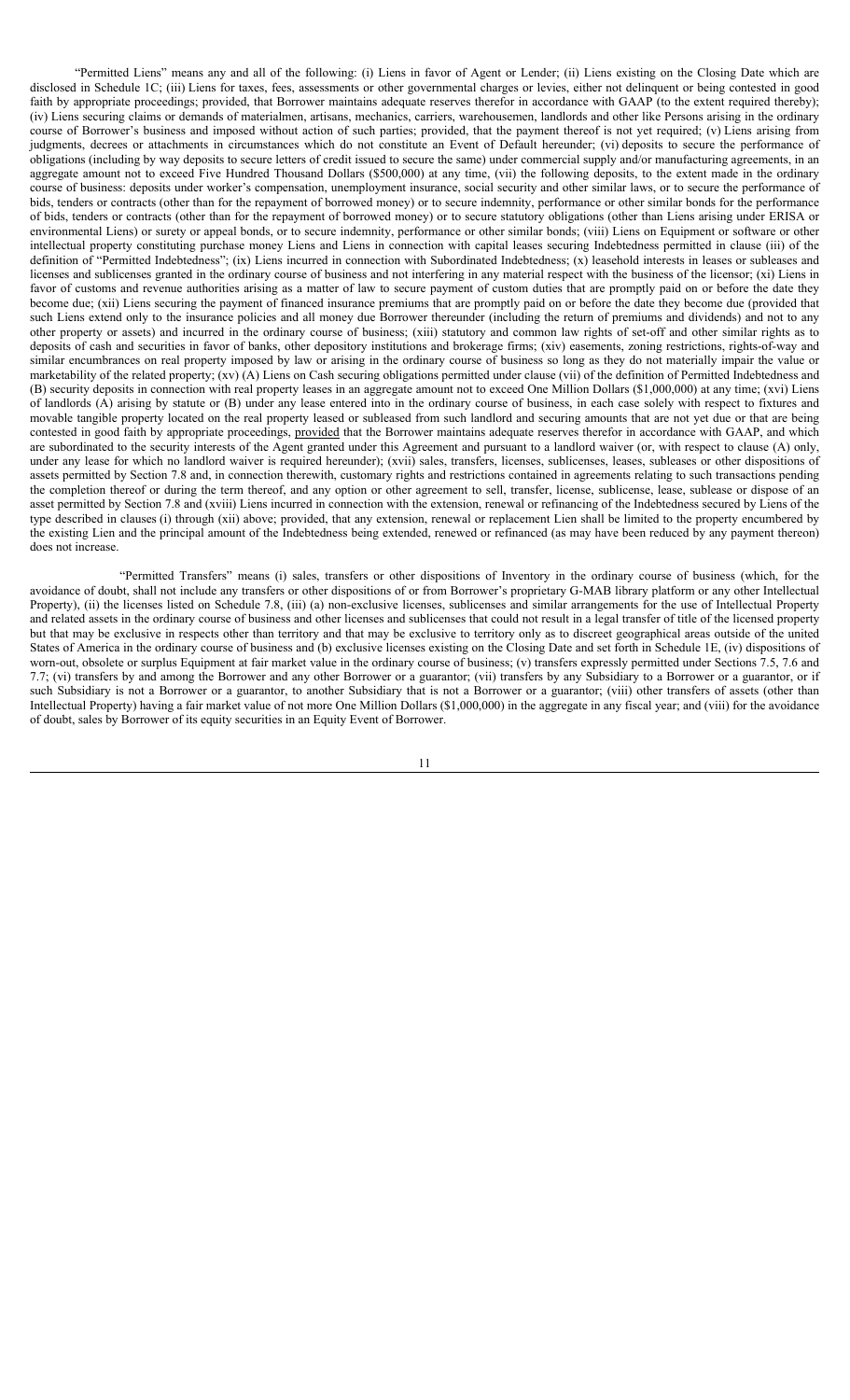"Person" means any individual, sole proprietorship, partnership, joint venture, trust, unincorporated organization, association, corporation, limited liability company, institution, other entity or government.

"Pledge Agreement" means the Pledge Agreement dated as of the Closing Date between Borrower and Agent, as the same may from time to time be amended, restated, modified or otherwise supplemented.

"Preferred Stock" means at any given time any equity security issued by Parent that has any rights, preferences or privileges senior to Parent's Common Stock.

"Prepayment Charge" has the meaning given to it in Section 2.5.

"Publicity Materials" has the meaning given to it in Section 11.18.

"Qualified Subsidiary" means any direct or indirect Domestic Subsidiary or Eligible Foreign Subsidiary, except for Concortis, Inc., a Delaware corporation, CARgenix Holdings, LLC, a Rhode Island limited liability company, and BDL Products, Inc., a Delaware corporation.

"Receivables" means (i) all of Borrower's Accounts, Instruments, Documents, Chattel Paper, Supporting Obligations, letters of credit, proceeds of any letter of credit, and Letter of Credit Rights, and (ii) all customer lists, software, and business records related thereto.

"Required Lenders" means at any time, the holders of more than fifty percent (50%) of the sum of the aggregate unpaid principal amount of the Term Loan then outstanding.

"Rights to Payment" has the meaning given to it in Section 3.1.

"Roger Williams Litigation" means Immunomedics, Inc. v. Roger Williams Medical Center et al., Civil Action No. 2:15-cv-04526-JLL-SCM (D.N.J.), filed on September 26, 2016.

"SEC" means the Securities and Exchange Commission.

"Secured Obligations" means Borrower's obligations under this Agreement and any Loan Document (other than the Warrant), including any obligation to pay any amount now owing or later arising.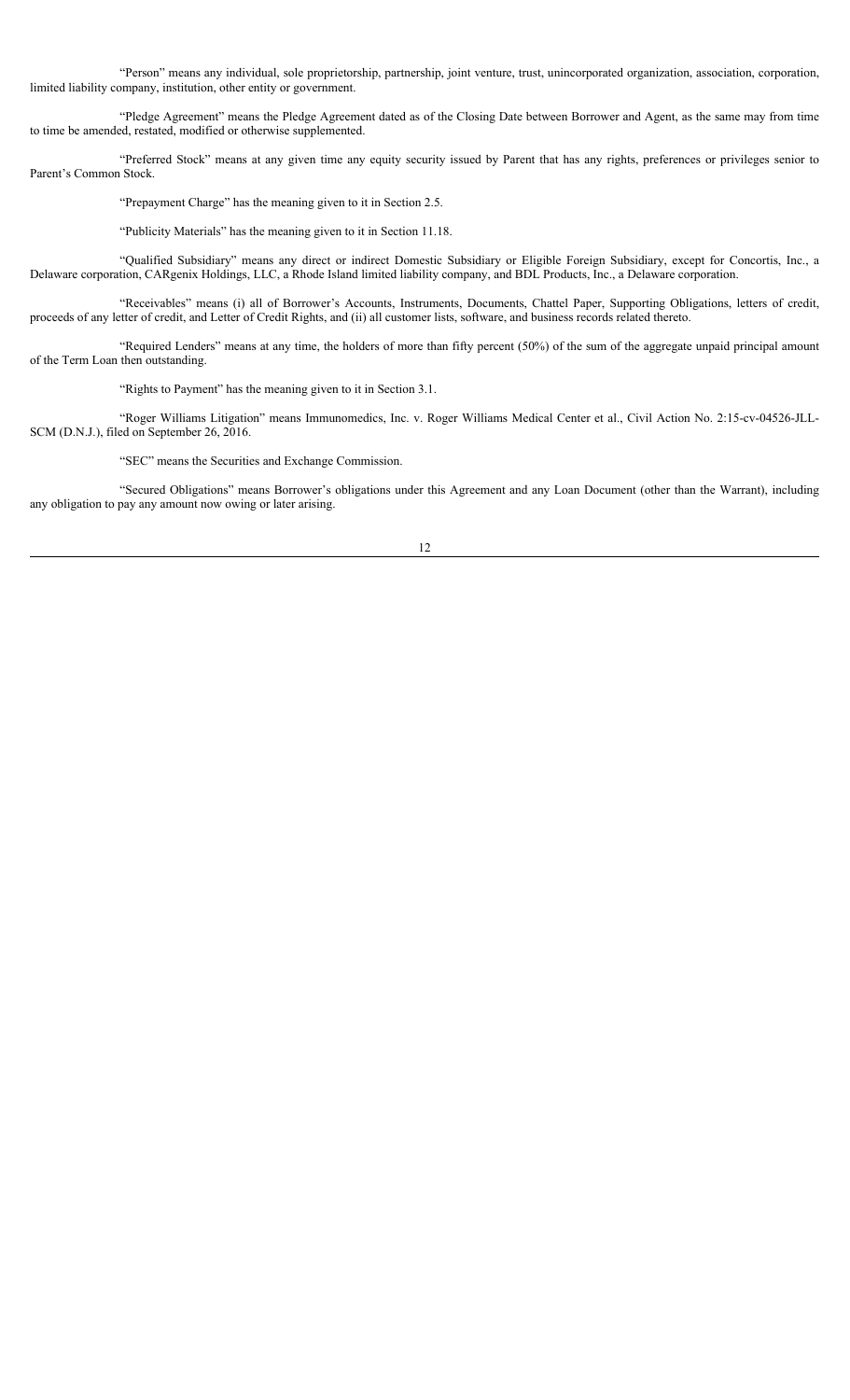"Subordinated Indebtedness" means Indebtedness subordinated to the Secured Obligations in amounts and on terms and conditions satisfactory to Agent in its sole discretion.

"Subsequent Financing" means the closing of any Equity Event of Borrower, any Subsidiary or any Affiliate of Borrower after the Closing Date which results in aggregate proceeds to such Person of at least Ten Million Dollars (\$10,000,000).

"Subsidiary" means an entity, whether corporate, partnership, limited liability company, joint venture or otherwise, in which Borrower owns or controls 50% or more of the outstanding voting securities, including each entity listed on Schedule 1 hereto.

"Term Commitment" means as to any Lender, the obligation of such Lender, if any, to make a Term Loan Advance to the Borrower in a principal amount not to exceed the amount set forth under the heading "Term Commitment" opposite such Lender's name on Schedule 1.1A.

"Term Loan" means the Tranche I Term Loan and, as applicable, the Tranche II Term Loan and the Tranche III Term Loan.

"Term Loan Advance" means any Term Loan funds advanced under this Agreement.

"Term Loan Interest Rate" means for any day a per annum rate of interest equal to the greater of either (i) 9.25% *plus* the prime rate as reported in The Wall Street Journal *minus* 3.50% and (ii) 9.25%.

"Term Loan Maturity Date" means December 1, 2020.

"Term Note" means a Promissory Note in substantially the form of Exhibit B.

"Trademark License" means any written agreement granting any right to use any Trademark or Trademark registration, now owned or hereafter acquired by Borrower or in which Borrower now holds or hereafter acquires any interest.

"Trademarks" means all trademarks (registered, common law or otherwise) and any applications in connection therewith, including registrations, recordings and applications in the United States Patent and Trademark Office or in any similar office or agency of the United States of America, any State thereof or any other country or any political subdivision thereof.

"Tranche I Term Loan" has the meaning given to it in the Recitals.

"Tranche I Term Loan Advance" has the meaning given to it in Section 2.2(a).

"Tranche II Term Loan(s)" has the meaning given to it in the Recitals.

"Tranche II Term Loan Advance" has the meaning given to it in Section 2.2(a).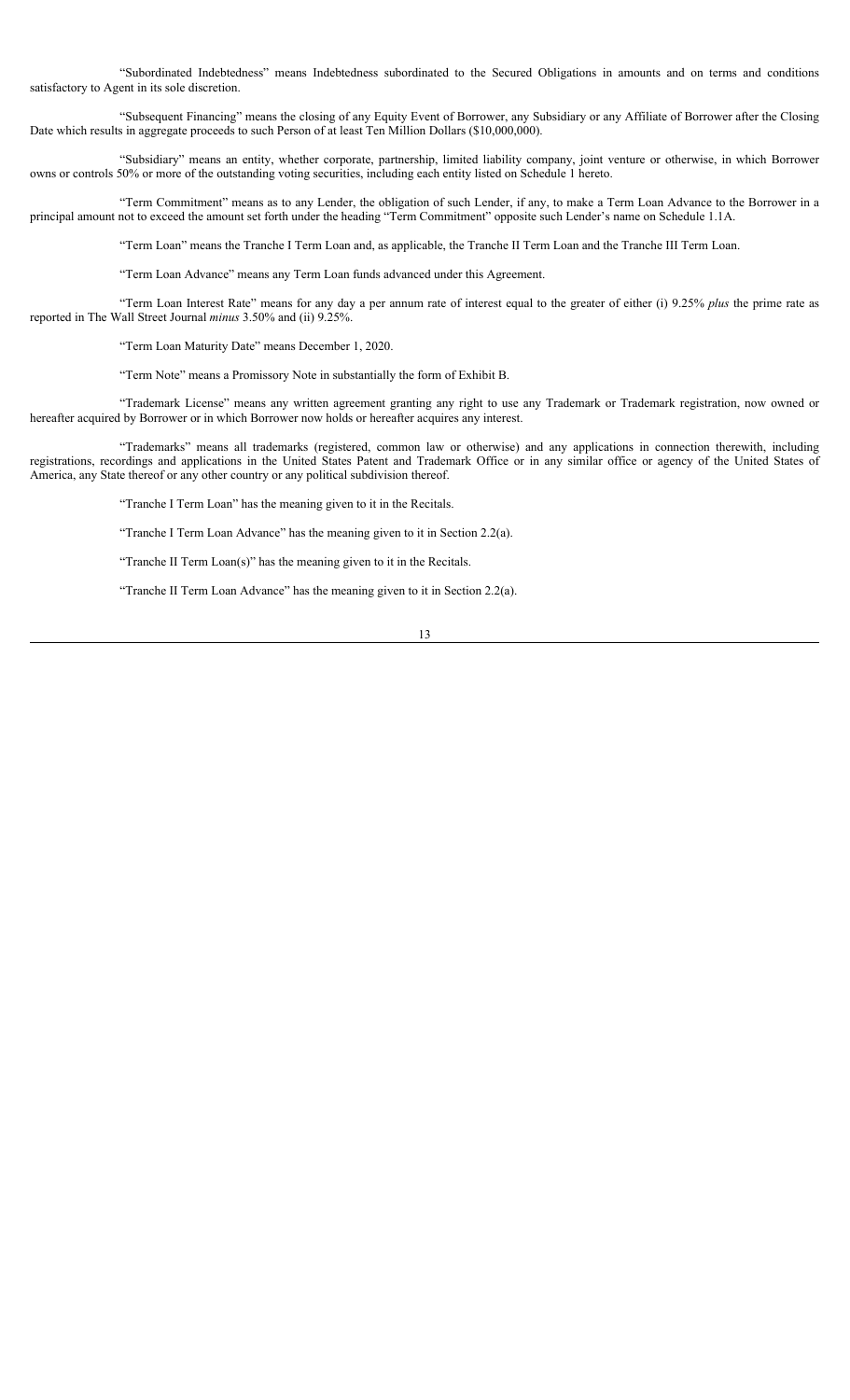"Tranche II Term Loan Advance Period" means the period commencing on the date that Borrower has achieved all Milestones in accordance with the definition thereof, through and including September 30, 2017.

"Tranche III Facility Charge" means an amount equal to one percent (1.00%) of the Tranche III Term Loans advanced under this Agreement.

"Tranche III Term Loan(s)" has the meaning given to it in the Recitals.

"Tranche III Term Loan Advance" has the meaning given to it in Section 2.2(a).

"Tranche III Term Loan Advance Period" means the period commencing on the date that Borrower has received the Committee Approval in accordance with the definition thereof, through and including June 30, 2018.

"Unrestricted Cash" means Cash held by Borrower in account(s) located in the United States of America subject to an Account Control Agreement in favor of Agent.

"UCC" means the Uniform Commercial Code as the same is, from time to time, in effect in the State of California; provided, that in the event that, by reason of mandatory provisions of law, any or all of the attachment, perfection or priority of, or remedies with respect to, Agent's Lien on any Collateral is governed by the Uniform Commercial Code as the same is, from time to time, in effect in a jurisdiction other than the State of California, then the term "UCC" shall mean the Uniform Commercial Code as in effect, from time to time, in such other jurisdiction solely for purposes of the provisions thereof relating to such attachment, perfection, priority or remedies and for purposes of definitions related to such provisions.

"Wildcat Litigation" means, individually and collectively, (i) Wildcat Liquid Alpha, LLC v. Sorrento Therapeutics, Inc., C.A. No. 12254- VCMR (Del. Ch.), filed on April 25, 2016; and (ii) Wildcat Liquid Alpha LLC v. Henry Ji, William S. Marth, Kim D. Janda, Douglas Ebersole, Jaisim Shah, David H. Deming, and Sorrento Therapeutics, Inc., C.A. No. 12338-VCMR (Del. Ch.), filed on May 13, 2016.

"Warrant" means any warrant entered into in connection with the Loan, as may be amended, restated or modified from time to time.

Unless otherwise specified, all references in this Agreement or any Annex or Schedule hereto to a "Section," "subsection," "Exhibit," "Annex," or "Schedule" shall refer to the corresponding Section, subsection, Exhibit, Annex, or Schedule in or to this Agreement. Unless otherwise specifically provided herein, any accounting term used in this Agreement or the other Loan Documents shall have the meaning customarily given such term in accordance with GAAP, and all financial computations hereunder shall be computed in accordance with GAAP, consistently applied. Unless otherwise defined herein or in the other Loan Documents, terms that are used herein or in the other Loan Documents and defined in the UCC shall have the meanings given to them in the UCC.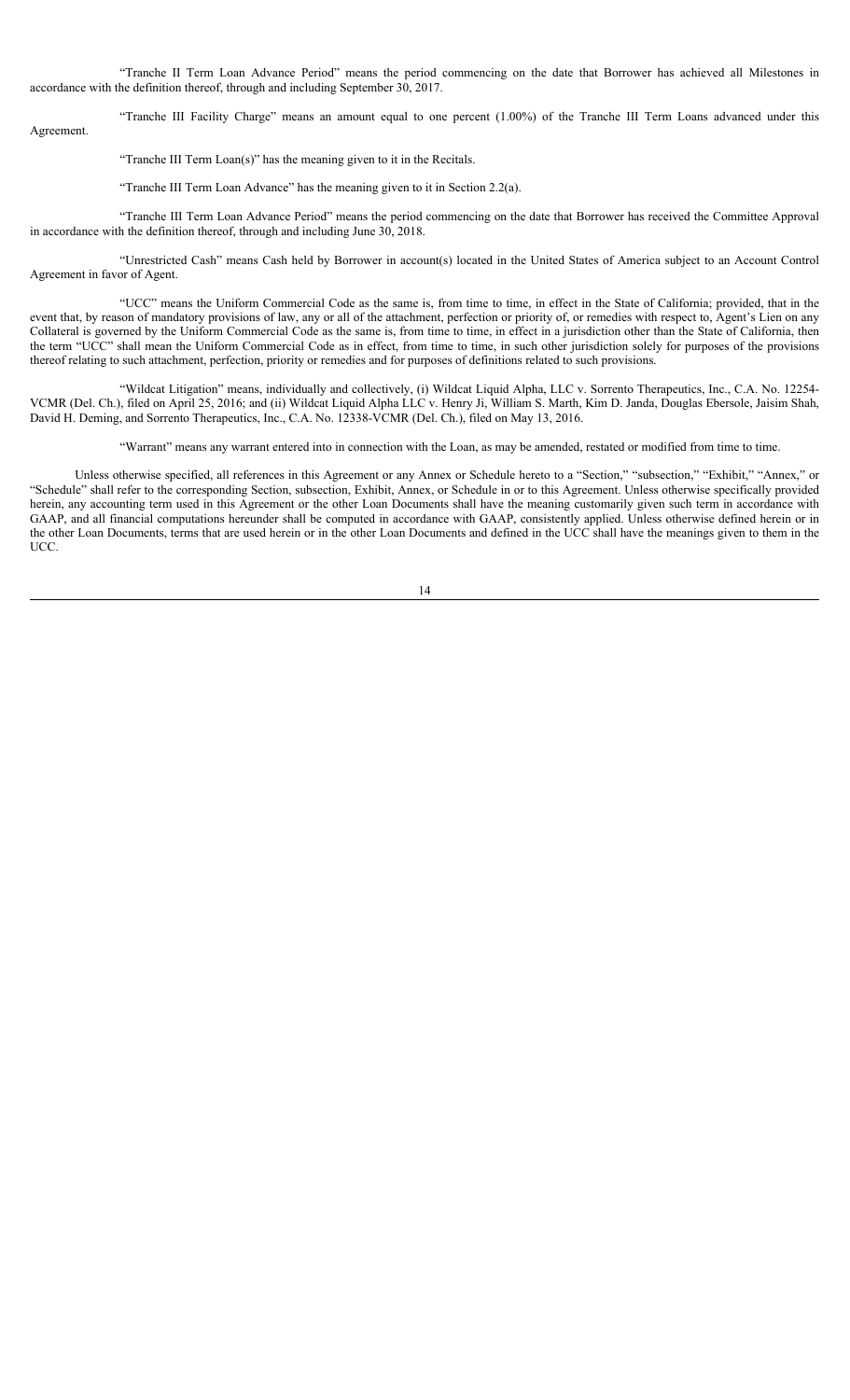### **SECTION 2. THE LOAN**

#### 2.1 [RESERVED]

- 2.2 Term Loan.
	- (a) Tranche I Term Loan; Tranche II Term Loans; Tranche III Term Loans.

(i) *Tranche I Term Loan*. Subject to the terms and conditions of this Agreement, Lender will severally (and not jointly) make in an amount not to exceed its respective Term Commitment, and Borrower agrees to draw, a Term Loan Advance of Fifty Million Dollars (\$50,000,000) on the Closing Date (the "Tranche I Term Loan Advance").

(ii) *Tranche II Term Loan*. Subject to the terms and conditions of this Agreement and conditioned on Borrower's achievement of the Milestones in accordance with the definition thereof, during the Tranche II Term Loan Advance Period, at Borrower's request, Lender will severally (and not jointly), subject to all of the conditions required hereunder, make in an amount not to exceed its respective Term Loan Commitment, Tranche II Term Loans in a principal amount up to Ten Million Dollars (\$10,000,000) (the "Tranche II Term Loan Advance"). The aggregate outstanding Tranche II Term Loan Advance shall not exceed the Maximum Tranche II Term Loan Amount.

(iii) *Tranche III Term Loan*. Subject to the terms and conditions of this Agreement and conditioned on approval by Lender's investment committee in its sole and unfettered discretion (the "Committee Approval"), during the Tranche III Term Loan Advance Period, at Borrower's request, Lender may severally (and not jointly), subject to all of the conditions required hereunder, make in an amount not to exceed its respective Term Loan Commitment, Tranche III Term Loans in an amount up to Fifteen Million Dollars (\$15,000,000) (the "Tranche III Term Loan Advance"). The aggregate outstanding Tranche III Term Loan Advance shall not exceed the Maximum Tranche III Term Loan Amount.

(iv) In each case, Term Loan Advances must be in minimum increments of Five Million Dollars (\$5,000,000). The aggregate outstanding Term Loan Advances shall not exceed the Maximum Term Loan Amount.

Advance Request. To obtain a Term Loan Advance, Borrower shall complete, sign and deliver an Advance Request (at least three (3) Business Days before an Advance Date other than the Closing Date, which shall be at least one (1) Business Day) to Agent. Lender shall fund each Term Loan Advance in the manner requested by the Advance Request provided that each of the conditions precedent to such Term Loan Advance is satisfied as of the requested Advance Date.

(c) Interest. The outstanding principal balance of each Term Loan Advance shall bear interest thereon from the applicable Advance Date at the Term Loan Interest Rate based on a year consisting of 360 days, with interest computed daily based on the actual number of days elapsed. The Term Loan Interest Rate will float and change on the day the prime rate changes from time to time.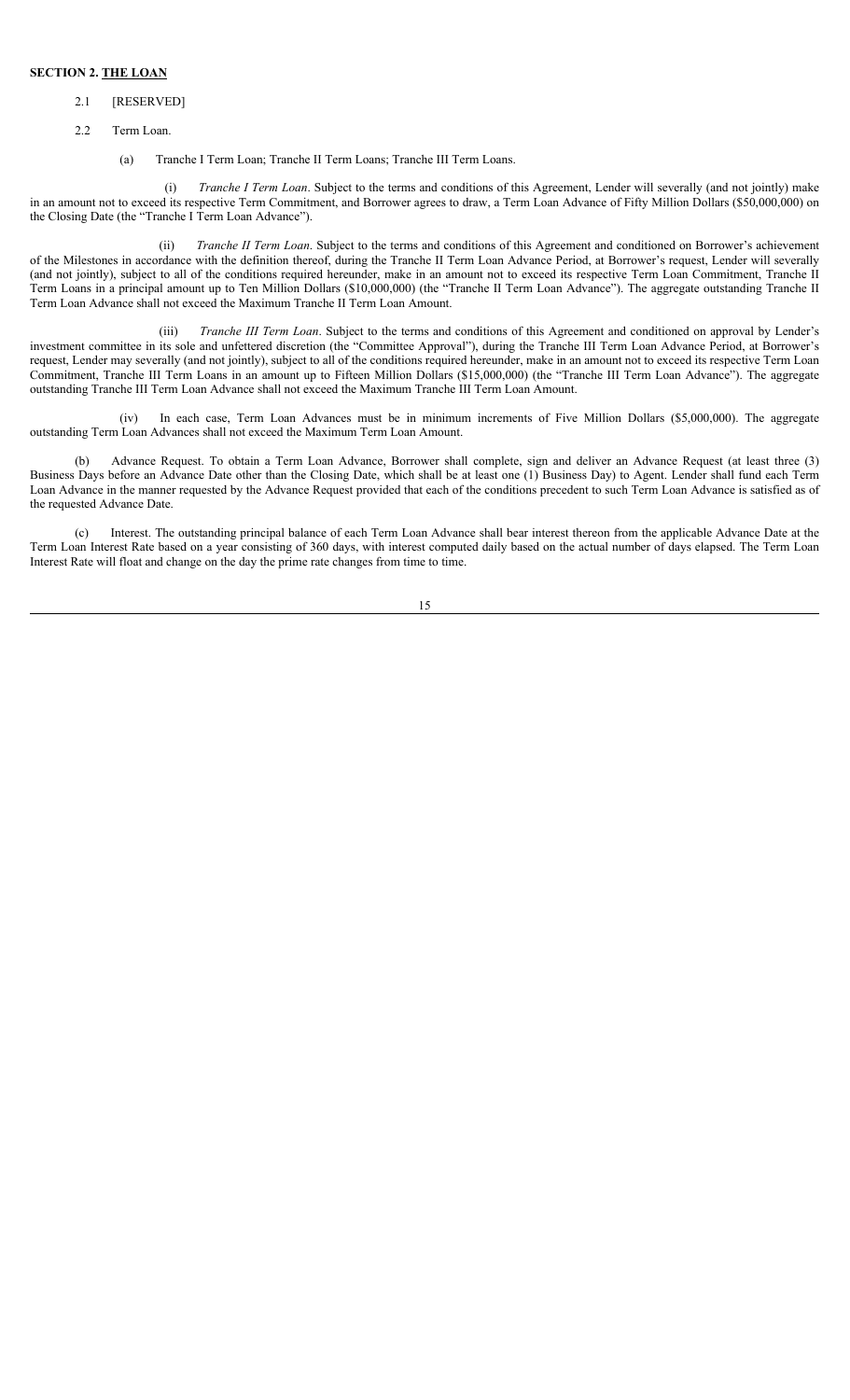(d) Payment. Borrower will pay interest on the outstanding principal amount of each Term Loan Advance on the first Business Day of each month, beginning the month after the Advance Date. Borrower shall repay the aggregate Term Loan principal balance that is outstanding on the day immediately preceding the Amortization Date, in equal monthly installments of principal and interest (mortgage style) beginning on the Amortization Date and continuing on the first Business Day of each month thereafter until the Secured Obligations (other than inchoate indemnity obligations and any other obligations which, by their specific terms, are to survive the termination of this Agreement) are repaid, with the payments for such schedule based on their being completed on the Term Loan Maturity Date. The entire Term Loan principal balance and all accrued but unpaid interest hereunder, shall be due and payable on Term Loan Maturity Date. Borrower shall make all payments under this Agreement without setoff, recoupment or deduction and regardless of any counterclaim or defense. Lender will initiate debit entries to Borrower's account as authorized on the ACH Authorization (i) on each payment date of all periodic obligations payable to Lender under each Term Advance and (ii) out-of-pocket legal fees and costs incurred by Agent or Lender in connection with Section 11.11 of this Agreement.

2.3 Maximum Interest. Notwithstanding any provision in this Agreement or any other Loan Document, it is the parties' intent not to contract for, charge or receive interest at a rate that is greater than the maximum rate permissible by law that a court of competent jurisdiction shall deem applicable hereto (which under the laws of the State of California shall be deemed to be the laws relating to permissible rates of interest on commercial loans) (the "Maximum Rate"). If a court of competent jurisdiction shall finally determine that Borrower has actually paid to Lender an amount of interest in excess of the amount that would have been payable if all of the Secured Obligations had at all times borne interest at the Maximum Rate, then such excess interest actually paid by Borrower shall be applied as follows: first, to the payment of the Secured Obligations consisting of the outstanding principal; second, after all principal is repaid, to the payment of Lender's accrued interest, costs, expenses, professional fees and any other Secured Obligations; and third, after all Secured Obligations are repaid, the excess (if any) shall be refunded to Borrower.

2.4 Default Interest. In the event any payment is not paid on the scheduled payment date, an amount equal to five percent (5.00%) of the past due amount shall be payable on demand. In addition, upon the occurrence and during the continuation of an Event of Default hereunder, all Secured Obligations, including principal, interest, compounded interest, and professional fees, shall bear interest at a rate per annum equal to the rate set forth in Section 2.2(c), plus five percent (5.00%) per annum. In the event any interest is not paid when due hereunder, delinquent interest shall be added to principal and shall bear interest on interest, compounded at the rate set forth in Section 2.2(c) or Section 2.4, as applicable.

Prepayment. At its option upon at least seven (7) Business Days prior notice to Agent, Borrower may prepay all or part of the outstanding Advances by paying all or part of the principal balance and all or part of the accrued and unpaid interest thereon, together with a prepayment charge equal to the following percentage of the Advance amount being prepaid: if such Advance amounts are prepaid in any of the first twelve (12) months following the Closing Date, 3.00%; after twelve (12) months but prior to twenty four (24) months, 1.50%; and thereafter, 0.50% (each, a "Prepayment Charge"). Borrower agrees that the Prepayment Charge is a reasonable calculation of Lender's lost profits in view of the difficulties and impracticality of determining actual damages resulting from an early repayment of the Advances. Borrower shall prepay the outstanding amount of all principal and accrued interest through the prepayment date and the Prepayment Charge upon the occurrence of a Change in Control . Notwithstanding the foregoing, Agent and Lender agree to waive the Prepayment Charge if Agent and Lender (in their sole and absolute discretion) agree in writing to refinance the Advances prior to the Term Loan Maturity Date. Any prepayment (other than a prepayment of all of the outstanding Advances) must be in a minimum amount of Five Million Dollars  $($ \$5,000,000).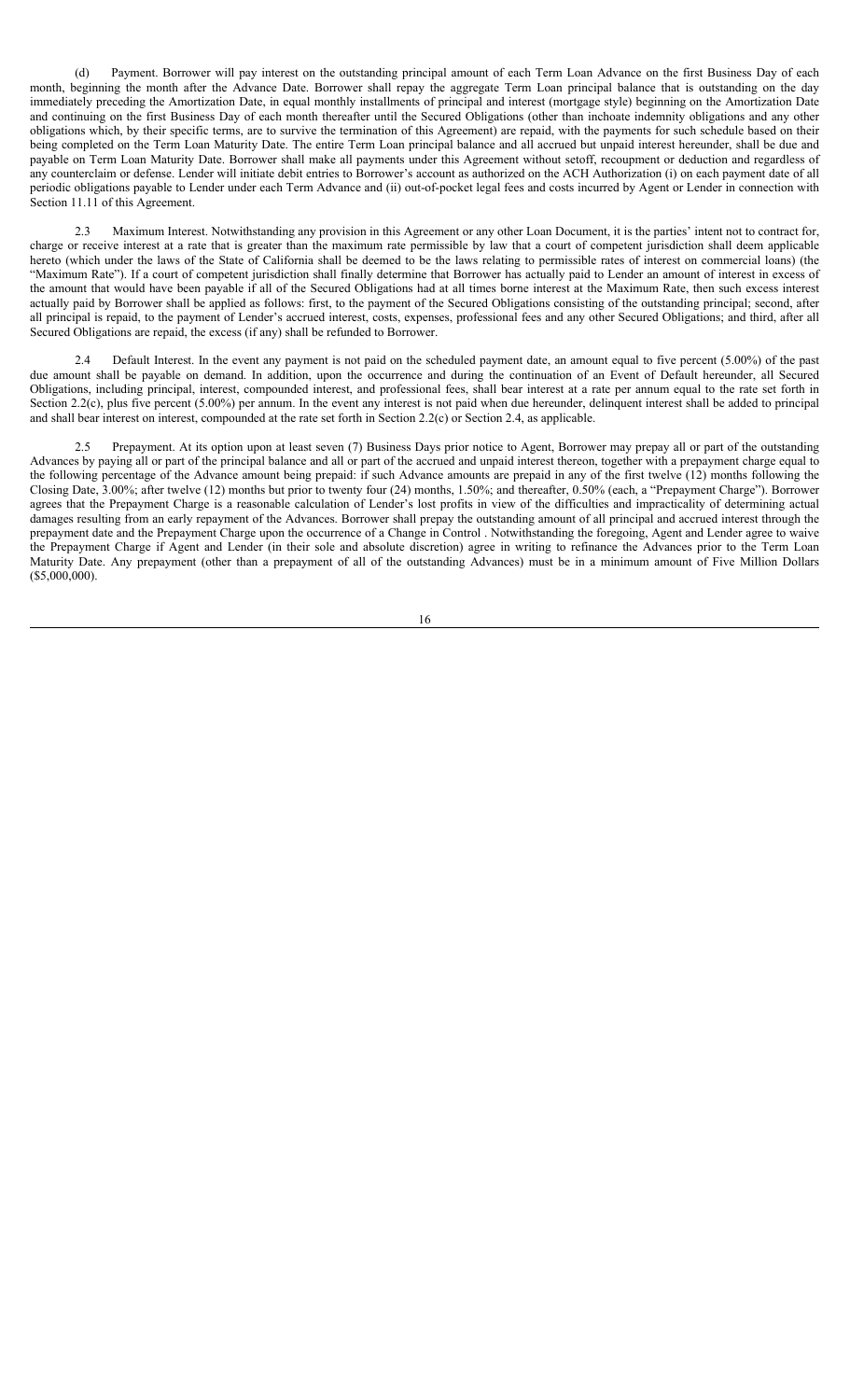2.6 End of Term Charge. On the earliest to occur of (i) the Term Loan Maturity Date, (ii) the date that Borrower prepays the outstanding Secured Obligations (other than any inchoate indemnity obligations and any other obligations which, by their specific terms, are to survive the termination of this Agreement) in full, or (iii) the date that the Secured Obligations become due and payable, Borrower shall pay Lender the End of Term Amount. Notwithstanding the required payment date of such charge, it shall be deemed earned by Lender as of the Closing Date.

2.7 Notes. If so requested by Lender by written notice to Borrower, then Borrower shall execute and deliver to Lender (and/or, if applicable and if so specified in such notice, to any Person who is an assignee of Lender pursuant to Section 11.13) promptly after Borrower's receipt of such notice a Note or Notes to evidence Lender's Loans.

2.8 Pro Rata Treatment. Each payment (including prepayment) on account of any fee and any reduction of the Term Loan shall be made pro rata according to the Term Commitments of the relevant Lender.

2.9 If Borrower has not received after the Closing Date and prior to December 31, 2016, at least Forty Three Million Two Hundred Fifty Thousand Dollars (\$43,250,000) of unrestricted (including not subject to any clawback, redemption, escrow or similar contractual restriction, but excluding any restriction in favor of Agent) net cash proceeds from (a) one or more Equity Events of (x) Borrower with investors and with terms and conditions reasonably satisfactory to Agent or (y) Parent, or (b) the collection of the 2016 PIPE Notes Receivable outstanding as of the Closing Date, Borrower shall pay Agent for the benefit of the Lenders a fee equal to Two Hundred Ten Thousand Dollars (\$210,000), which fee shall be due and payable on December 31, 2016 and deemed fully earned as of the date hereof.

# **SECTION 3. SECURITY INTEREST**

3.1 As security for the prompt and complete payment when due (whether on the payment dates or otherwise) of all the Secured Obligations, Borrower grants to Agent a security interest in all of Borrower's right, title, and interest in and to the following personal property whether now owned or hereafter acquired (collectively, the "Collateral"): (a) Receivables; (b) Equipment; (c) Fixtures; (d) General Intangibles (which, for the avoidance of doubt, shall exclude Intellectual Property pursuant to Section 3.2); (e) Inventory; (f) Investment Property; (g) Deposit Accounts; (h) Cash; (i) Goods; and all other tangible and intangible personal property of Borrower whether now or hereafter owned or existing, leased, consigned by or to, or acquired by, Borrower and wherever located, and any of Borrower's property in the possession or under the control of Agent; and, to the extent not otherwise included, all Proceeds of each of the foregoing and all accessions to, substitutions and replacements for, and rents, profits and products of each of the foregoing; provided, however, that the Collateral shall include all Accounts and General Intangibles that consist of rights to payment and proceeds from the sale, licensing or disposition of all or any part, or rights in, the Intellectual Property (the "Rights to Payment"). Notwithstanding the foregoing, if a judicial authority (including a U.S. Bankruptcy Court) holds that a security interest in the underlying Intellectual Property is necessary to have a security interest in the Rights to Payment, then the Collateral shall automatically, and effective as of the date of this Agreement, include the Intellectual Property to the extent necessary to permit perfection of Agent's security interest in the Rights to Payment.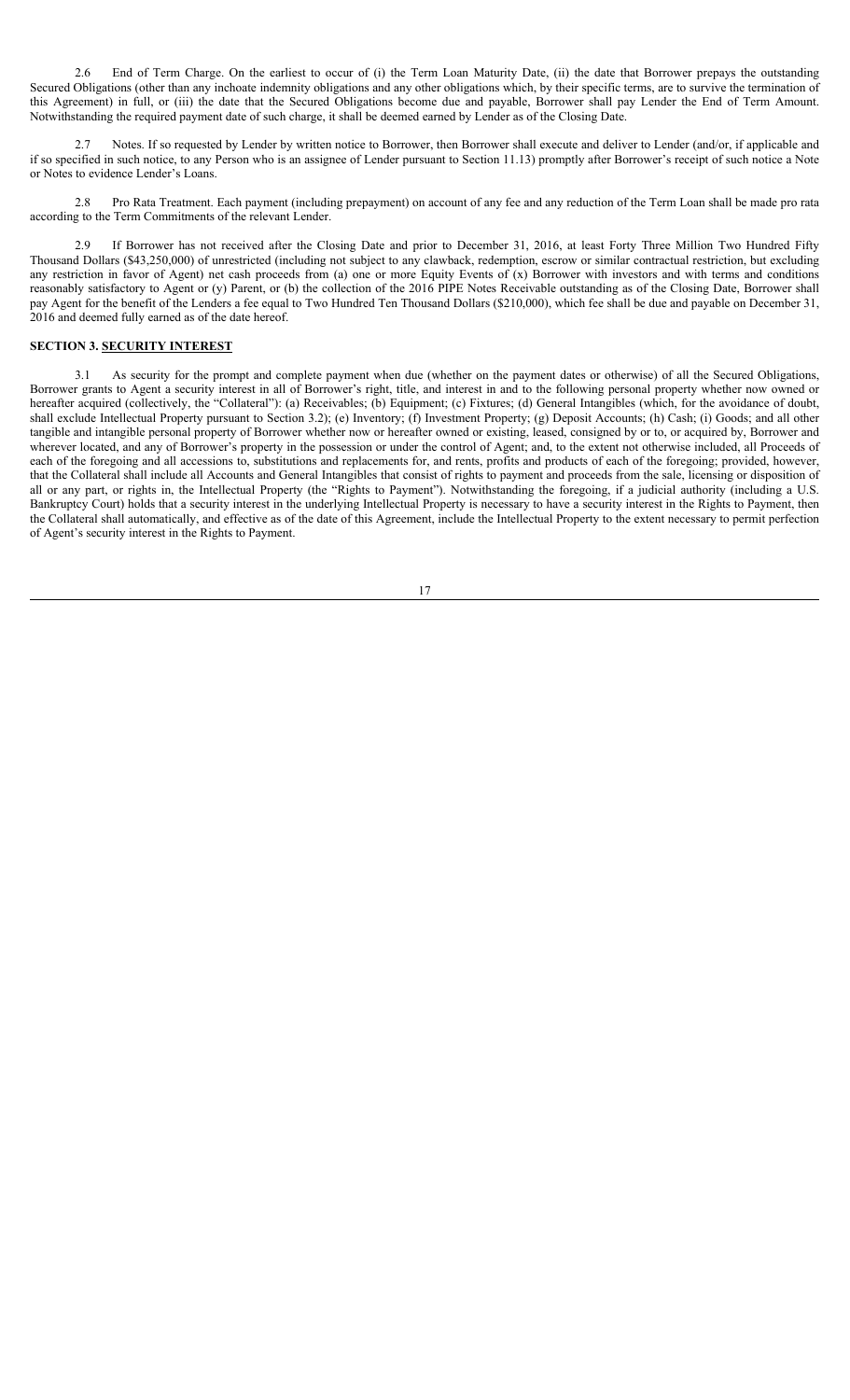3.2 Notwithstanding the broad grant of the security interest set forth in Section 3.1, above, the Collateral shall not include: (a) more than 65% of the presently existing and hereafter arising issued and outstanding shares of capital stock owned by Borrower of any Foreign Subsidiary (other than an Eligible Foreign Subsidiary) which shares entitle the holder thereof to vote for directors or any other matter; (b) any property, right or asset held by Borrower or any Subsidiary to the extent that a grant of a security interest therein is prohibited by applicable law or constitutes a breach or default under or results in the termination of or requires any consent not obtained under, any contract, license, agreement, instrument or other document evidencing or giving rise to such property, except (A) to the extent that the terms in such contract, license, instrument or other document providing for such prohibition, breach, default or termination, or requiring such consent are not permitted under this Agreement, (B) to the extent that such applicable law or the term in such contract, license, agreement, instrument or other document providing for such prohibition, breach, default or termination or requiring such consent is ineffective under Section 9406, 9407, 9408 or 9409 of the UCC (or any successor provision or provisions) of any relevant jurisdiction or any other applicable law (including the United States Bankruptcy Code) or principles of equity; provided, however, that such security interest shall attach immediately at such time as such applicable law is no longer effective or applicable, or such prohibition, breach, default or termination is no longer applicable or is waived, and to the extent severable, shall attach immediately to any portion of the Collateral that does not result in such consequences or (C) any equity interest required to be pledged under any Loan Document; (c) Cash securing obligations permitted under clause (vii) of the definition of Permitted Indebtedness; (d) Excluded Accounts; (e) any Intellectual Property, whether now owned or hereafter acquired (other than any Rights to Payment in respect thereof), in each case only to the extent and for so long as the prohibition on such Lien or pledge is in effect under the document(s) governing such prohibition, if applicable and (f) subject to Section 5. (h)(ii) of the Pledge Agreement, the LLC Units (as defined in the Pledge Agreement).

3.3 The lien and security interest created hereunder shall be promptly released (a) with respect to all Collateral upon the payment in full of all Secured Obligations in accordance with this Agreement (other than inchoate indemnity obligations and any other obligations which, by their terms, are to survive the termination of this Agreement), (b) with respect to Collateral that is sold or to be sold as part of or in connection with any Permitted Transfer to a Person who is not a Borrower, or (c) if otherwise approved, authorized or ratified in writing by Agent in accordance with this Agreement. Upon such release, Agent shall, upon the reasonable request and at the sole cost and expense of Borrower, assign, transfer and deliver to Borrower, against receipt and without recourse to or warranty by Agent, except as to the fact that Agent has not encumbered the released assets, such of the Collateral or any part thereof to be released as is in possession of Agent and as shall not have been sold or otherwise applied pursuant to the terms hereof and customary documents and instruments (including UCC-3 termination financing statements or releases) acknowledging the release of such Collateral.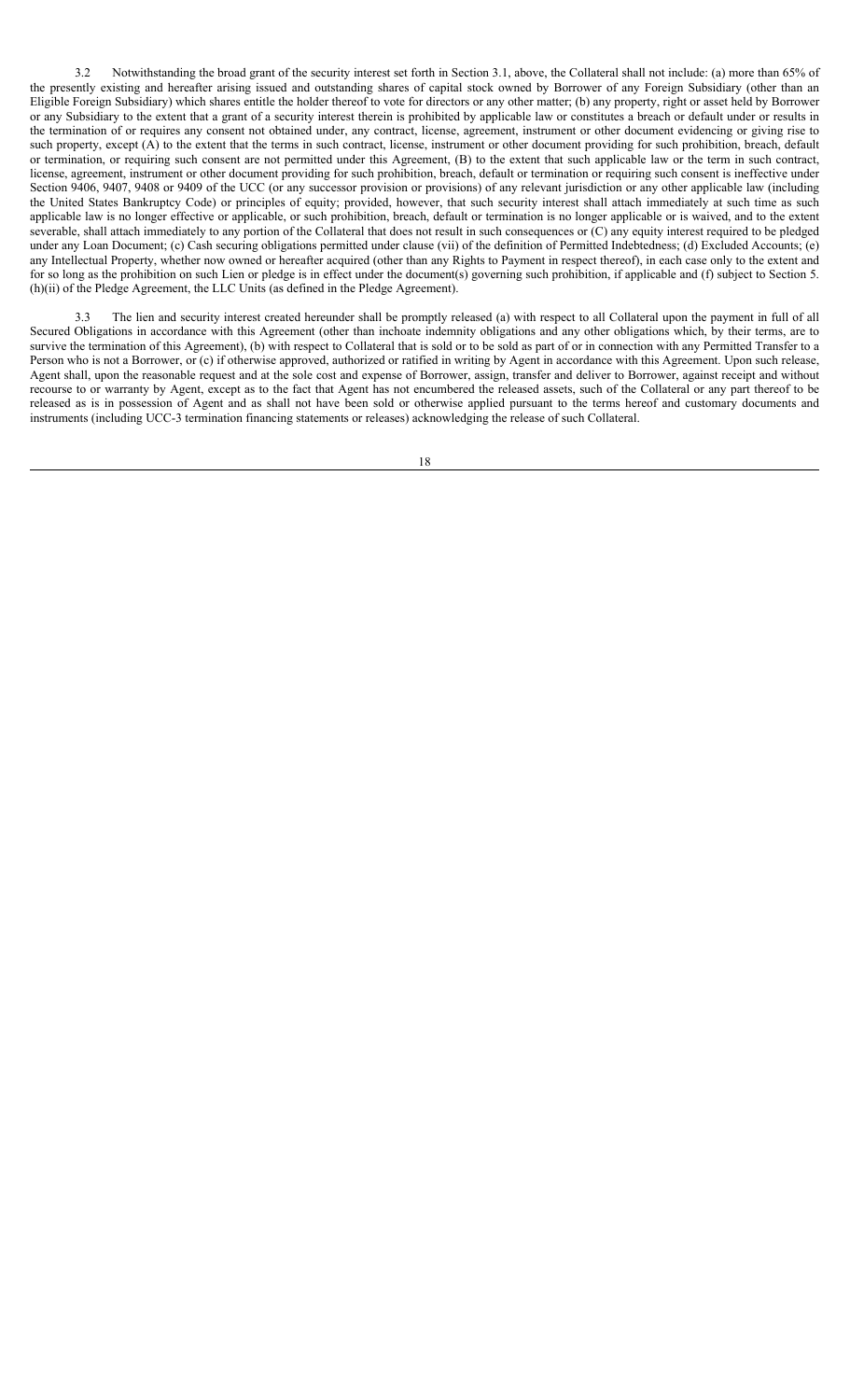### **SECTION 4. CONDITIONS PRECEDENT TO LOAN**

The obligations of Lender to make the Loan hereunder are subject to the satisfaction by Borrower of the following conditions:

4.1 Initial Tranche I Term Loan Advance. On or prior to the Closing Date, Borrower shall have delivered to Agent the following:

(a) executed copies of the Loan Documents (other than the Warrant, which shall be an original), Account Control Agreements, a legal opinion of Borrower's counsel, and all other documents and instruments reasonably required by Agent to effectuate the transactions contemplated hereby or to create and perfect the Liens of Agent with respect to all Collateral, in all cases in form and substance reasonably acceptable to Agent;

(b) certified copy of resolutions of Borrower's board of directors evidencing approval of (i) the Loan and other transactions evidenced by the Loan Documents; and (ii) the Warrant and transactions evidenced thereby;

(c) certified copies of the Certificate of Incorporation and the Bylaws, as amended through the Closing Date, of Borrower;

(d) a certificate of good standing for Borrower from its state of incorporation and similar certificates from all other jurisdictions in which it does business and where the failure to be qualified could have a Material Adverse Effect;

(e) payment of the Due Diligence Fee (to the extent not already paid), the Closing Facility Charge and reimbursement of Agent's and Lender's current expenses reimbursable pursuant to this Agreement, which amounts may be deducted from the initial Advance (Agent and Lenders acknowledge that, prior to the date hereof, they have received the Due Diligence Fee to be applied in its entirety toward the payment of any non-legal transaction costs and non-legal due diligence expenses incurred by Agent and Lenders through the Closing Date);

(f) an assignment form executed in blank with respect to that certain Common Stock Purchase Warrant issued August 5, 2016 by Medovex Corporation in favor of Sorrento Therapeutics (as amended, supplemented or modified) and in the form of Exhibit B to such warrant; and

(g) such other documents as Agent may reasonably request.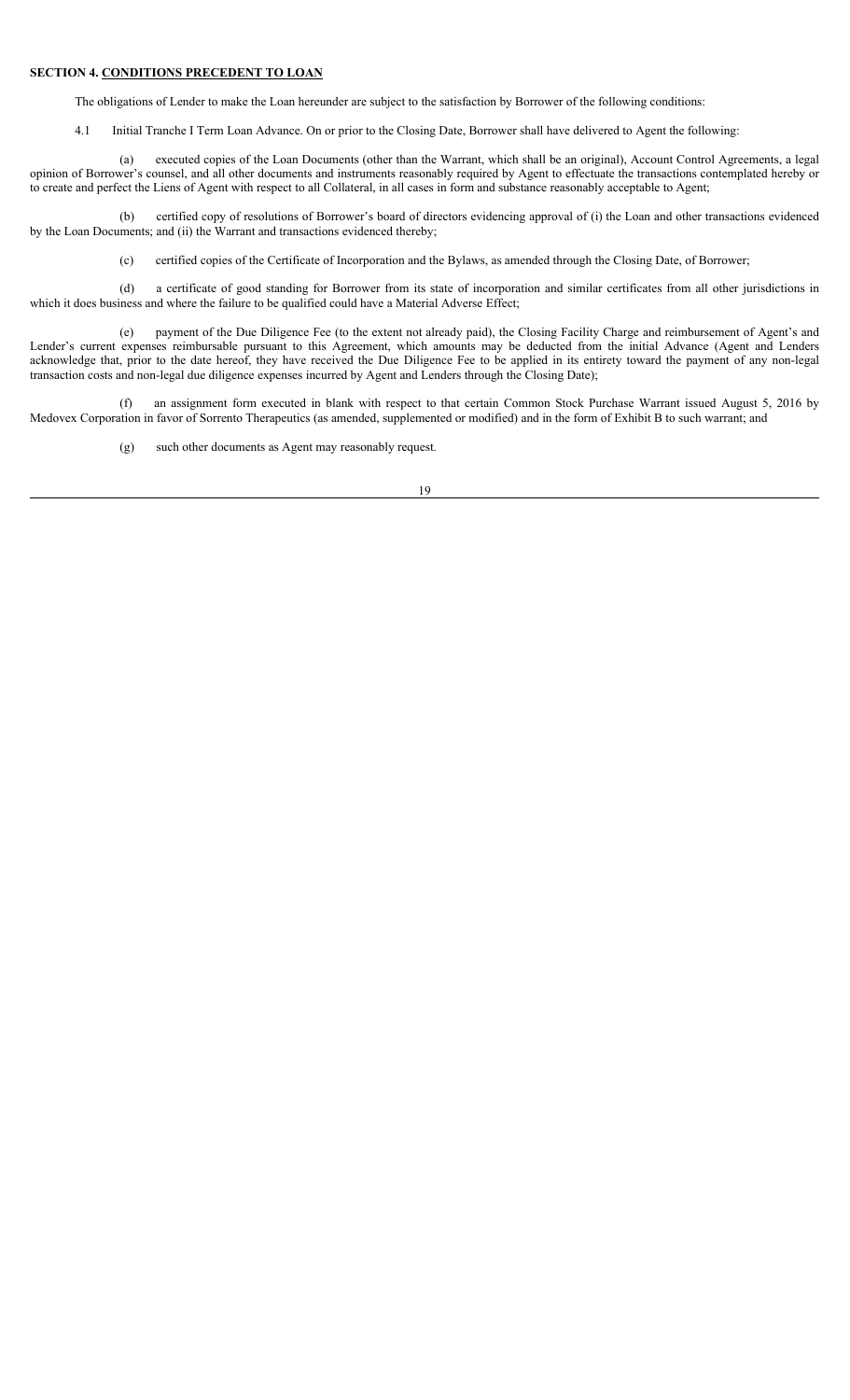#### 4.2 All Advances. On each Advance Date:

(a) Agent shall have received (i) an Advance Request for the relevant Advance as required by Section 2.2(b), duly executed by Borrower's Chief Executive Officer or Chief Financial Officer, and (ii) any other documents Agent may reasonably request.

(b) The representations and warranties set forth in this Agreement shall be true and correct in all material respects on and as of the Advance Date with the same effect as though made on and as of such date, except to the extent such representations and warranties expressly relate to an earlier date.

(c) Borrower shall be in compliance with all the terms and provisions set forth herein and in each other Loan Document on its part to be observed or performed, and at the time of and immediately after such Advance no Event of Default shall have occurred and be continuing. For the avoidance of doubt, Borrower shall have paid the fee set forth in Section 2.9 if and as required.

(d) With respect to any Tranche III Term Loan Advance, Borrower shall have paid to Lender the Tranche III Facility Charge, which amount may be deducted from such Tranche III Term Loan Advance.

(e) Each Advance Request shall be deemed to constitute a representation and warranty by Borrower on the relevant Advance Date as to the matters specified in paragraphs (b) and (c) of this Section 4.2 and as to the matters set forth in the Advance Request.

4.3 [RESERVED]

4.4 No Default. As of the Closing Date and each Advance Date, (i) no fact or condition exists that could (or could, with the passage of time, the giving of notice, or both) constitute an Event of Default and (ii) no event that has had or could reasonably be expected to have a Material Adverse Effect has occurred and is continuing.

# **SECTION 5. REPRESENTATIONS AND WARRANTIES OF BORROWER**

Borrower represents and warrants that:

5.1 Corporate Status. Borrower is duly organized, legally existing and in good standing under the laws of its jurisdiction of incorporation or formation, and is duly qualified as a foreign corporation in all jurisdictions in which the nature of its business or location of its properties require such qualifications and where the failure to be qualified could reasonably be expected to have a Material Adverse Effect. Borrower's present name, former names (if any), locations, place of formation, tax identification number, organizational identification number and other information are correctly set forth in Exhibit C, as may be updated by Borrower in a written notice (including any Compliance Certificate) provided to Agent after the Closing Date.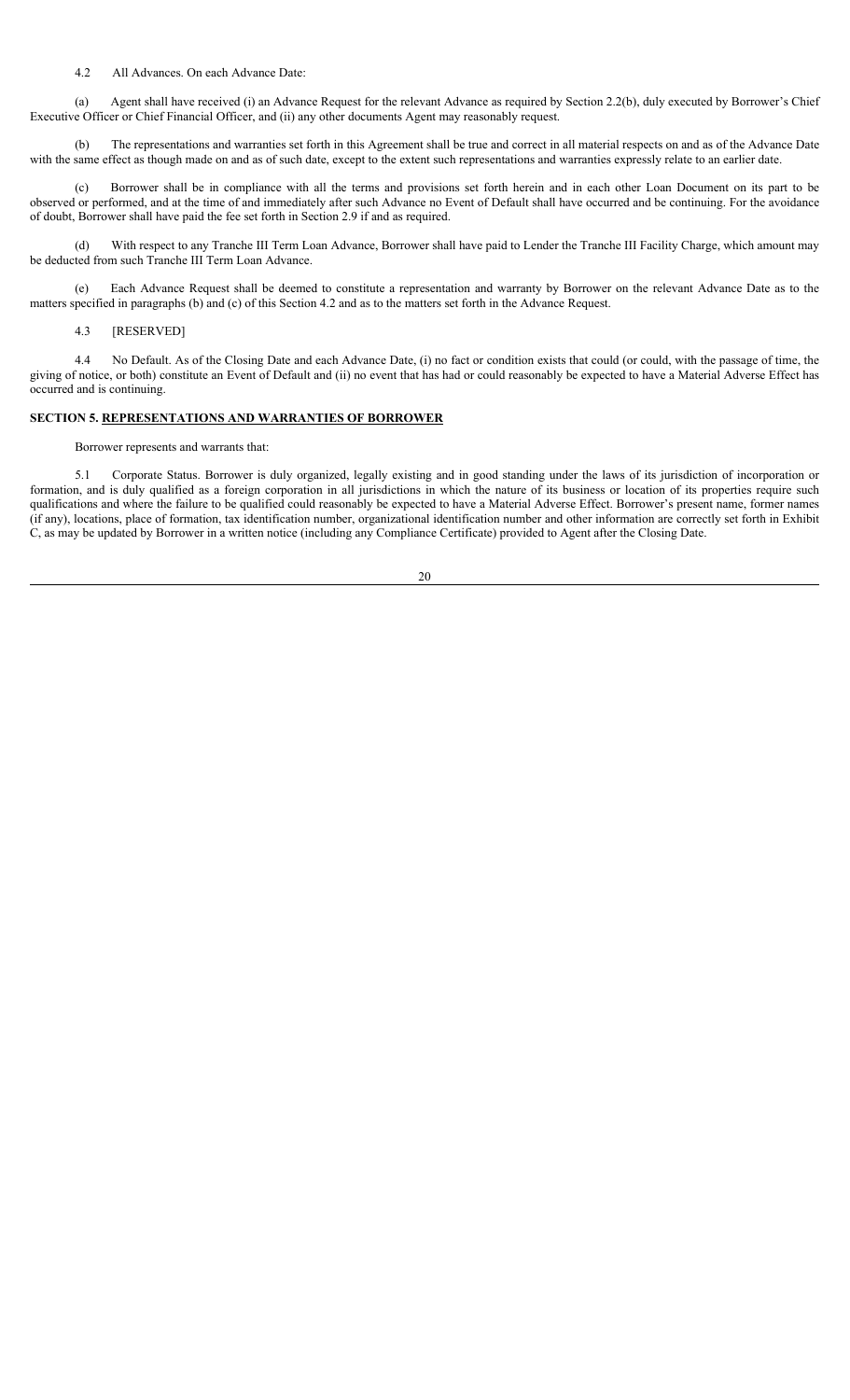5.2 Collateral. Borrower owns the Collateral and the Intellectual Property, free of all Liens, except for Permitted Liens. Borrower has the power and authority to grant to Agent a Lien in the Collateral as security for the Secured Obligations .

5.3 Consents. Borrower's execution, delivery and performance of this Agreement and all other Loan Documents, and Borrower's execution of the Warrant, (i) have been duly authorized by all necessary corporate action of Borrower, (ii) will not result in the creation or imposition of any Lien upon the Collateral, other than Permitted Liens and the Liens created by this Agreement and the other Loan Documents, (iii) do not violate any provisions of Borrower's Certificate or Articles of Incorporation (as applicable), bylaws, or any, law, regulation, order, injunction, judgment, decree or writ to which Borrower is subject and (iv) except as described on Schedule 5.3, do not violate any material contract or material agreement or require the consent or approval of any other Person which has not already been obtained. The individual or individuals executing the Loan Documents and the Warrant are duly authorized to do so.

5.4 Material Adverse Effect. No event that has had or could reasonably be expected to have a Material Adverse Effect has occurred and is continuing. Borrower is not aware of any event likely to occur that is reasonably expected to result in a Material Adverse Effect.

5.5 Actions Before Governmental Authorities. There are no actions, suits or proceedings at law or in equity or by or before any governmental authority now pending or, to the knowledge of Borrower, threatened against or affecting Borrower or its property, that is reasonably expected to result in a Material Adverse Effect.

5.6 Laws. Borrower is not in violation of any law, rule or regulation, or in default with respect to any judgment, writ, injunction or decree of any governmental authority, where such violation or default is reasonably expected to result in a Material Adverse Effect. Borrower is not in default in any manner under any provision of any agreement or instrument evidencing material Indebtedness, or any other material agreement to which it is a party or by which it is bound. Borrower, its Affiliates and, to the knowledge of Borrower and its Affiliates, any agent or other party acting on behalf of Borrower or its Affiliates are in compliance with all applicable anti-money laundering, economic sanctions and anti-bribery laws and regulations, and none of the funds to be provided under this Agreement will be used, directly or indirectly, for any activities in violation of such laws and regulations.

5.7 Information Correct and Current. No information, report, Advance Request, financial statement, exhibit or schedule furnished, by or on behalf of Borrower to Agent in connection with any Loan Document or included therein or delivered pursuant thereto contained, or, when taken as a whole, contains or will contain any material misstatement of fact or, when taken together with all other such information or documents, omitted, omits or will omit to state any material fact necessary to make the statements therein, in the light of the circumstances under which they were, are or will be made, not materially misleading at the time such statement was made or deemed made. Additionally, any and all financial or business projections provided by Borrower to Agent, whether prior to or after the Closing Date, shall be (i) provided in good faith and based on the most current data and information available to Borrower, and (ii) the most current of such projections provided to Borrower's Board of Directors (it being understood that such projections are subject to significant uncertainties and contingencies, many of which are beyond the control of Borrower, that no assurance is given that any particular projections will be realized, and that actual results may differ).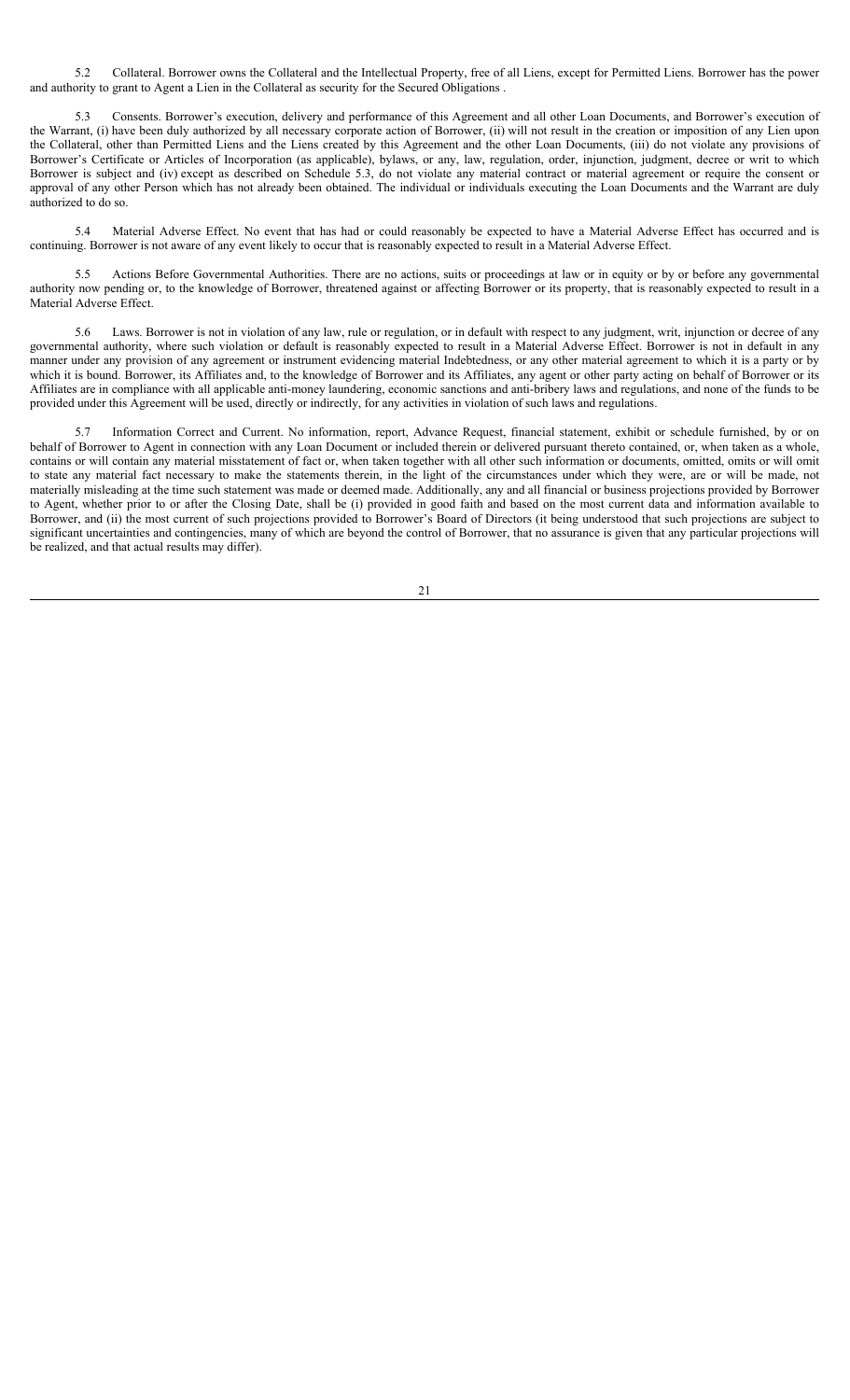5.8 Tax Matters. Except as described on Schedule 5.8 and except those being contested in good faith with adequate reserves under GAAP, (a) Borrower has filed all material federal, state and local tax returns that it is required to file, (b) Borrower has duly paid or fully reserved for all material taxes or installments thereof (including any interest or penalties) as and when due, which have or may become due pursuant to such returns, and (c) Borrower has paid or fully reserved for any material tax assessment received by Borrower for the three (3) years preceding the Closing Date, if any (including any taxes being contested in good faith and by appropriate proceedings).

5.9 Intellectual Property Claims. Borrower is the sole owner of, or otherwise has the right to use, the Intellectual Property material to Borrower's business. Except as described on Schedule 5.9, to the best of Borrower's knowledge, (i) each of the material Copyrights, Trademarks and Patents is valid and enforceable, (ii) no material part of the Intellectual Property has been judged invalid or unenforceable, in whole or in part, and (iii) no claim has been made to Borrower that any material part of the Intellectual Property violates the rights of any third party. Exhibit D is a true, correct and complete list of each of Borrower's Patents, registered Trademarks, registered Copyrights, and material agreements under which Borrower licenses Intellectual Property from third parties (other than shrink-wrap software licenses), together with application or registration numbers, as applicable, owned by Borrower or any Subsidiary, in each case as of the Closing Date. Borrower is not in material breach of, nor has Borrower failed to perform any material obligations under, any of the foregoing contracts, licenses or agreements and, to Borrower's knowledge, no third party to any such contract, license or agreement is in material breach thereof or has failed to perform any material obligations thereunder.

5.10 Intellectual Property. Except as described on Schedule 5.10, Borrower has all material rights with respect to Intellectual Property necessary or material in the operation or conduct of Borrower's business as currently conducted and proposed to be conducted by Borrower. Without limiting the generality of the foregoing, and in the case of Licenses, except for restrictions that are unenforceable under Division 9 of the UCC, Borrower has the right, to the extent required to operate Borrower's business, to freely transfer, license or assign Intellectual Property necessary or material in the operation or conduct of Borrower's business as currently conducted and proposed to be conducted by Borrower, without condition, restriction or payment of any kind (other than license payments in the ordinary course of business) to any third party, except for Intellectual Property subject to Licenses to the extent such Licenses constitute Permitted Transfers of the type described in clause (iii) of the definition thereof and Borrower owns or has the right to use, pursuant to valid licenses, all software development tools, library functions, compilers and all other third-party software and other items that are material to Borrower's business and used in the design, development, promotion, sale, license, manufacture, import, export, use or distribution of Borrower Products except customary covenants in inbound license agreements and equipment leases where Borrower is the licensee or lessee.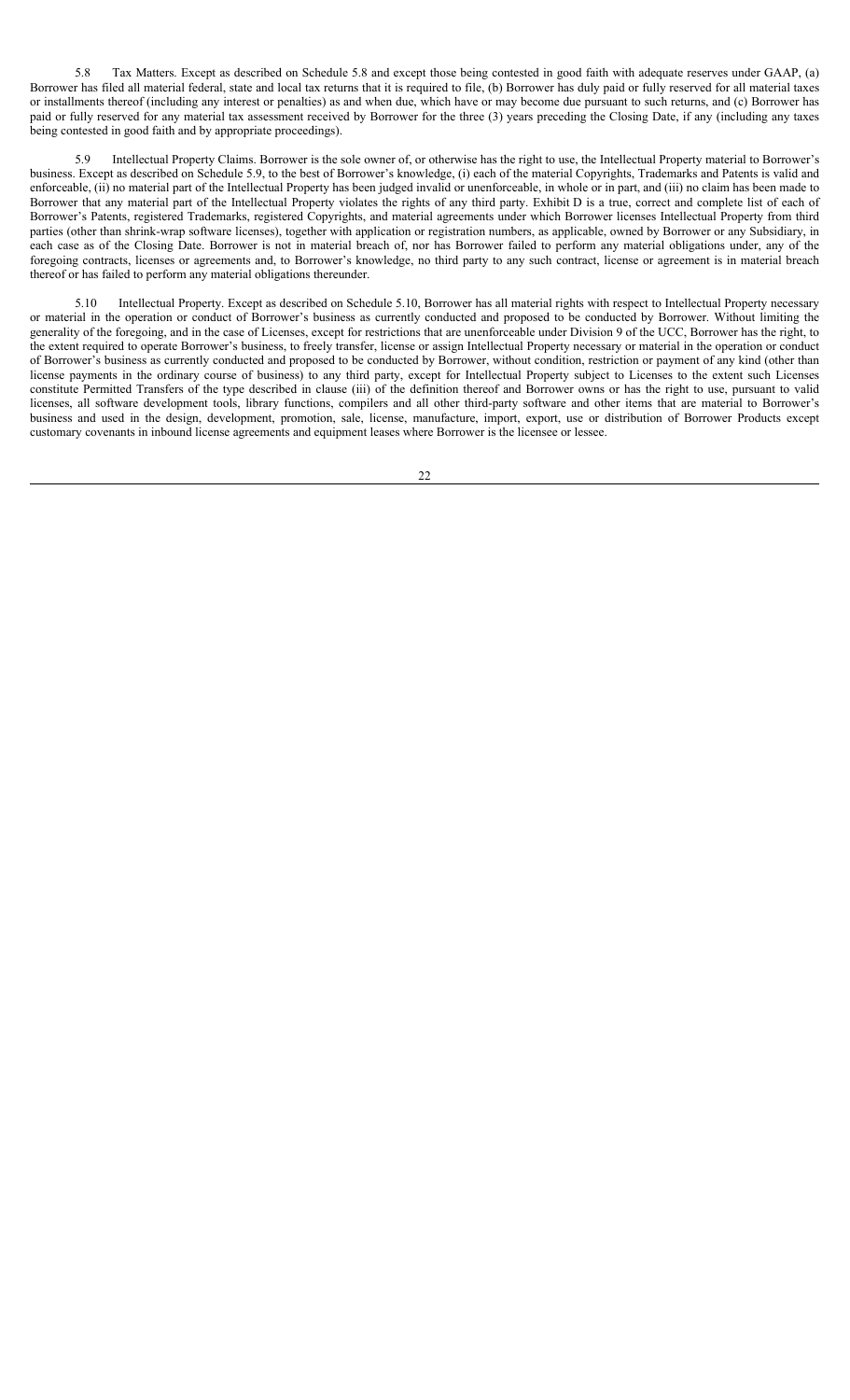5.11 Borrower Products. Except as described on Schedule 5.11, no material Intellectual Property owned by Borrower or Borrower Product has been or is subject to any actual or, to the knowledge of Borrower, threatened in writing litigation, proceeding (including any proceeding in the United States Patent and Trademark Office or any corresponding foreign office or agency) or outstanding decree, order, judgment, settlement agreement or stipulation that restricts in any manner Borrower's use, transfer or licensing thereof or that may affect the validity, use or enforceability thereof. There is no decree, order, judgment, agreement, stipulation, arbitral award or other provision entered into in connection with any litigation or proceeding that obligates Borrower to grant licenses or ownership interest in any future Intellectual Property related to the operation or conduct of the business of Borrower or Borrower Products. Borrower has not received any written notice or claim, or, to the knowledge of Borrower, oral notice or claim, challenging or questioning Borrower's ownership in any material Intellectual Property (or written notice of any claim challenging or questioning the ownership in any licensed Intellectual Property of the owner thereof) or suggesting that any third party has any claim of legal or beneficial ownership with respect thereto nor, to Borrower's knowledge, is there a reasonable basis for any such claim. Neither Borrower's use of its Intellectual Property nor the production and sale of Borrower Products infringes the Intellectual Property or other rights of others in any material respect.

5.12 Financial Accounts. Exhibit E, as may be updated by Borrower in a written notice provided to Agent after the Closing Date, is a true, correct and complete list of (a) all banks and other financial institutions at which Borrower or any Subsidiary maintains Deposit Accounts and (b) all institutions at which Borrower or any Subsidiary maintains an account holding Investment Property, and such exhibit correctly identifies the name, address and telephone number of each bank or other institution, the name in which the account is held, a description of the purpose of the account, and the complete account number therefor.

5.13 Employee Loans. Except for Permitted Investments of the type described in clauses (i), (vii) or (viii) of the definition thereof, Borrower has no outstanding loans to any employee, officer or director of Borrower nor has Borrower guaranteed the payment of any loan made to an employee, officer or director of Borrower by a third party.

5.14 Capitalization and Subsidiaries. Each privately-held Borrower's capitalization as of the Closing Date is set forth on Schedule 5.14 annexed hereto. Borrower does not own any stock, partnership interest or other securities of any Person, except for Permitted Investments. Attached as Schedule 5.14, as may be updated by Borrower in a written notice provided after the Closing Date, is a true, correct and complete list of each Subsidiary.

5.15 Foreign Subsidiary Voting Rights. No decision or action in any governing document of any Foreign Subsidiary (other than an Eligible Foreign Subsidiary) requires a vote of greater than 50.1% of the equity interests or voting rights of such Foreign Subsidiary.

# **SECTION 6. INSURANCE; INDEMNIFICATION**

6.1 Coverage. Borrower shall cause to be carried and maintained commercial general liability insurance, on an occurrence form, against risks customarily insured against in Borrower's line of business. Such risks shall include the risks of bodily injury, including death, property damage, personal injury, advertising injury, and contractual liability per the terms of the indemnification agreement found in Section 6.3. Borrower must maintain a minimum of Two Million Dollars (\$2,000,000) of commercial general liability insurance for each occurrence. Borrower has and agrees to maintain a minimum of Two Million Dollars (\$2,000,000) of directors' and officers' insurance for each occurrence and Five Million Dollars (\$5,000,000) in the aggregate. So long as there are any Secured Obligations outstanding (other than inchoate indemnity obligations and any other obligations which, by their specific terms, are to survive the termination of this Agreement), Borrower shall also cause to be carried and maintained insurance upon the Collateral, insuring against all risks of physical loss or damage howsoever caused, in an amount not less than the full replacement cost of the Collateral, provided that such insurance may be subject to standard exceptions and deductibles. Borrower shall deliver to Agent copies of all insurance policy binders with respect to the insurance policies required under this Section 6.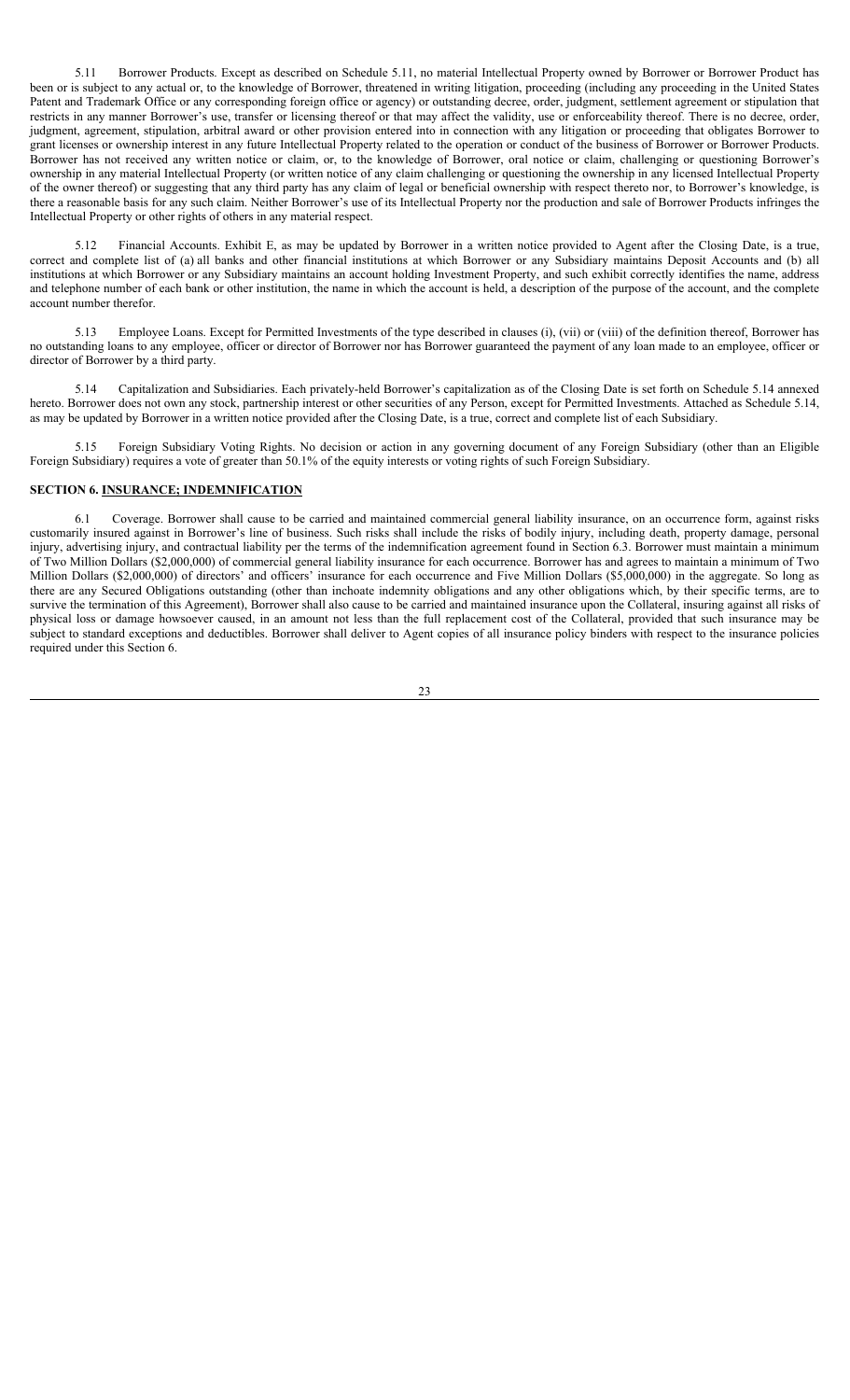6.2 Certificates. Borrower shall deliver to Agent certificates of insurance that evidence Borrower's compliance with its insurance obligations in Section 6.1 and the obligations contained in this Section 6.2. Borrower's insurance certificate shall state Agent (shown as "Hercules Capital, Inc.", as Agent") is an additional insured for commercial general liability, a loss payee for all risk property damage insurance, subject to the insurer's approval, and a loss payee for property insurance and additional insured for liability insurance for any future insurance that Borrower may acquire from such insurer. Attached to the certificates of insurance will be additional insured endorsements for liability and lender's loss payable endorsements for all risk property damage insurance. All certificates of insurance will provide for a minimum of thirty (30) days advance written notice to Agent of cancellation (other than cancellation for non-payment of premiums, for which ten (10) days' advance written notice shall be sufficient). Borrower shall promptly notify Agent of any other policy changes materially adverse to Agent's interests. Any failure of Agent to scrutinize such insurance certificates for compliance is not a waiver of any of Agent's rights, all of which are reserved.

6.3 Indemnity. Borrower agrees to indemnify and hold Agent, Lender and their officers, directors, employees, agents, in-house attorneys, representatives and shareholders (each, an "Indemnified Person") harmless from and against any and all claims, costs, expenses, damages and liabilities (including such claims, costs, expenses, damages and liabilities based on liability in tort, including strict liability in tort), including reasonable attorneys' fees and disbursements and other costs of investigation or defense (including those incurred upon any appeal) (collectively, "Liabilities"), that may be instituted or asserted against or incurred by such Indemnified Person as the result of credit having been extended, suspended or terminated under this Agreement and the other Loan Documents or the administration of such credit, or in connection with or arising out of the transactions contemplated hereunder and thereunder, or any actions or failures to act in connection therewith, or arising out of the disposition or utilization of the Collateral, excluding in all cases Liabilities to the extent resulting from any Indemnified Person's gross negligence or willful misconduct. Borrower agrees to pay, and to save Agent and Lender harmless from, any and all liabilities with respect to, or resulting solely from any delay in paying, any and all excise, sales or other similar taxes (excluding taxes imposed on or measured by the net income of Agent or Lender) that may be payable or determined to be payable with respect to any of the Collateral or this Agreement. In no event shall Borrower or any Indemnified Person be liable on any theory of liability for any special, indirect, consequential or punitive damages (including any loss of profits, business or anticipated savings). This Section 6.3 shall survive the repayment of indebtedness under, and otherwise shall survive the expiration or other termination of, this Agreement.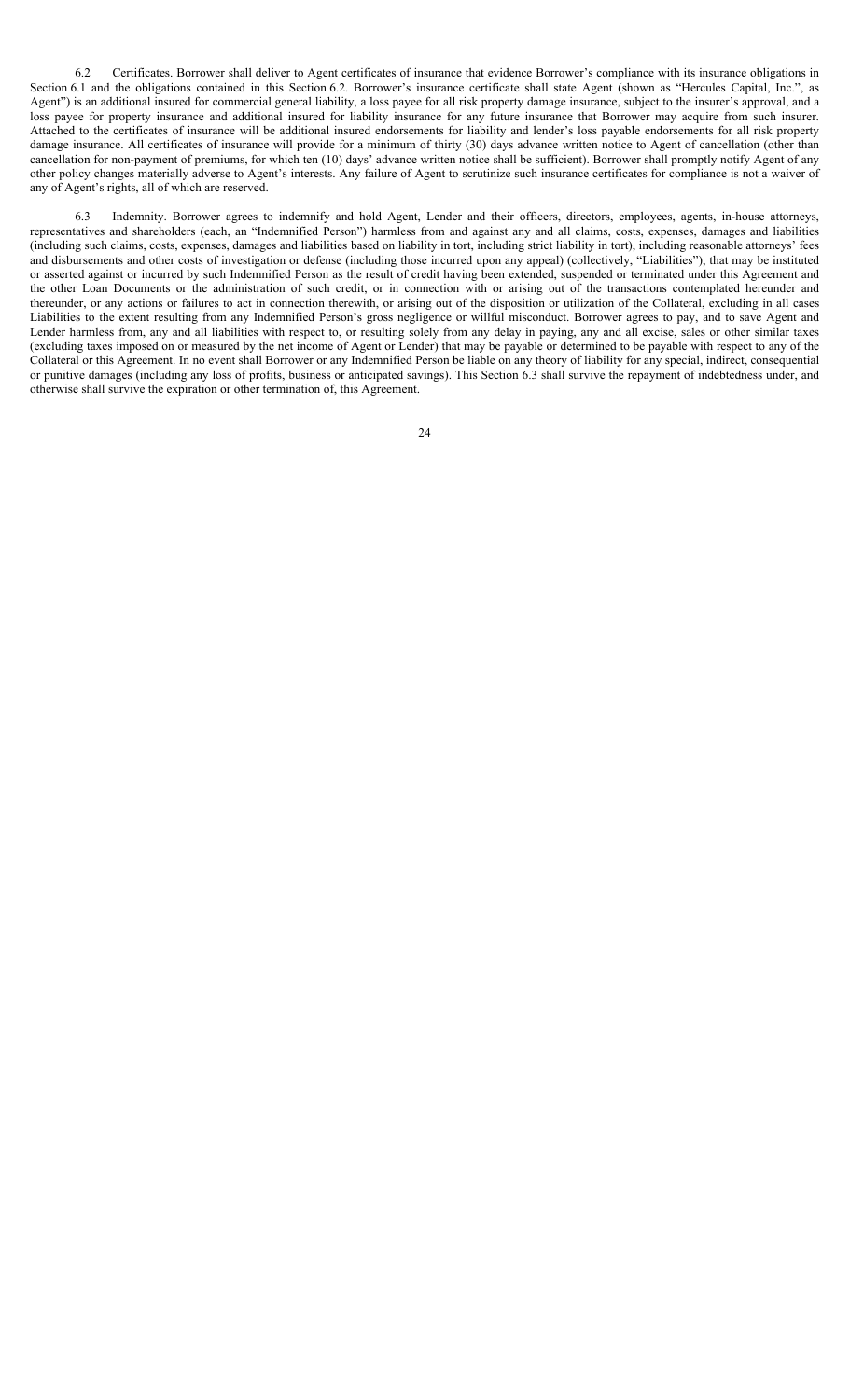#### **SECTION 7. COVENANTS OF BORROWER**

Each Borrower agrees as follows:

7.1 Financial Reports. Borrower shall furnish to Agent the financial statements and reports listed hereinafter (the "Financial Statements"):

(a) as soon as practicable (and in any event within 45 days) after the end of each month, (i) if Parent's market capitalization is at least Three Hundred Million Dollars (\$300,000,000), an unaudited interim and year-to-date balance sheet as of the end of such month (prepared on a consolidating basis) or (ii) if Parent's market capitalization is less than Three Hundred Million Dollars (\$300,000,000), unaudited interim and year-to-date financial statements as of the end of such month (prepared on a consolidated basis), including balance sheet and related statements of income and cash flows, in each case in the form reviewed by management, accompanied by a report detailing any material contingencies (including the commencement of any material litigation by or against Borrower) or any other occurrence that could reasonably be expected to have a Material Adverse Effect, all certified by Borrower's Chief Executive Officer or Chief Financial Officer to the effect that they have been prepared in accordance with GAAP, except (i) for the absence of footnotes, (ii) that they are subject to normal year-end adjustments, and (iii) they do not contain certain non-cash items that are customarily included in quarterly and annual financial statements;

(b) within forty five (45) days after the end of each of the first three (3) calendar quarters in each fiscal year, unaudited interim and year-to-date financial statements as of the end of such calendar quarter (prepared on a consolidated and consolidating basis), including balance sheet and related statements of income and cash flows accompanied by a report detailing any material contingencies (including the commencement of any material litigation by or against Borrower) or any other occurrence that would reasonably be expected to have a Material Adverse Effect, certified by Borrower's Chief Executive Officer or Chief Financial Officer to the effect that they have been prepared in accordance with GAAP, except (i) for the absence of footnotes, and (ii) that they are subject to normal year-end adjustments to the extent required by Form 10-Q; as well as the most recent capitalization table for Borrower, including the weighted average exercise price of employee stock options;

(c) within ninety (90) days after the end of each fiscal year, unqualified audited financial statements as of the end of such year (prepared on a consolidated basis), including balance sheet and related statements of income and cash flows, and setting forth in comparative form the corresponding figures for the preceding fiscal year, certified by a firm of independent certified public accountants selected by Borrower and reasonably acceptable to Agent, accompanied by any management report from such accountants;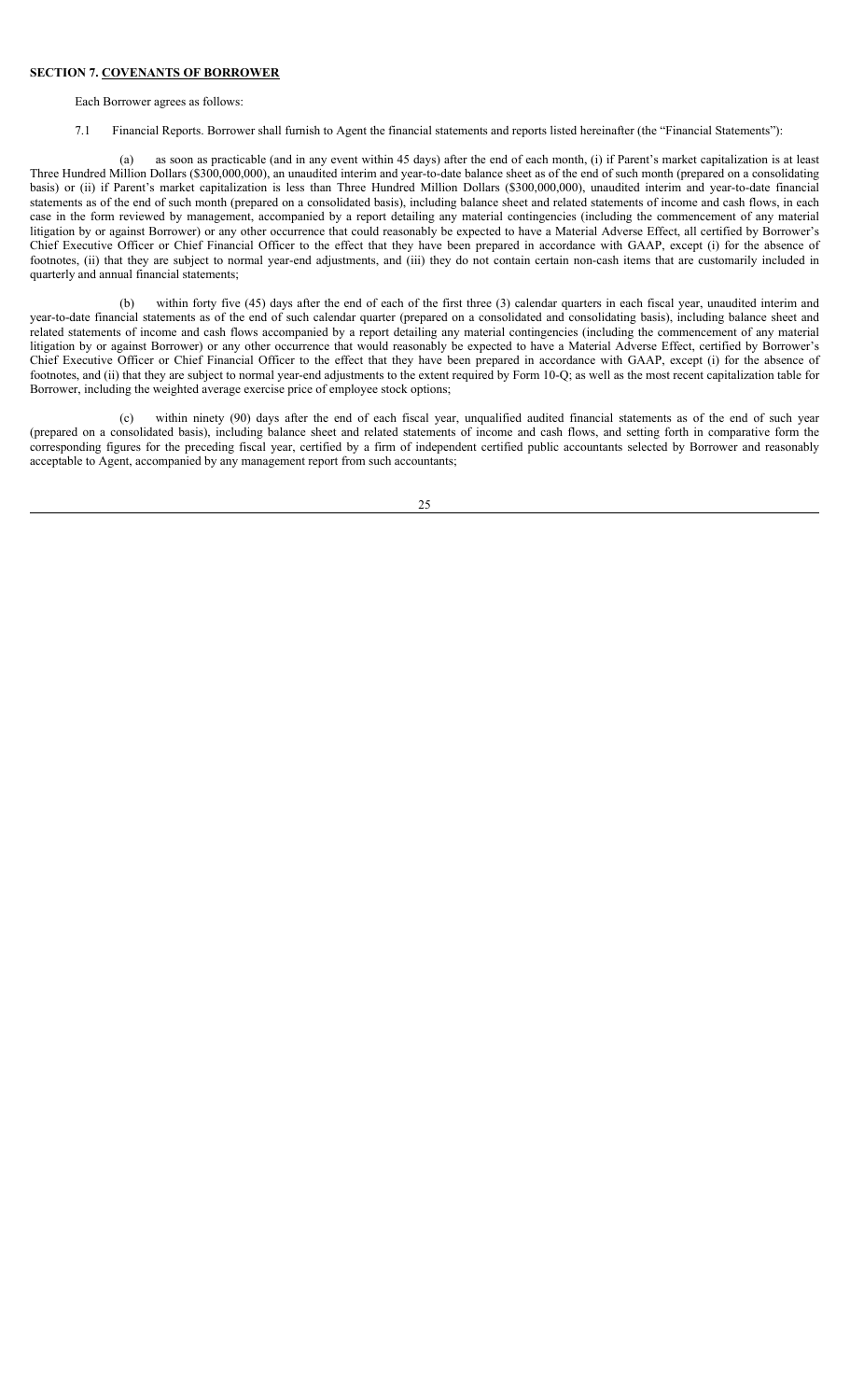(d) within forty five (45) days after the end of each month, a Compliance Certificate in the form of Exhibit F;

(e) promptly after the sending or filing thereof, as the case may be, copies of any proxy statements, financial statements or reports that Parent has made available to holders of its Preferred Stock and copies of any regular, periodic and special reports or registration statements that Borrower files with the SEC or any governmental authority that may be substituted therefor, or any national securities exchange;

(f) promptly following each meeting of Borrower's Board of Directors, copies of all presentation materials that Borrower provides to its directors in connection with meetings of the Board of Directors shall be made available for inspection by Agent at Borrower's premises at reasonable times and upon reasonable notice, provided that in all cases Borrower may exclude any information or materials related to executive compensation, executive sessions, debt refinancings, confidential information, any attorney-client privileged information and any information that would raise a conflict of interest with Agent or Lenders;

(g) promptly following receipt thereof by Borrower, copies of any material reports, plans and other statements or documents provided by NantCell, Inc.;

(h) annual financial and business projections within ten (10) days after their approval by Borrower's Board of Directors, and in any event, within thirty (30) days after the end of Borrower's fiscal year, as well as budgets, operating plans and other financial information reasonably requested by Agent.

Borrower shall not (without the consent of Agent, such consent not to be unreasonably withheld or delayed) make any change in its accounting policies or reporting practices, except as required by GAAP, the SEC the PCAOB or other applicable regulatory requirements.

Notwithstanding anything to the contrary in this Section 7.1, Borrower shall not be required to deliver any financial statements to the Agent under clauses (a), (b), (c) or (e) above with respect to any period for which it timely files such reports in the period required above with the SEC; provided that such report is publicly available on the SEC's website (or a similar website) within the time periods permitted by this Section 7.1 and Borrower promptly notifies Agent in writing (which may be by electronic mail) of the posting of any such documents. To the extent any documents required to be delivered pursuant to the terms hereof are included in materials otherwise filed with the SEC, Borrower may deliver such documents by e-mailing to Agent a link to the applicable filing posted on the SEC website currently located at www.sec.gov.

The executed Compliance Certificate may be sent via email to Agent at legal@herculestech.com and lmcguire@htgc.com. All Financial Statements required to be delivered pursuant to clauses (a), (b) and (c) shall be sent via e-mail to financialstatements@herculestech.com and lmcguire@htgc.com with a copy to legal@herculestech.com provided, that if e-mail is not available or sending such Financial Statements via e-mail is not possible, they shall be faxed to Agent at: (650) 473-9194, attention Chief Credit Officer.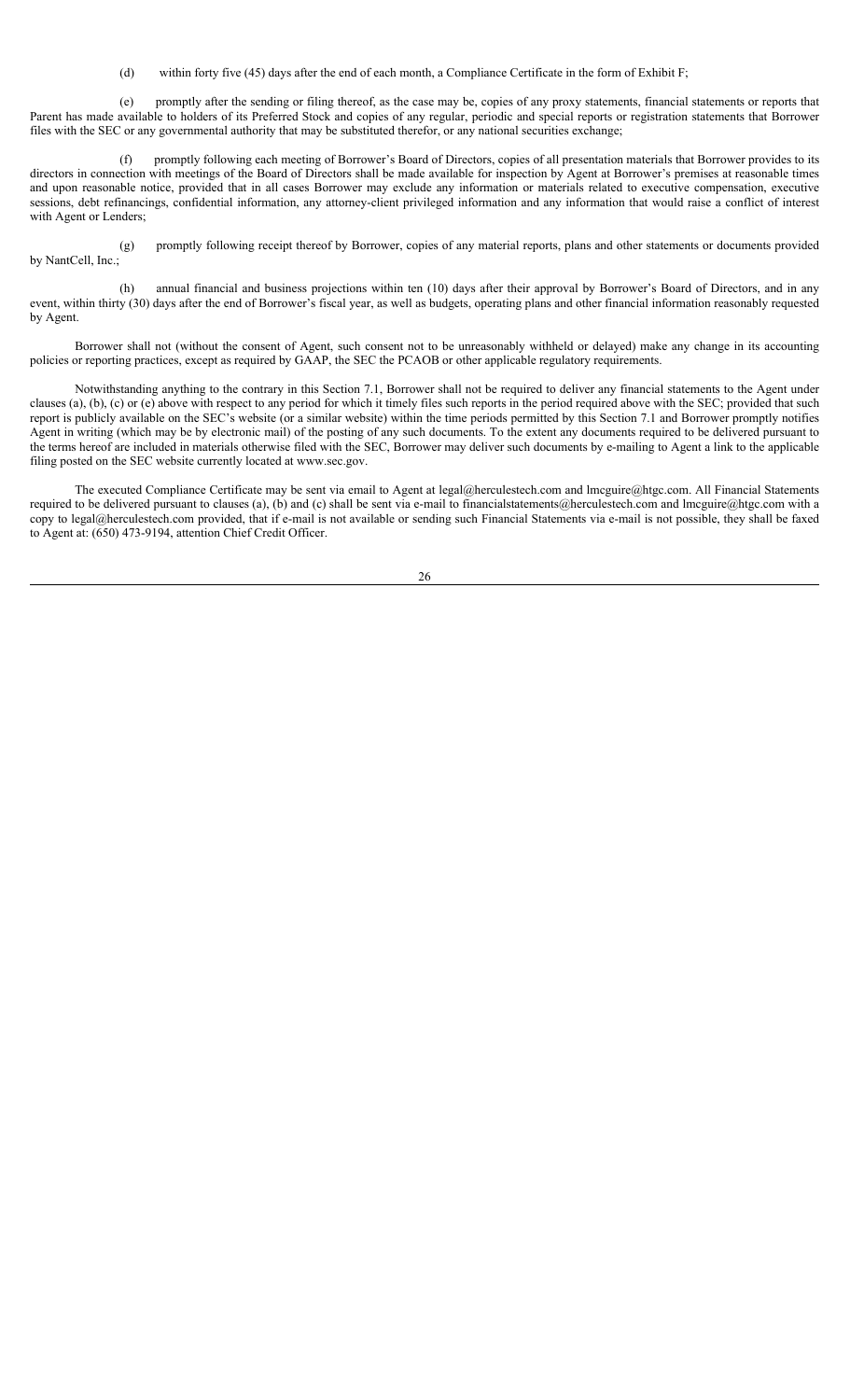7.2 Management Rights. Borrower shall permit any representative that Agent or Lender authorizes, including its attorneys and accountants, to inspect the Collateral and examine and make copies and abstracts of the books of account and records of Borrower at reasonable times and upon reasonable notice during normal business hours; provided, however, that so long as no Event of Default has occurred and is continuing, such examinations shall be limited to no more often than twice per fiscal year. In addition, any such representative shall have the right to meet with management and officers of Borrower to discuss such books of account and records. In addition, Agent or Lender shall be entitled at reasonable times and intervals to consult with and advise the management and officers of Borrower concerning significant business issues affecting Borrower. Such consultations shall not unreasonably interfere with Borrower's business operations. The parties intend that the rights granted Agent and Lender shall constitute "management rights" within the meaning of 29 C.F.R. Section 2510.3-101(d)(3)(ii), but that any advice, recommendations or participation by Agent or Lender with respect to any business issues shall not be deemed to give Agent or Lender, nor be deemed an exercise by Agent or Lender of, control over Borrower's management or policies.

7.3 Further Assurances. Borrower shall from time to time execute, deliver and file, alone or with Agent, any financing statements, security agreements, collateral assignments, notices, control agreements, or other documents to perfect or give the highest priority to Agent's Lien on the Collateral, subject to Permitted Liens. Borrower shall from time to time procure any instruments or documents as may be reasonably requested by Agent, and take all further action that may be necessary, or that Agent may reasonably request, to perfect and protect the Liens granted hereby and thereby. In addition, and for such purposes only, Borrower hereby authorizes Agent to execute and deliver on behalf of Borrower and to file such financing statements (including an indication that the financing statement covers "all assets or all personal property" of Borrower in accordance with Section 9-504 of the UCC), collateral assignments, notices, control agreements, security agreements and other documents without the signature of Borrower either in Agent's name or in the name of Agent as agent and attorney-in-fact for Borrower. Borrower shall protect and defend Borrower's title to the Collateral and Agent's Lien thereon against all Persons claiming any interest adverse to Borrower or Agent other than Permitted Liens.

Indebtedness. Borrower shall not create, incur, assume, guarantee or be or remain liable with respect to any Indebtedness, or permit any Subsidiary so to do, other than Permitted Indebtedness, or prepay any Indebtedness (other than Secured Obligations) or take any actions which impose on Borrower an obligation to prepay any Indebtedness, except for (a) the conversion of Indebtedness into equity securities and the payment of cash in lieu of fractional shares in connection with such conversion, (b) purchase money Indebtedness pursuant to its then applicable payment schedule, (c) prepayment by any Subsidiary of (i) inter-company Indebtedness owed by such Subsidiary to any Borrower, or (ii) if such Subsidiary is not a Borrower, intercompany Indebtedness owed by such Subsidiary to another Subsidiary that is not a Borrower or (d) as otherwise permitted hereunder or approved in writing by Agent.

7.5 Collateral. Borrower shall at all times keep the Collateral, the Intellectual Property and all other property and assets used in Borrower's business or in which Borrower now or hereafter holds any interest free and clear from any legal process or Liens whatsoever (except for Permitted Liens), and shall give Agent prompt written notice of any legal process affecting the Collateral, the Intellectual Property, such other property and assets, or any Liens thereon, provided however, that the Collateral and such other property and assets may be subject to Permitted Liens except that there shall be no Liens whatsoever on Intellectual Property. Borrower shall not agree with any Person other than Agent or Lender not to encumber its property other than such negative pledges that relate solely to the asset or assets subject to a Permitted Lien or that relate solely to in-bound license agreements that by their terms expressly prohibit assignment of the related license(s) by Borrower. Borrower shall not enter into or suffer to exist or become effective any agreement that prohibits or limits the ability of any Borrower to create, incur, assume or suffer to exist any Lien upon any of its Intellectual Property, whether now owned or hereafter acquired, to secure its obligations under the Loan Documents to which it is a party other than (a) this Agreement and the other Loan Documents, (b) any agreements governing any purchase money Liens or capital lease obligations otherwise permitted hereby (in which case, any prohibition or limitation shall only be effective against the assets financed thereby) and (c) customary restrictions on the assignment of leases, licenses and other agreements. Borrower shall cause its Subsidiaries to protect and defend such Subsidiary's title to its assets from and against all Persons claiming any interest adverse to such Subsidiary, and Borrower shall cause its Subsidiaries at all times to keep such Subsidiary's property and assets free and clear from any legal process or Liens whatsoever (except for Permitted Liens, provided however, that there shall be no Liens whatsoever on Intellectual Property), and shall give Agent prompt written notice of any legal process affecting such Subsidiary's assets.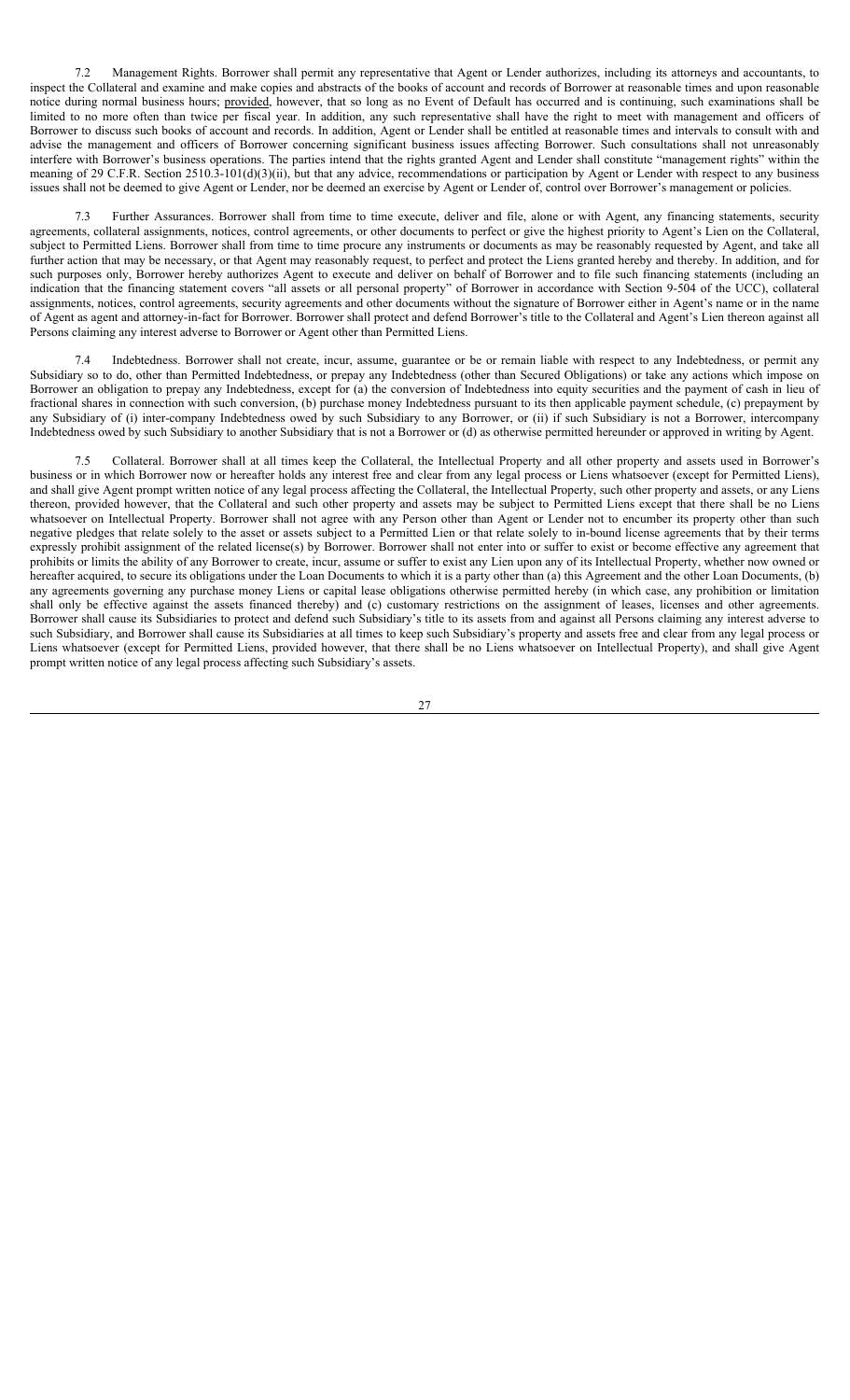7.6 Investments. Borrower shall not directly or indirectly acquire or own, or make any Investment in or to any Person, or permit any of its Subsidiaries so to do, other than Permitted Investments.

7.7 Distributions. Borrower shall not, and shall not allow any Subsidiary to, (a) repurchase or redeem any class of stock or other equity interest other than (i) pursuant to employee, director or consultant stock purchase or repurchase plans or other similar agreements; provided, however, in each case the repurchase or redemption price does not exceed the original consideration paid for such stock or equity interest, and (ii) the conversion of any of its convertible equity securities into other securities pursuant to the terms of such convertible securities and without any cash payments except cash in lieu of fractional shares paid in the ordinary course of business, or (b) declare or pay any cash dividend or make a cash distribution on any class of stock or other equity interest, except that a Subsidiary may pay dividends or make distributions to Borrower, or (c) lend money to any employees, officers or directors or guarantee the payment of any such loans granted by a third party in excess of Five Hundred Thousand Dollars (\$500,000) in the aggregate or (d) waive, release or forgive any Indebtedness owed by any employees, officers or directors in excess of Five Hundred Thousand Dollars (\$500,000) in the aggregate.

7.8 Transfers. Except for Permitted Transfers and pursuant to customary equity incentive plans in the ordinary course of business, Borrower shall not, and shall not allow any Subsidiary to, voluntarily or involuntarily transfer, sell, lease, license, lend or in any other manner convey any equitable, beneficial or legal interest in any material portion of its assets (including, without limitation, any equity interests in other entities held by any Borrower or any Subsidiary of Borrower that would result in a Change in Control).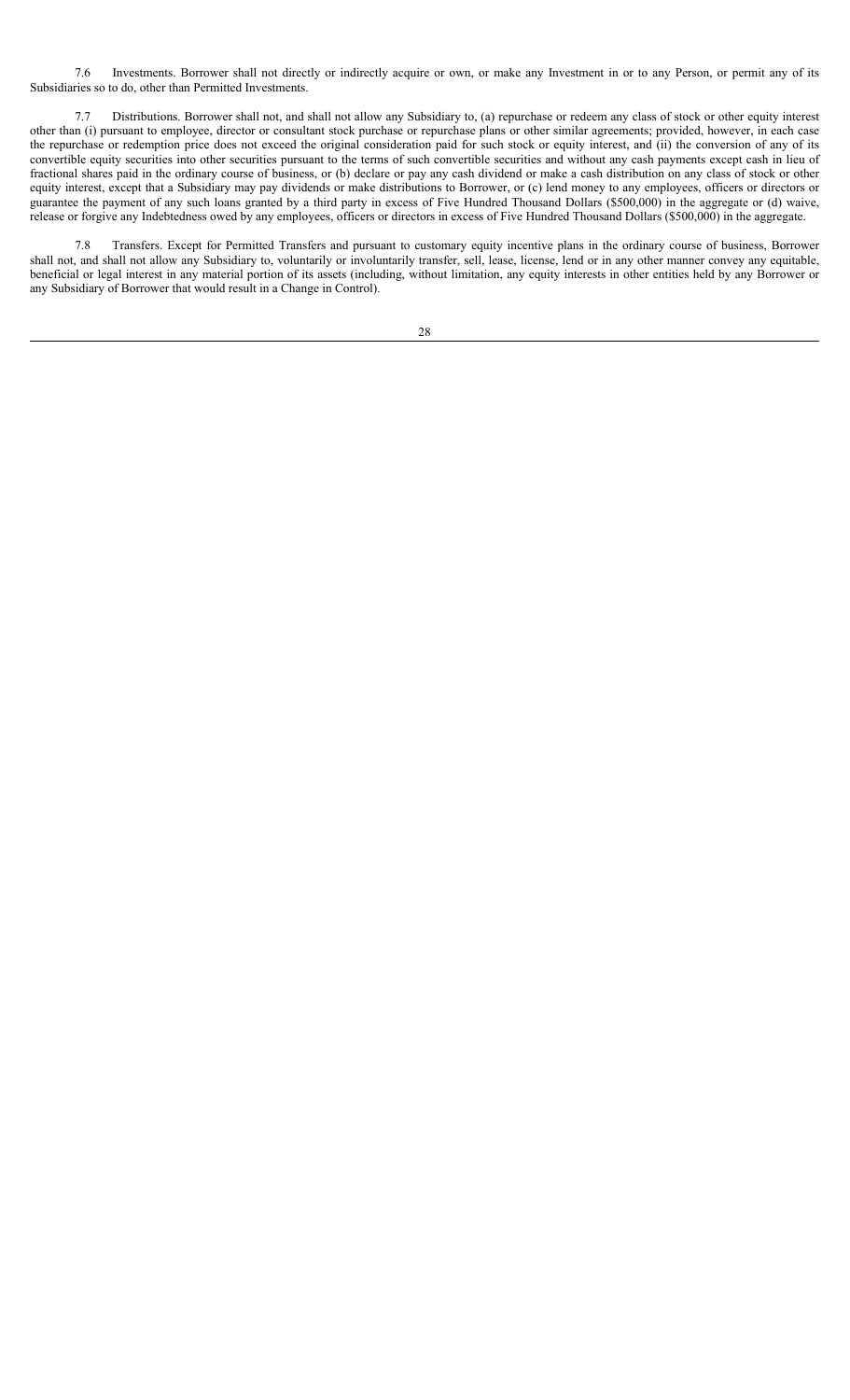7.9 Mergers or Acquisitions. Borrower shall not merge or consolidate, or permit any of its Subsidiaries to merge or consolidate, with or into any other business organization (other than mergers or consolidations of (a) a Subsidiary which is not a Borrower into another Subsidiary or into Borrower, (b) a Borrower into another Borrower) or (c) acquire, or permit any of its Subsidiaries to acquire, all or substantially all of the capital stock or property of another Person, except for Permitted Acquisitions and as permitted by Section 7.6.

Taxes. Borrower and its Subsidiaries shall pay when due all material taxes, fees or other charges of any nature whatsoever (together with any related interest or penalties) now or hereafter imposed or assessed against Borrower, Agent, Lender (to the extent assessed in connection with any Loan Document, but excluding taxes on Lender's net income) or the Collateral or upon Borrower's ownership, possession, use, operation or disposition thereof or upon Borrower's rents, receipts or earnings arising therefrom. Borrower shall file on or before the due date therefor all material personal property tax returns in respect of the Collateral. Notwithstanding the foregoing, Borrower may contest, in good faith and by appropriate proceedings, taxes for which Borrower maintains adequate reserves therefor in accordance with GAAP.

7.11 Corporate Changes. Neither Borrower nor any Subsidiary shall change its corporate name, legal form or jurisdiction of formation without twenty (20) days' prior written notice to Agent. Neither Borrower nor any Qualified Subsidiary shall suffer a Change in Control unless and until the Secured Obligations (other than inchoate indemnity obligations) are repaid, including any applicable Prepayment Charge and the End of Term Charge in accordance with Sections 2.5 and 2.6. Neither Borrower nor any Qualified Subsidiary shall relocate its chief executive office or its principal place of business unless: (i) it has provided prior written notice to Agent; and (ii) such relocation shall be within the continental United States of America. Neither Borrower nor any Qualified Subsidiary shall relocate any item of Collateral (other than (x) sales of Inventory in the ordinary course of business, (y) relocations of Equipment having an aggregate value of up to One Million Dollars (\$1,000,000) in any fiscal year, and (z) relocations of Collateral from a location described on Exhibit C to another location described on Exhibit C) unless (i) it has provided prompt written notice to Agent, (ii) such relocation is within the continental United States of America and, (iii) if such relocation is to a third party bailee, it has delivered a bailee agreement in form and substance reasonably acceptable to Agent.

7.12 Deposit Accounts. Neither Borrower nor any Qualified Subsidiary shall maintain any Deposit Accounts, or accounts holding Investment Property, except (i) Excluded Accounts and (ii) with respect to which Agent has an Account Control Agreement.

7.13 Subsidiaries. Borrower shall notify Agent of each Subsidiary formed or acquired subsequent to the Closing Date and, within fifteen (15) days of formation, shall cause any such Qualified Subsidiary to execute and deliver to Agent a Joinder Agreement.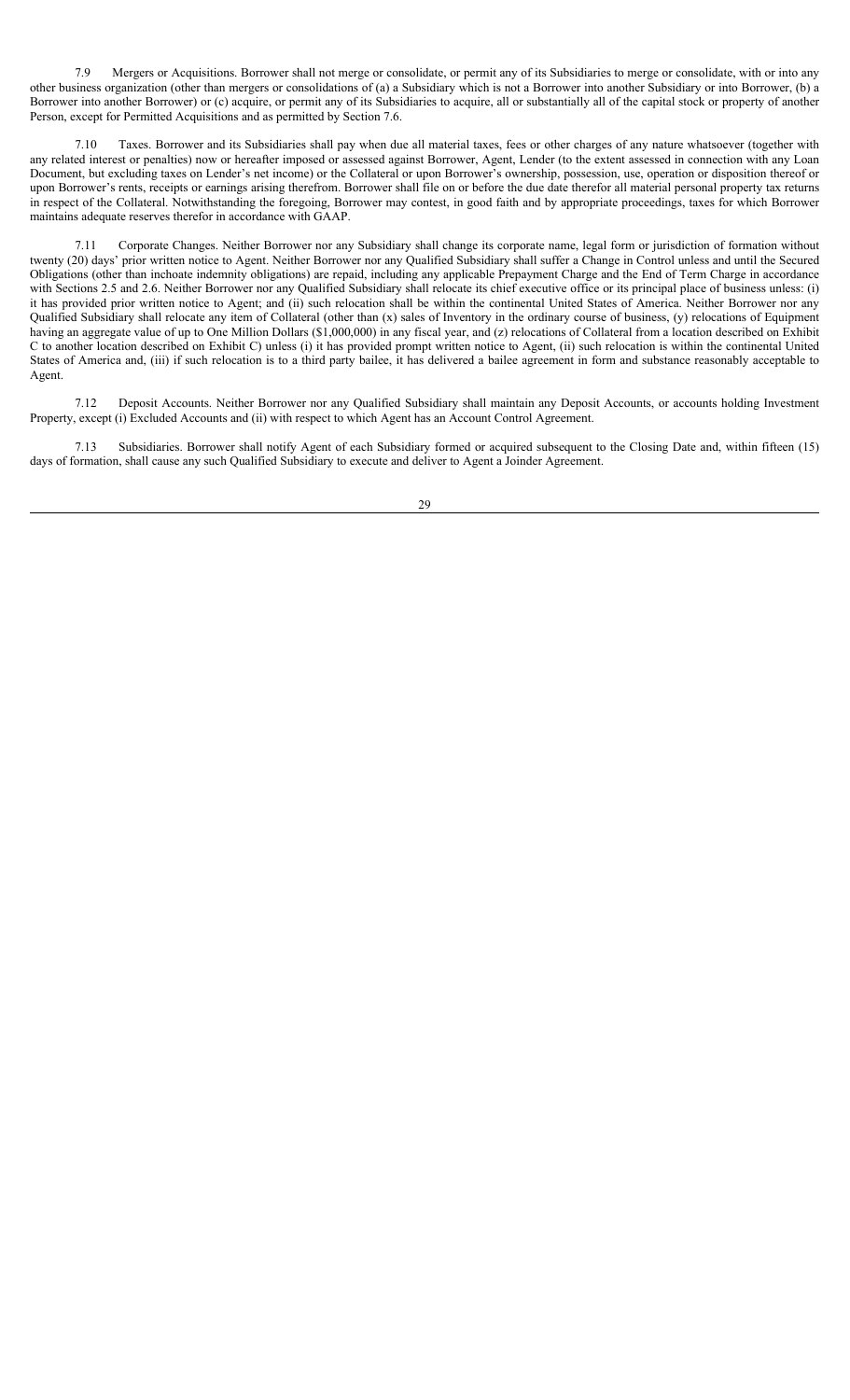7.14 Use of Proceeds. Borrower agrees that the proceeds of the Term Loans shall be used solely to pay related fees and expenses in connection with this Agreement and for working capital and general corporate purposes.

7.15 Notification of Event of Default. Borrower shall notify Agent promptly upon the occurrence of any Event of Default.

7.16 Parent and its Subsidiaries on a consolidated basis shall not make Capital Expenditures during the following periods that exceed in the aggregate the amounts set forth opposite each such period:

| Period                                           | Maximum Capital Expenditures per Period |
|--------------------------------------------------|-----------------------------------------|
| fiscal year 2017                                 | 12.500.000                              |
| fiscal year 2018 and each fiscal year thereafter | 10.000.000                              |

7.17 Foreign Subsidiary Voting Rights. Borrower shall not, and shall not permit any Subsidiary, to amend or modify any governing document of any Foreign Subsidiary of Borrower (other than an Eligible Foreign Subsidiary) the effect of which is to require a vote of greater than 50.1% of the equity interests or voting rights of such entity for any decision or action of such entity.

7.18 Limited Subsidiaries. Borrower agrees that the entities set forth on Schedule 7.18 shall collectively have no assets in excess of One Million Dollars (\$1,000,000) and none shall incur any liabilities, and (b) any Subsidiary that is or becomes a Qualified Subsidiary shall enter into a Joinder Agreement within 15 days and become a co-borrower under this Agreement.

7.19 Ownership Interests. Borrower shall not, and shall not permit any Subsidiary to, suffer a Change in Control. Any Cash held by any entity in which Borrower has full or partial ownership rights that is consolidated, dissolved or sold, in each case, as permitted hereunder, shall be distributed to Sorrento Therapeutics, Inc. within five (5) Business Days, in an amount equal to the Cash amount multiplied by the applicable Change in Control Percentage.

7.20 Fundraising Requirements. Borrower shall achieve the 2016 Year-End Fundraising Requirement prior to December 31, 2016, and Borrower shall achieve the 2017 Q1 Fundraising Requirement prior to March 31, 2017.

7.21 Minimum Cash. At all times prior to achievement of both the Corporate Milestone and the Fundraising Milestone, Borrower shall maintain Unrestricted Cash in an amount greater than or equal to Twenty Five Million Dollars (\$25,000,000) *plus* the amount of Borrower's accounts payable under GAAP not paid after the 90th day following the invoice date for such accounts payable. Borrower shall provide Agent evidence of compliance with the financial covenants under this Section 7.21 in each Compliance Certificate and upon request in form and substance reasonably acceptable to Agent and supporting documentation reasonably requested by Agent, including certification of such compliance by the Chief Executive Officer or Chief Financial Officer of Borrower.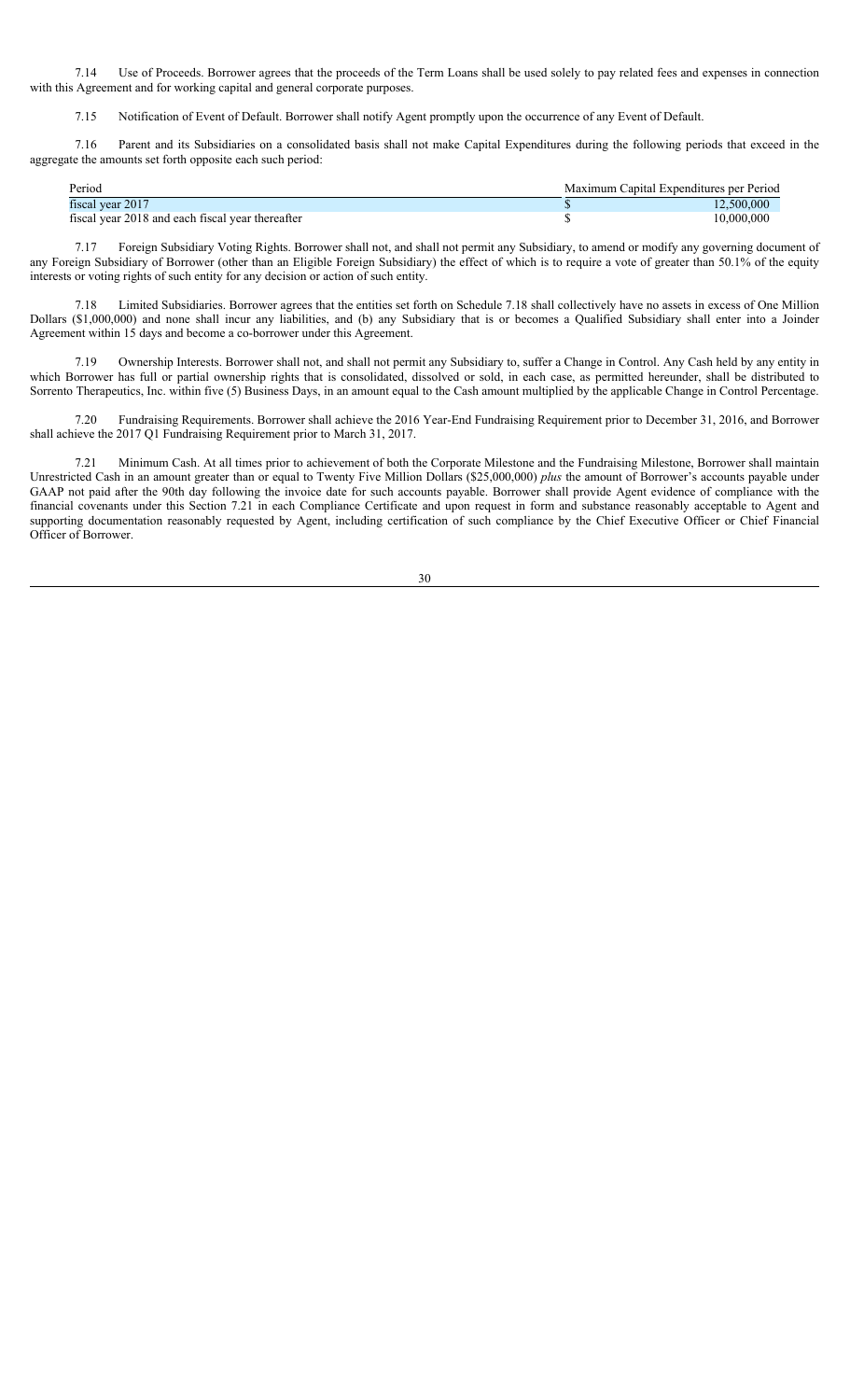7.22 Post-Closing Obligations. Notwithstanding any provision herein or in any other Loan Document to the contrary, to the extent not actually delivered on or prior to the Closing Date, Borrower shall deliver to Agent (a) fully executed copies of each Account Control Agreement with Silicon Valley Bank in form and substance satisfactory to Agent within three (3) Business Days after the Closing Date, (b) full copies of all directors and officers insurance policies within thirty (30) days after the Closing Date, (c) fully executed copies of landlord waivers with respect to Borrower's leased locations at 8395 Camino Santa Fe, San Diego, CA 92121 and 9380 Judicial Drive, San Diego CA 92121, each in form and substance satisfactory to Agent within ten (10) Business Days after the Closing Date and (d) insurance endorsements as required pursuant to Section 6.2 within thirty (30) days after the Closing Date .

### **SECTION 8. RIGHT TO INVEST**

8.1 Lender or its assignee or nominee shall have the right, in its discretion, to participate in the Subsequent Financing in an amount of up to One Million Five Hundred Thousand Dollars (\$1,500,000) on the same terms, conditions and pricing afforded to others participating in the Subsequent Financing. This Section 8.1, and all rights and obligations hereunder, shall survive for so long this Agreement remains in effect.

#### **SECTION 9. EVENTS OF DEFAULT**

The occurrence of any one or more of the following events shall be an Event of Default:

9.1 Payments. Borrower fails to pay any amount due under this Agreement or any of the other Loan Documents on the applicable due date; provided, however, that an Event of Default shall not occur on account of a failure to pay due solely to an administrative or operational error of Agent or Lender or Borrower's bank if Borrower had the funds to make the payment when due and makes the payment within three (3) Business Days following Borrower's knowledge of such failure to pay; or

9.2 Covenants. Borrower breaches or defaults in the performance of any covenant or Secured Obligation under this Agreement, or any of the other Loan Documents or any other agreement among Borrower, Agent and Lender, and (a) with respect to a default under any covenant under this Agreement (other than under Sections 6, 7.4, 7.5, 7.6, 7.7, 7.8, 7.9, 7.15, 7.16, 7.17, 7.18, 7.19, 7.20, 7.21 and 7.22), any other Loan Document (other than under Section 5.(h) of the Pledge Agreement) or any other agreement among Borrower, Agent and Lender, such default continues for more than ten (10) days after the earlier of the date on which (i) Agent or Lender has given notice of such default to Borrower and (ii) Borrower has actual knowledge of such default or (b) with respect to a default under any of Sections 6, 7.4, 7.5, 7.6, 7.7, 7.8, 7.9, 7.15, 7.16, 7.17, 7.18, 7.19, 7.20, 7.21 and 7.22 of this Agreement and Section 5.(h) of the Pledge Agreement, the occurrence of such default; or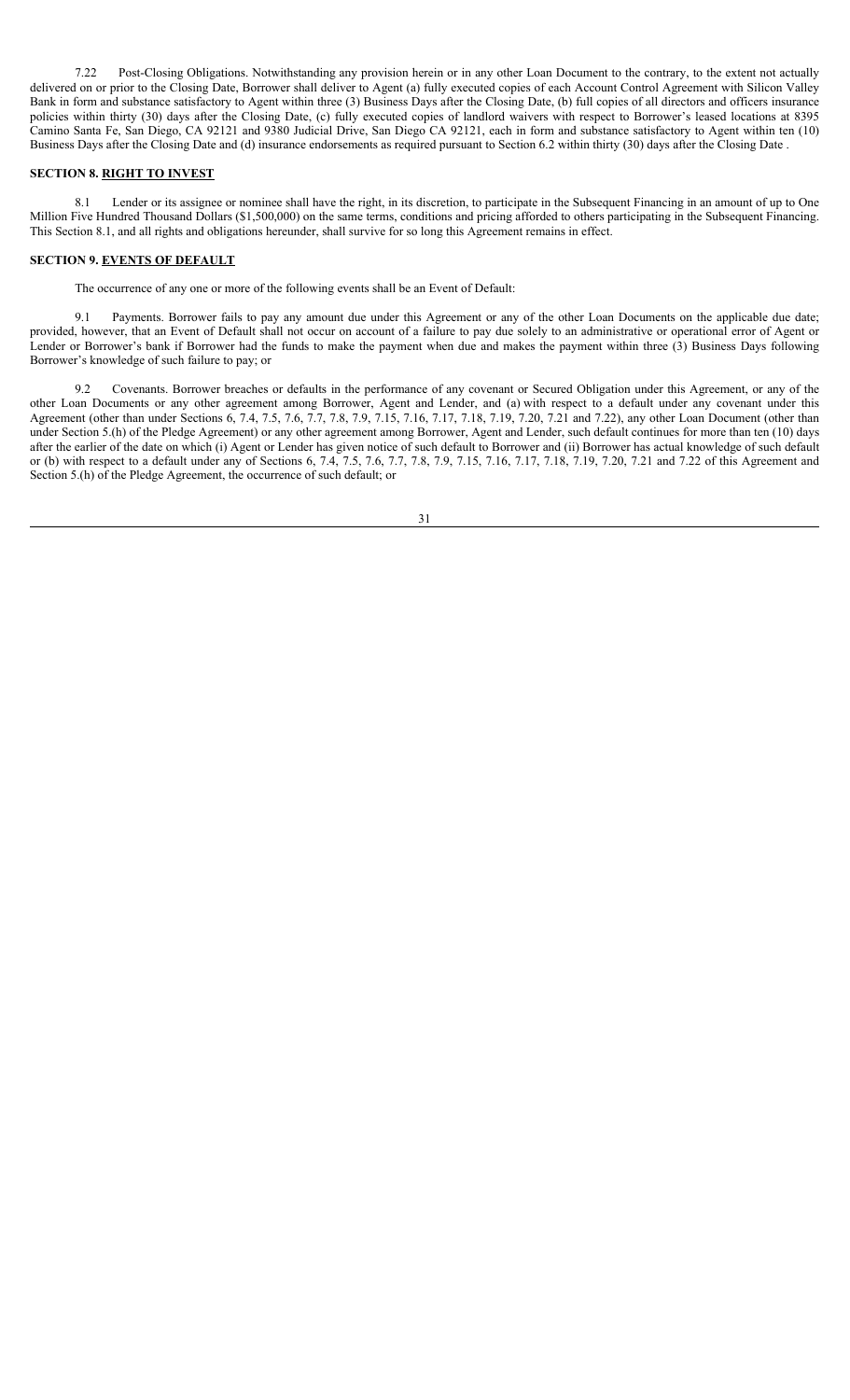9.3 Material Adverse Effect. A circumstance has occurred that would reasonably be expected to have a Material Adverse Effect;

9.4 Representations. Any representation or warranty made by Borrower in any Loan Document shall have been false or misleading in any material respect when made or when deemed made; or

9.5 Insolvency. Borrower (A) (i) shall make an assignment for the benefit of creditors; or (ii) shall be unable to pay its debts as they become due, or be unable to pay or perform under the Loan Documents, or shall become insolvent; or (iii) shall file a voluntary petition in bankruptcy; or (iv) shall file any petition, answer, or document seeking for itself any reorganization, arrangement, composition, readjustment, liquidation, dissolution or similar relief under any present or future statute, law or regulation pertinent to such circumstances; or  $(v)$  shall seek or consent to or acquiesce in the appointment of any trustee, receiver, or liquidator of Borrower or of all or any substantial part (i.e., 33-1/3% or more) of the assets or property of Borrower; or (vi) shall cease operations of its business as its business has normally been conducted, or terminate substantially all of its employees; or (vii) Borrower or its directors or majority shareholders shall take any action initiating any of the foregoing actions described in clauses (i) through (vi); or (B) either (i) forty-five (45) days shall have expired after the commencement of an involuntary action against Borrower seeking reorganization, arrangement, composition, readjustment, liquidation, dissolution or similar relief under any present or future statute, law or regulation, without such action being dismissed or all orders or proceedings thereunder affecting the operations or the business of Borrower being stayed; or (ii) a stay of any such order or proceedings shall thereafter be set aside and the action setting it aside shall not be timely appealed; or (iii) Borrower shall file any answer admitting or not contesting the material allegations of a petition filed against Borrower in any such proceedings; or (iv) the court in which such proceedings are pending shall enter a decree or order granting the relief sought in any such proceedings; or (v) thirty (30) days shall have expired after the appointment, without the consent or acquiescence of Borrower, of any trustee, receiver or liquidator of Borrower or of all or any substantial part of the properties of Borrower without such appointment being vacated; or

9.6 Attachments; Judgments; Settlement. Any portion of Borrower's assets is attached or seized, or a levy is filed against any such assets, or a judgment or judgments is/are entered for the payment of money (not covered by independent third party insurance as to which liability has been accepted by such insurance carrier), individually or in the aggregate, of at least One Million Two Hundred Fifty Thousand Dollars (\$1,250,000), and such judgment remains unsatisfied, unvacated, or unstayed for a period of twenty (20) days after the entry thereof, or Borrower is enjoined or in any way prevented by court order from conducting any material part of its business or a settlement or similar agreement is entered into with respect to the Wildcat Litigation or the Roger Williams Litigation requiring the payment by Borrower of greater than the respective amounts set forth in Schedule 9.6; or

9.7 Other Obligations. The occurrence of any default (after giving effect to any grace or cure period) under any agreement or obligation of Borrower involving any Indebtedness in excess of One Million Two Hundred Fifty Thousand Dollars (\$1,250,000), which has resulted in a right by a third party, whether or not exercised, to accelerate the maturity of such Indebtedness.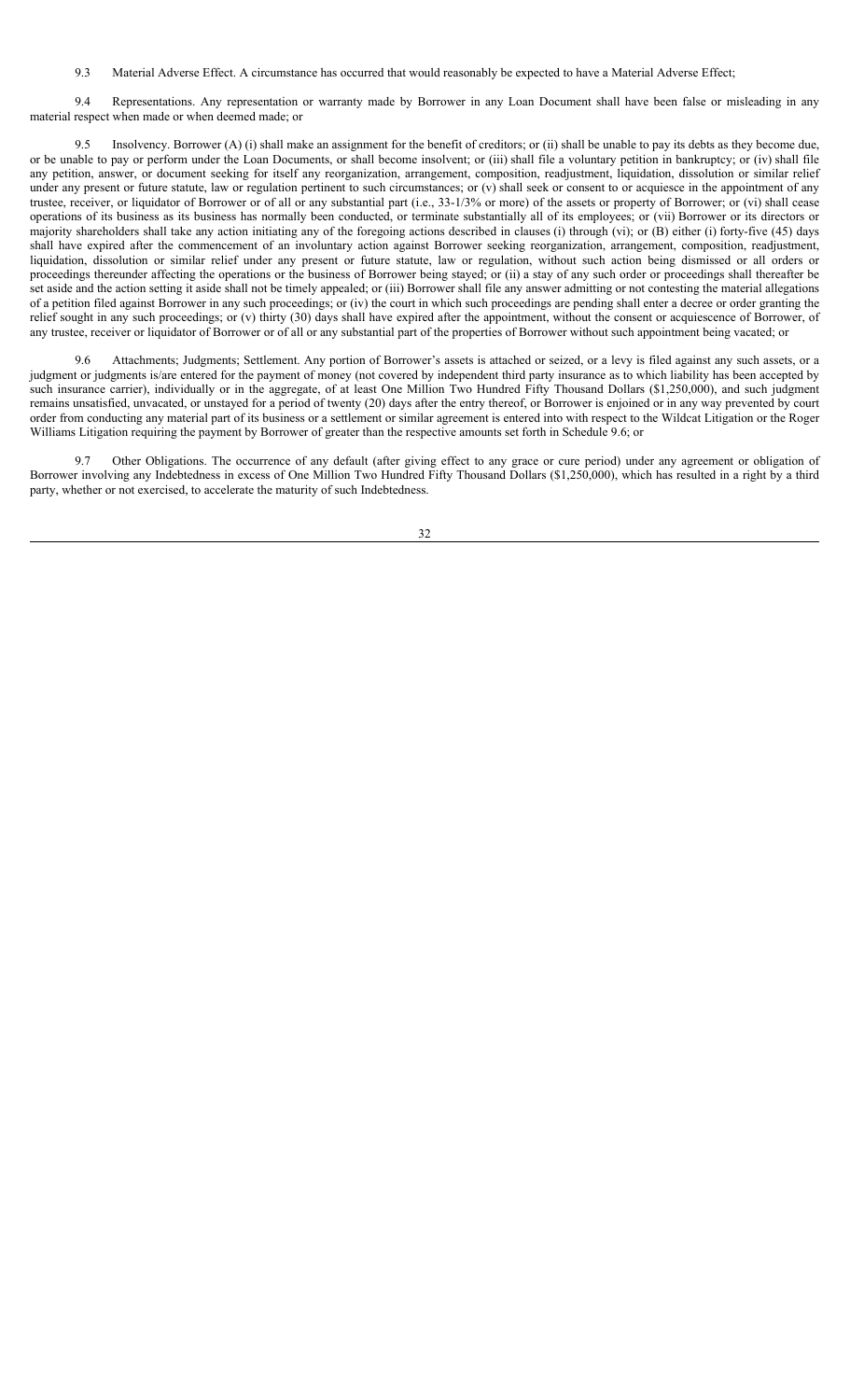# **SECTION 10. REMEDIES**

10.1 General. Upon and during the continuance of any one or more Events of Default, (i) Agent may, and at the direction of the Required Lenders shall, accelerate and demand payment of all or any part of the Secured Obligations together with a Prepayment Charge and declare them to be immediately due and payable (provided, that upon the occurrence of an Event of Default of the type described in Section 9.5, all of the Secured Obligations shall automatically be accelerated and made due and payable, in each case without any further notice or act), (ii) Agent may, at its option, sign and file in Borrower's name any and all collateral assignments, notices, control agreements, security agreements and other documents it deems necessary or appropriate to perfect or protect the repayment of the Secured Obligations, and in furtherance thereof, Borrower hereby grants Agent an irrevocable power of attorney coupled with an interest, and (iii) Agent may notify any of Borrower's account debtors to make payment directly to Agent, compromise the amount of any such account on Borrower's behalf and endorse Agent's name without recourse on any such payment for deposit directly to Agent's account. Agent may, and at the direction of the Required Lenders shall, exercise all rights and remedies with respect to the Collateral under the Loan Documents or otherwise available to it under the UCC and other applicable law, including the right to release, hold, sell, lease, liquidate, collect, realize upon, or otherwise dispose of all or any part of the Collateral and the right to occupy, utilize, process and commingle the Collateral. All Agent's rights and remedies shall be cumulative and not exclusive.

10.2 Collection; Foreclosure. Upon the occurrence and during the continuance of any Event of Default, Agent may, and at the direction of the Required Lenders shall, at any time or from time to time, apply, collect, liquidate, sell in one or more sales, lease or otherwise dispose of, any or all of the Collateral, in its then condition or following any commercially reasonable preparation or processing, in such order as Agent may elect. Any such sale may be made either at public or private sale at its place of business or elsewhere. Borrower agrees that any such public or private sale may occur upon ten (10) calendar days' prior written notice to Borrower. Agent may require Borrower to assemble the Collateral and make it available to Agent at a place designated by Agent that is reasonably convenient to Agent and Borrower. The proceeds of any sale, disposition or other realization upon all or any part of the Collateral shall be applied by Agent in the following order of priorities:

First, to Agent and Lender in an amount sufficient to pay in full Agent's and Lender's reasonable costs and professionals' and advisors' fees and expenses as described in Section 11.11;

Second, to Lender in an amount equal to the then unpaid amount of the Secured Obligations (including principal, interest, and the Default Rate interest), in such order and priority as Agent may choose in its sole discretion; and

Finally, after the full and final payment in Cash of all of the Secured Obligations (other than inchoate obligations and any other obligations which, by their specific terms, are to survive the termination of this Agreement), to any creditor holding a junior Lien on the Collateral, or to Borrower or its representatives or as a court of competent jurisdiction may direct.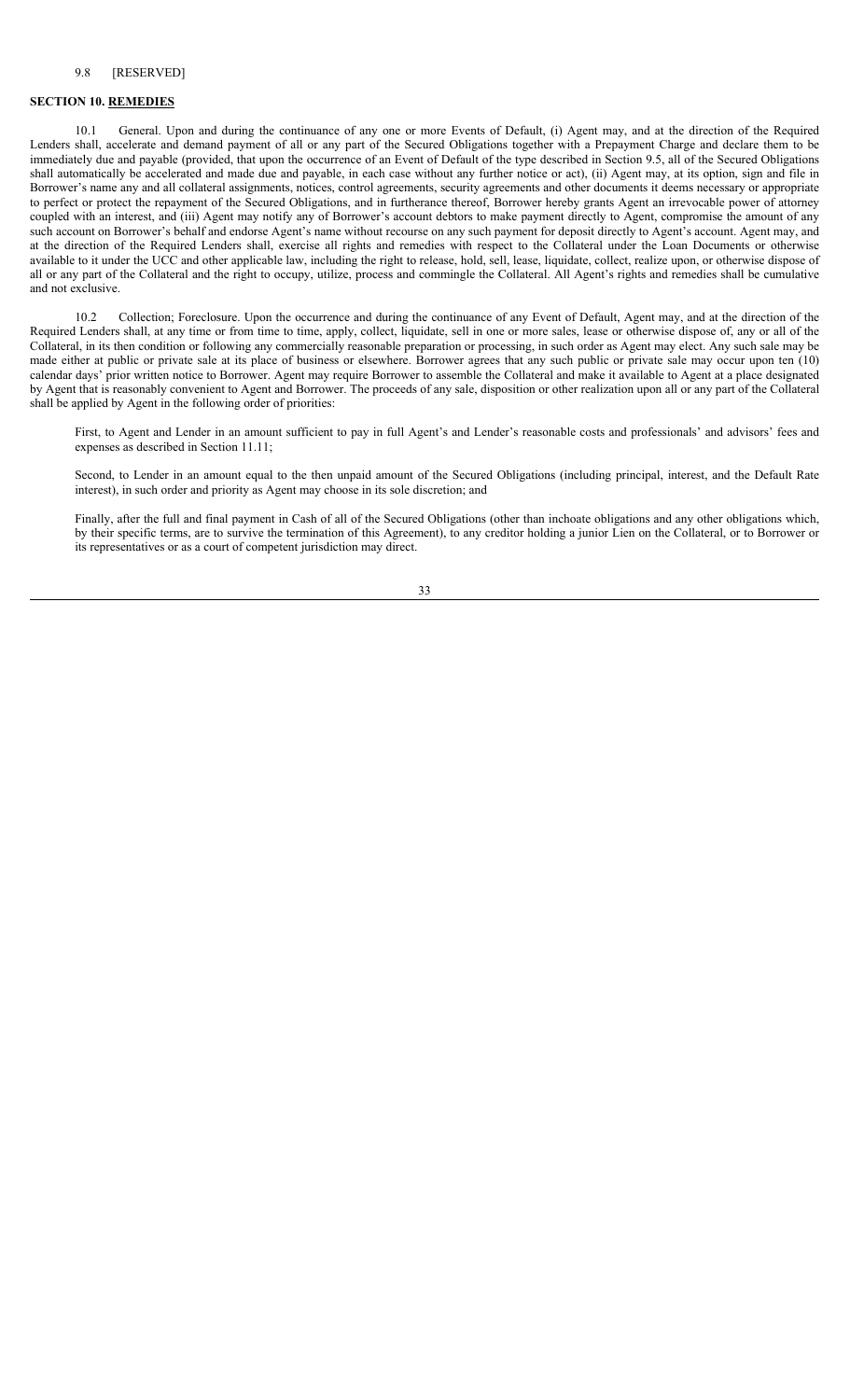Agent shall be deemed to have acted reasonably in the custody, preservation and disposition of any of the Collateral if it complies with the obligations of a secured party under the UCC.

10.3 No Waiver. Agent shall be under no obligation to marshal any of the Collateral for the benefit of Borrower or any other Person, and Borrower expressly waives all rights, if any, to require Agent to marshal any Collateral.

10.4 Cumulative Remedies. The rights, powers and remedies of Agent hereunder shall be in addition to all rights, powers and remedies given by statute or rule of law and are cumulative. The exercise of any one or more of the rights, powers and remedies provided herein shall not be construed as a waiver of or election of remedies with respect to any other rights, powers and remedies of Agent.

### **SECTION 11. MISCELLANEOUS**

11.1 Severability. Whenever possible, each provision of this Agreement shall be interpreted in such manner as to be effective and valid under applicable law, but if any provision of this Agreement shall be prohibited by or invalid under such law, such provision shall be ineffective only to the extent and duration of such prohibition or invalidity, without invalidating the remainder of such provision or the remaining provisions of this Agreement.

11.2 Notice. Except as otherwise provided herein, any notice, demand, request, consent, approval, declaration, service of process or other communication (including the delivery of Financial Statements) that is required, contemplated, or permitted under the Loan Documents or with respect to the subject matter hereof shall be in writing, and shall be deemed to have been validly served, given, delivered, and received upon the earlier of: (i) the day of transmission by electronic mail or hand delivery or delivery by an overnight express service or overnight mail delivery service; or (ii) the third calendar day after deposit in the United States of America mails, with proper first class postage prepaid, in each case addressed to the party to be notified as follows:

#### (a) If to Agent:

HERCULES CAPITAL, INC. Legal Department Attention: Chief Legal Officer and Lake McGuire 400 Hamilton Avenue, Suite 310 Palo Alto, CA 94301 email: legal@herculestech.com; lmcguire@htgc.com Telephone: 650-289-3060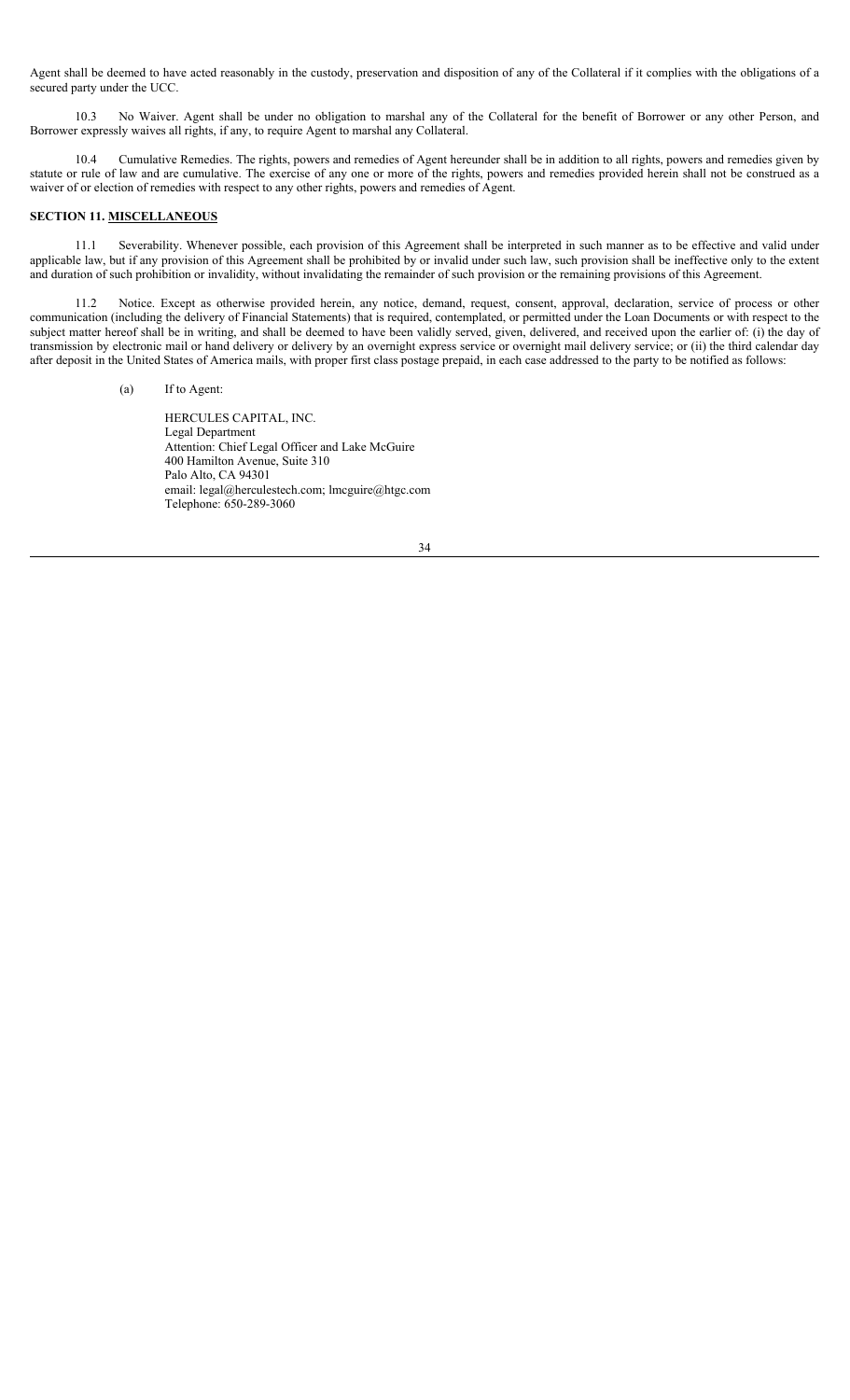(b) If to Lender:

HERCULES CAPITAL, INC. Legal Department Attention: Chief Legal Officer and Lake McGuire 400 Hamilton Avenue, Suite 310 Palo Alto, CA 94301 email: legal@herculestech.com; lmcguire@htgc.com Telephone: 650-289-3060

(c) If to Borrower:

SORRENTO THERAPEUTICS, INC.

Attention: Kevin Herde 9380 Judicial Drive, San Diego, CA 92121 email: kherde@sorrentotherapeutics.com Telephone: 858-210-3736

or to such other address as each party may designate for itself by like notice.

#### 11.3 Entire Agreement; Amendments.

(a) This Agreement and the other Loan Documents constitute the entire agreement and understanding of the parties hereto in respect of the subject matter hereof and thereof, and supersede and replace in their entirety any prior proposals, term sheets, non-disclosure or confidentiality agreements, letters, negotiations or other documents or agreements, whether written or oral, with respect to the subject matter hereof or thereof (including Agent's proposal letter dated October 11, 2016).

Neither this Agreement, any other Loan Document, nor any terms hereof or thereof may be amended, supplemented or modified except in accordance with the provisions of this Section 11.3(b). The Required Lenders and Borrower party to the relevant Loan Document may, or, with the written consent of the Required Lenders, Agent and Borrower party to the relevant Loan Document may, from time to time, (i) enter into written amendments, supplements or modifications hereto and to the other Loan Documents for the purpose of adding any provisions to this Agreement or the other Loan Documents or changing in any manner the rights of the Lenders or of Borrower hereunder or thereunder or (ii) waive, on such terms and conditions as the Required Lenders or the Agent, as the case may be, may specify in such instrument, any of the requirements of this Agreement or the other Loan Documents or any default or Event of Default and its consequences; provided, however, that no such waiver and no such amendment, supplement or modification shall (A) forgive the principal amount or extend the final scheduled date of maturity of any Loan, extend the scheduled date of any amortization payment in respect of any Term Loan, reduce the stated rate of any interest or fee payable hereunder) or extend the scheduled date of any payment thereof, or increase the amount, in each case without the written consent of each Lender directly affected thereby; (B) eliminate or reduce the voting rights of any Lender under this Section 11.3(b) without the written consent of such Lender; (C) reduce any percentage specified in the definition of Required Lenders, consent to the assignment or transfer by Borrower of any of its rights and obligations under this Agreement and the other Loan Documents, release all or substantially all of the Collateral or release a Borrower from its obligations under the Loan Documents, in each case without the written consent of all Lenders; or (D) amend, modify or waive any provision of Section 11.17 without the written consent of the Agent. Any such waiver and any such amendment, supplement or modification shall apply equally to each Lender and shall be binding upon Borrower, the Lender, the Agent and all future holders of the Loans.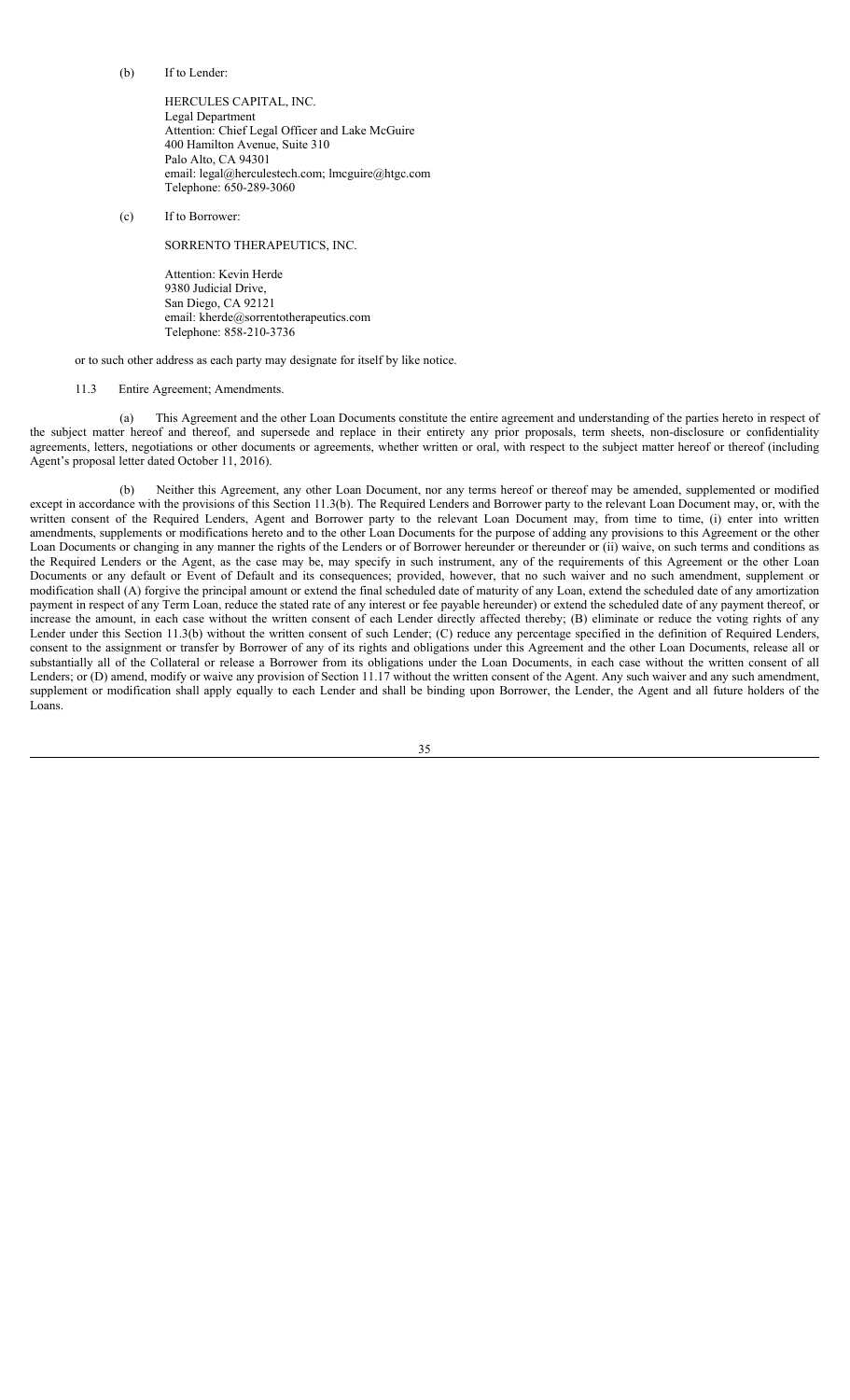11.4 No Strict Construction. The parties hereto have participated jointly in the negotiation and drafting of this Agreement. In the event an ambiguity or question of intent or interpretation arises, this Agreement shall be construed as if drafted jointly by the parties hereto and no presumption or burden of proof shall arise favoring or disfavoring any party by virtue of the authorship of any provisions of this Agreement.

No Waiver. The powers conferred upon Agent and Lender by this Agreement are solely to protect its rights hereunder and under the other Loan Documents and its interest in the Collateral and shall not impose any duty upon Agent or Lender to exercise any such powers. No omission or delay by Agent or Lender at any time to enforce any right or remedy reserved to it, or to require performance of any of the terms, covenants or provisions hereof by Borrower at any time designated, shall be a waiver of any such right or remedy to which Agent or Lender is entitled, nor shall it in any way affect the right of Agent or Lender to enforce such provisions thereafter.

11.6 Survival. All agreements, representations and warranties contained in this Agreement and the other Loan Documents or in any document delivered pursuant hereto or thereto shall be for the benefit of Agent and Lender and shall survive the execution and delivery of this Agreement. Sections 6.3 and 8.1 shall survive the termination of this Agreement.

11.7 Successors and Assigns. The provisions of this Agreement and the other Loan Documents shall inure to the benefit of and be binding on Borrower and its permitted assigns (if any). Borrower shall not assign its obligations under this Agreement or any of the other Loan Documents without Agent's express prior written consent, and any such attempted assignment shall be void and of no effect. Agent and Lender may assign, transfer, or endorse its rights hereunder and under the other Loan Documents without prior notice to Borrower, and all of such rights shall inure to the benefit of Agent's and Lender's successors and assigns; provided that as long as no Event of Default has occurred and is continuing, neither Agent nor any Lender may assign, transfer or endorse its rights hereunder or under the Loan Documents to any party that is a direct competitor of Borrower (as reasonably determined by Agent), it being acknowledged that in all cases, any transfer to an Affiliate of any Lender or Agent shall be allowed.

11.8 Governing Law. This Agreement and the other Loan Documents have been negotiated and delivered to Agent and Lender in the State of California, and shall have been accepted by Agent and Lender in the State of California. Payment to Agent and Lender by Borrower of the Secured Obligations is due in the State of California. This Agreement and the other Loan Documents shall be governed by, and construed and enforced in accordance with, the laws of the State of California, excluding conflict of laws principles that would cause the application of laws of any other jurisdiction.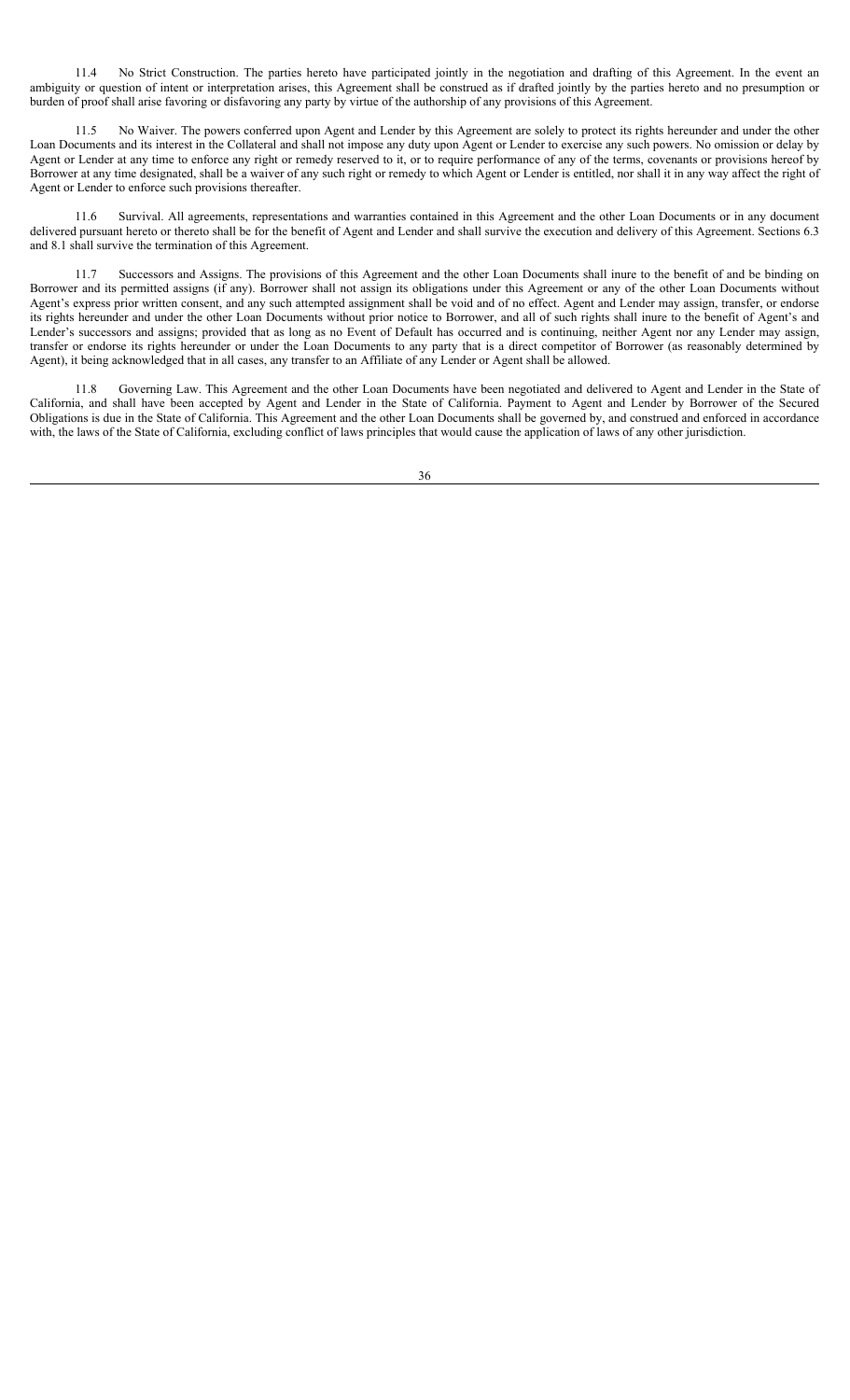11.9 Consent to Jurisdiction and Venue. All judicial proceedings (to the extent that the reference requirement of Section 11.10 is not applicable) arising in or under or related to this Agreement or any of the other Loan Documents may be brought in any state or federal court located in the State of California. By execution and delivery of this Agreement, each party hereto generally and unconditionally: (a) consents to nonexclusive personal jurisdiction in Santa Clara County, State of California; (b) waives any objection as to jurisdiction or venue in Santa Clara County, State of California; (c) agrees not to assert any defense based on lack of jurisdiction or venue in the aforesaid courts; and (d) irrevocably agrees to be bound by any judgment rendered thereby in connection with this Agreement or the other Loan Documents. Service of process on any party hereto in any action arising out of or relating to this Agreement shall be effective if given in accordance with the requirements for notice set forth in Section 11.2, and shall be deemed effective and received as set forth in Section 11.2. Nothing herein shall affect the right to serve process in any other manner permitted by law or shall limit the right of either party to bring proceedings in the courts of any other jurisdiction.

#### 11.10 Mutual Waiver of Jury Trial / Judicial Reference.

(a) Because disputes arising in connection with complex financial transactions are most quickly and economically resolved by an experienced and expert Person and the parties wish applicable state and federal laws to apply (rather than arbitration rules), the parties desire that their disputes be resolved by a judge applying such applicable laws. EACH OF BORROWER, AGENT AND LENDER SPECIFICALLY WAIVES ANY RIGHT IT MAY HAVE TO TRIAL BY JURY OF ANY CAUSE OF ACTION, CLAIM, CROSS-CLAIM, COUNTERCLAIM, THIRD PARTY CLAIM OR ANY OTHER CLAIM (COLLECTIVELY, "CLAIMS") ASSERTED BY BORROWER AGAINST AGENT, LENDER OR THEIR RESPECTIVE ASSIGNEE OR BY AGENT, LENDER OR THEIR RESPECTIVE ASSIGNEE AGAINST BORROWER. This waiver extends to all such Claims, including Claims that involve Persons other than Agent, Borrower and Lender; Claims that arise out of or are in any way connected to the relationship among Borrower, Agent and Lender; and any Claims for damages, breach of contract, tort, specific performance, or any equitable or legal relief of any kind, arising out of this Agreement, any other Loan Document.

(b) If the waiver of jury trial set forth in Section 11.10(a) is ineffective or unenforceable, the parties agree that all Claims shall be resolved by reference to a private judge sitting without a jury, pursuant to Code of Civil Procedure Section 638, before a mutually acceptable referee or, if the parties cannot agree, a referee selected by the Presiding Judge of Santa Clara County, California. Such proceeding shall be conducted in Santa Clara County, California, with California rules of evidence and discovery applicable to such proceeding.

(c) In the event Claims are to be resolved by judicial reference, either party may seek from a court identified in Section 11.9, any prejudgment order, writ or other relief and have such prejudgment order, writ or other relief enforced to the fullest extent permitted by law notwithstanding that all Claims are otherwise subject to resolution by judicial reference.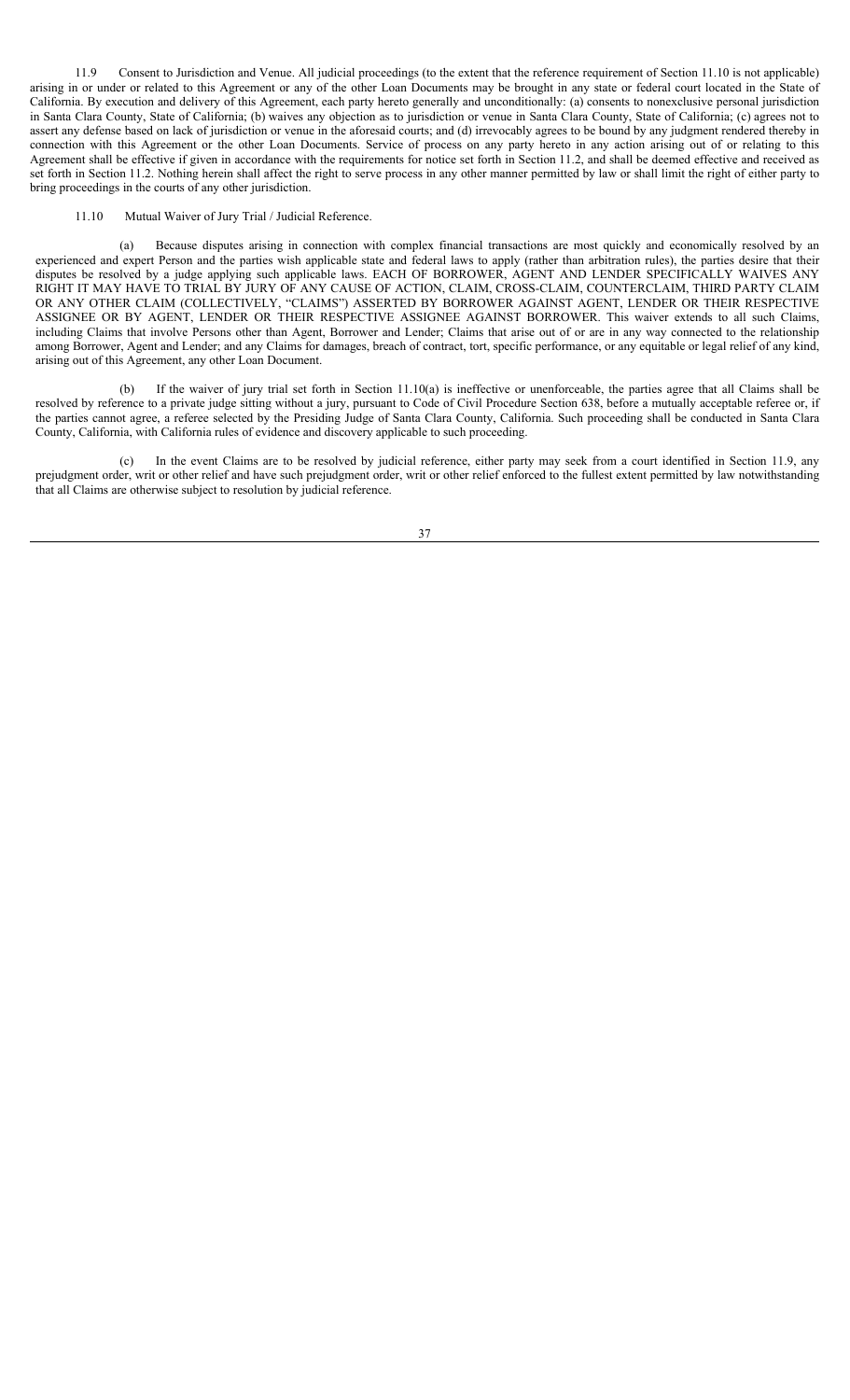11.11 Professional Fees. Borrower promises to pay Agent's and Lender's fees and expenses necessary to finalize the loan documentation, including but not limited to reasonable attorneys fees, UCC searches, filing costs, and other miscellaneous expenses. In addition, Borrower promises to pay any and all reasonable attorneys' and other professionals' fees and expenses incurred by Agent and Lender after the Closing Date in connection with or related to: (a) the Loan; (b) the administration, collection, or enforcement of the Loan; (c) the amendment or modification of the Loan Documents; (d) any waiver, consent, release, or termination under the Loan Documents; (e) the protection, preservation, audit, field exam, sale, lease, liquidation, or disposition of Collateral or the exercise of remedies with respect to the Collateral; (f) any legal, litigation, administrative, arbitration, or out of court proceeding in connection with or related to Borrower or the Collateral, and any appeal or review thereof, in each case that constitutes a Liability for which Borrower is obligated to indemnify an Indemnified Person under Section 6.3; and (g) any bankruptcy, restructuring, reorganization, assignment for the benefit of creditors, workout, foreclosure, or other action related to Borrower, the Collateral, the Loan Documents, including representing Agent or Lender in any adversary proceeding or contested matter commenced or continued by or on behalf of Borrower's estate, and any appeal or review thereof.

11.12 Confidentiality. Agent and Lender acknowledge that certain items of Collateral and information provided to Agent and Lender by Borrower are confidential and proprietary information of Borrower, if and to the extent such information either (x) is marked as confidential by Borrower at the time of disclosure, or (y) should reasonably be understood to be confidential (the "Confidential Information"). Accordingly, Agent and Lender agree that any Confidential Information it may obtain shall not be disclosed to any other Person or entity in any manner whatsoever, in whole or in part, without the prior written consent of Borrower, except that Agent and Lender may disclose any such information: (a) to its own directors, officers, employees, accountants, counsel and other professional advisors and to its Affiliates if Agent or Lender in their sole discretion determines that any such party should have access to such information in connection with such party's responsibilities in connection with the Loan or this Agreement and, provided that such recipient of such Confidential Information either (i) agrees to be bound by the confidentiality provisions of this paragraph or (ii) is otherwise subject to confidentiality restrictions that reasonably protect against the disclosure of Confidential Information; (b) if such information is generally available to the public through no fault of Agent or Lender; (c) if required or appropriate in any report, statement or testimony submitted to any governmental authority having or claiming to have jurisdiction over Agent or Lender; (d) if required or appropriate in response to any summons or subpoena or in connection with any litigation, to the extent permitted or deemed advisable by Agent's or Lender's counsel; (e) to comply with any legal requirement or law applicable to Agent or Lender; (f) to the extent reasonably necessary in connection with the exercise of any right or remedy under any Loan Document, including Agent's sale, lease, or other disposition of Collateral after default; (g) to any participant or assignee of Agent or Lender or any prospective participant or assignee; provided, that such participant or assignee or prospective participant or assignee agrees in writing to be bound by this Section prior to disclosure; or (h) otherwise with the prior consent of Borrower; provided, that any disclosure made in violation of this Agreement shall not affect the obligations of Borrower or any of its Affiliates or any guarantor under this Agreement or the other Loan Documents.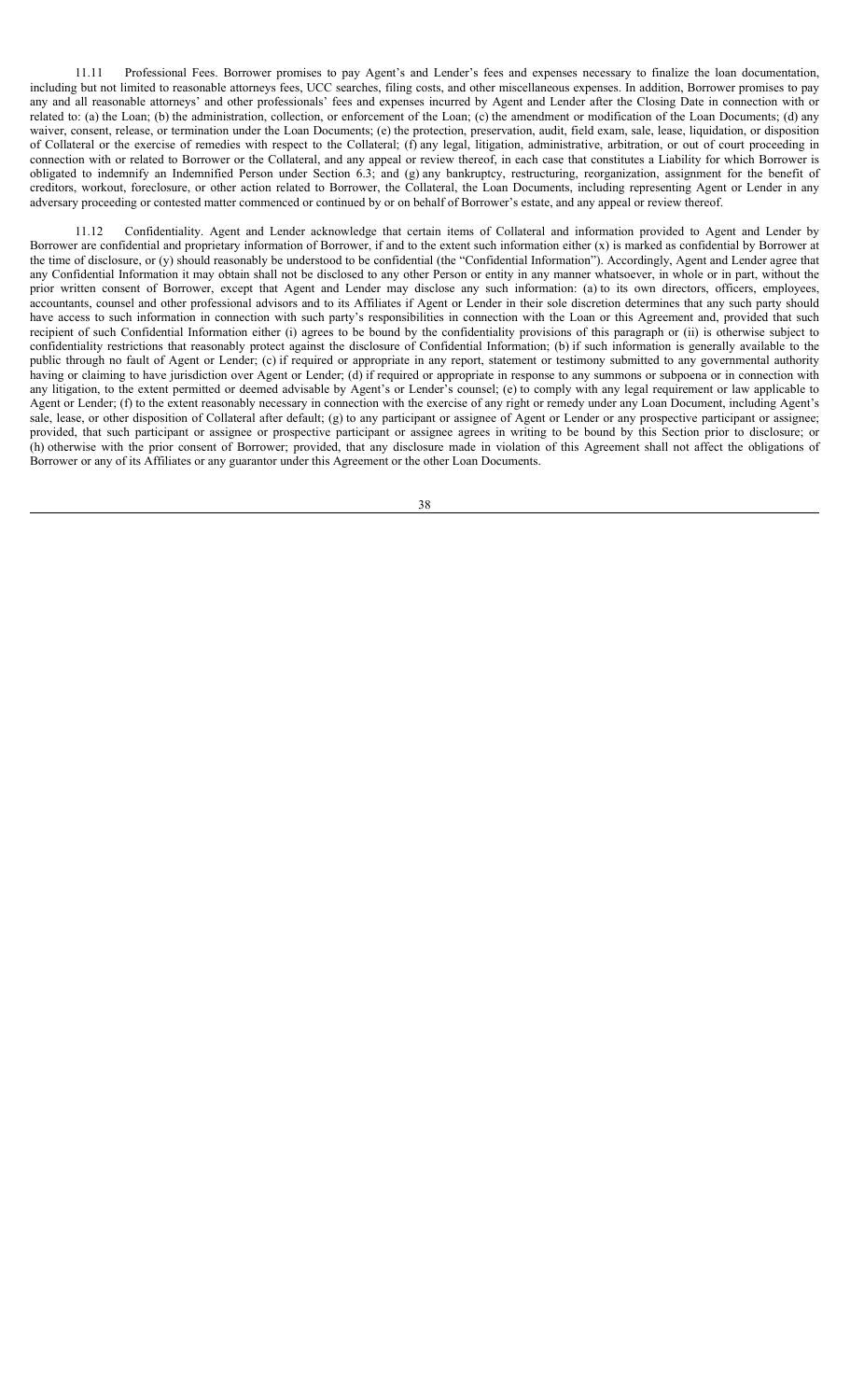11.13 Assignment of Rights. Borrower acknowledges and understands that Agent or Lender may, subject to Section 11.7, sell and assign all or part of its interest hereunder and under the Loan Documents to any Person or entity (an "Assignee"). After such assignment the term "Agent" or "Lender" as used in the Loan Documents shall mean and include such Assignee, and such Assignee shall be vested with all rights, powers and remedies of Agent and Lender hereunder with respect to the interest so assigned; but with respect to any such interest not so transferred, Agent and Lender shall retain all rights, powers and remedies hereby given. No such assignment by Agent or Lender shall relieve Borrower of any of its obligations hereunder. Lender agrees that in the event of any transfer by it of the Note(s)(if any), it will endorse thereon a notation as to the portion of the principal of the Note(s), which shall have been paid at the time of such transfer and as to the date to which interest shall have been last paid thereon.

11.14 Revival of Secured Obligations. This Agreement and the Loan Documents shall remain in full force and effect and continue to be effective if any petition is filed by or against Borrower for liquidation or reorganization, if Borrower becomes insolvent or makes an assignment for the benefit of creditors, if a receiver or trustee is appointed for all or any significant part of Borrower's assets, or if any payment or transfer of Collateral is recovered from Agent or Lender. The Loan Documents and the Secured Obligations and Collateral security shall continue to be effective, or shall be revived or reinstated, as the case may be, if at any time payment and performance of the Secured Obligations or any transfer of Collateral to Agent, or any part thereof is rescinded, avoided or avoidable, reduced in amount, or must otherwise be restored or returned by, or is recovered from, Agent, Lender or by any obligee of the Secured Obligations, whether as a "voidable preference," "fraudulent conveyance," or otherwise, all as though such payment, performance, or transfer of Collateral had not been made. In the event that any payment, or any part thereof, is rescinded, reduced, avoided, avoidable, restored, returned, or recovered, the Loan Documents and the Secured Obligations shall be deemed, without any further action or documentation, to have been revived and reinstated except to the extent of the full, final, and indefeasible payment to Agent or Lender in Cash.

11.15 Counterparts. This Agreement and any amendments, waivers, consents or supplements hereto may be executed in any number of counterparts, and by different parties hereto in separate counterparts, each of which when so delivered shall be deemed an original, but all of which counterparts shall constitute but one and the same instrument.

11.16 No Third Party Beneficiaries. No provisions of the Loan Documents are intended, nor will be interpreted, to provide or create any thirdparty beneficiary rights or any other rights of any kind in any Person other than Agent, Lender and Borrower unless specifically provided otherwise herein, and, except as otherwise so provided, all provisions of the Loan Documents will be personal and solely among Agent, the Lender and Borrower.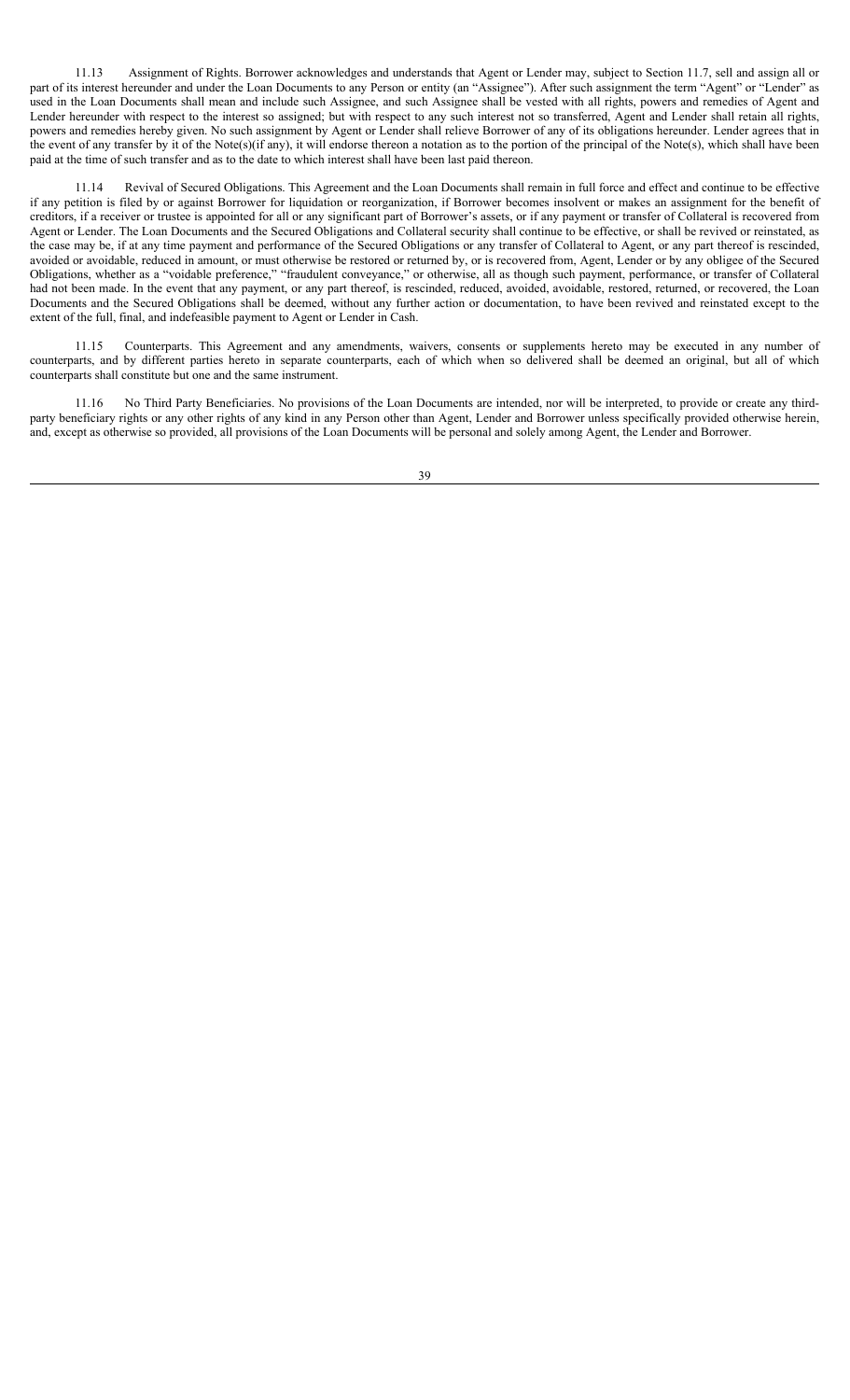#### 11.17 Agency.

(a) Lender hereby irrevocably appoints Hercules Capital, Inc. to act on its behalf as Agent hereunder and under the other Loan Documents and authorizes the Agent to take such actions on its behalf and to exercise such powers as are delegated to Agent by the terms hereof or thereof, together with such actions and powers as are reasonably incidental thereto.

(b) Lender agrees to indemnify Agent in its capacity as such (to the extent not reimbursed by Borrower and without limiting the obligation of Borrower to do so), according to its respective Term Commitment percentages (based upon the total outstanding Term Loan Commitments) in effect on the date on which indemnification is sought under this Section 11.17, from and against any and all liabilities, obligations, losses, damages, penalties, actions, judgments, suits, costs, expenses or disbursements of any kind whatsoever that may at any time be imposed on, incurred by or asserted against Agent in any way relating to or arising out of, this Agreement, any of the other Loan Documents or any documents contemplated by or referred to herein or therein or the transactions contemplated hereby or thereby or any action taken or omitted by Agent under or in connection with any of the foregoing; The agreements in this Section shall survive the payment of the Loans and all other amounts payable hereunder.

(c) Agent in Its Individual Capacity. The Person serving as Agent hereunder shall have the same rights and powers in its capacity as a Lender as any other Lender and may exercise the same as though it were not Agent and the term "Lender" shall, unless otherwise expressly indicated or unless the context otherwise requires, include each such Person serving as Agent hereunder in its individual capacity.

(d) Exculpatory Provisions. The Agent shall have no duties or obligations except those expressly set forth herein and in the other Loan Documents. Without limiting the generality of the foregoing, Agent shall not:

(i) be subject to any fiduciary or other implied duties, regardless of whether any default or any Event of Default has occurred and is continuing;

(ii) have any duty to take any discretionary action or exercise any discretionary powers, except discretionary rights and powers expressly contemplated hereby or by the other Loan Documents that Agent is required to exercise as directed in writing by the Lender, provided that Agent shall not be required to take any action that, in its opinion or the opinion of its counsel, may expose Agent to liability or that is contrary to any Loan Document or applicable law; and

(iii) except as expressly set forth herein and in the other Loan Documents, have any duty to disclose, and Agent shall not be liable for the failure to disclose, any information relating to Borrower or any of its Affiliates that is communicated to or obtained by any Person serving as Agent or any of its Affiliates in any capacity.

(e) The Agent shall not be liable for any action taken or not taken by it (i) with the consent or at the request of the Lender or as Agent shall believe in good faith shall be necessary, under the circumstances or (ii) in the absence of its own gross negligence or willful misconduct.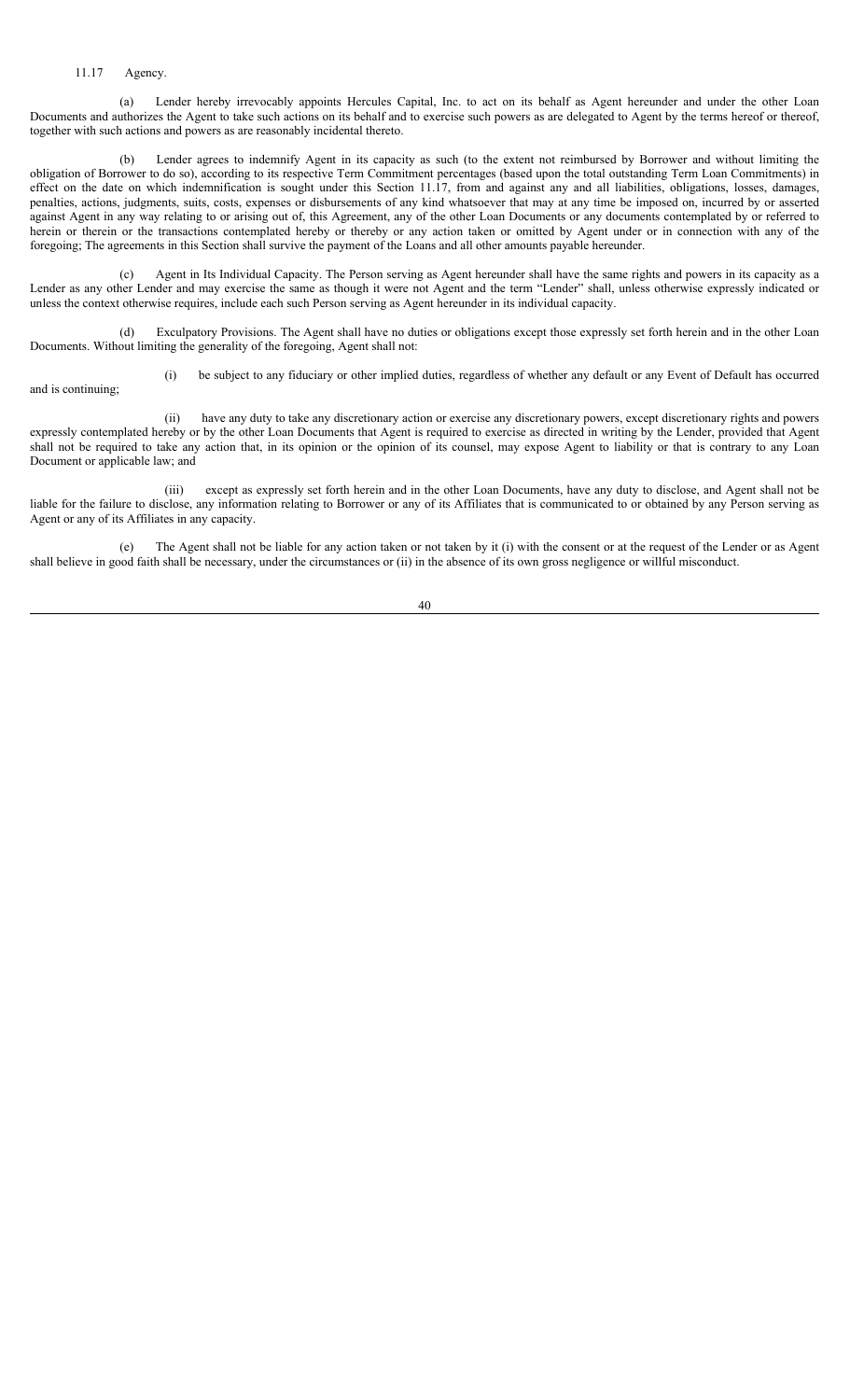(f) The Agent shall not be responsible for or have any duty to ascertain or inquire into (i) any statement, warranty or representation made in or in connection with this Agreement or any other Loan Document, (ii) the contents of any certificate, report or other document delivered hereunder or thereunder or in connection herewith or therewith, (iii) the performance or observance of any of the covenants, agreements or other terms or conditions set forth herein or therein or the occurrence of any default or Event of Default, (iv) the validity, enforceability, effectiveness or genuineness of this Agreement, any other Loan Document or any other agreement, instrument or document or (v) the satisfaction of any condition set forth in Section 4 or elsewhere herein, other than to confirm receipt of items expressly required to be delivered to Agent.

(g) Reliance by Agent. Agent may rely, and shall be fully protected in acting, or refraining to act, upon, any resolution, statement, certificate, instrument, opinion, report, notice, request, consent, order, bond or other paper or document that it has no reason to believe to be other than genuine and to have been signed or presented by the proper party or parties or, in the case of cables, telecopies and telexes, to have been sent by the proper party or parties. In the absence of its gross negligence or willful misconduct, Agent may conclusively rely, as to the truth of the statements and the correctness of the opinions expressed therein, upon any certificates or opinions furnished to Agent and conforming to the requirements of the Loan Agreement or any of the other Loan Documents. Agent may consult with counsel, and any opinion or legal advice of such counsel shall be full and complete authorization and protection in respect of any action taken, not taken or suffered by Agent hereunder or under any Loan Documents in accordance therewith. Agent shall have the right at any time to seek instructions concerning the administration of the Collateral from any court of competent jurisdiction. Agent shall not be under any obligation to exercise any of the rights or powers granted to Agent by this Agreement, the Loan Agreement and the other Loan Documents at the request or direction of Lenders unless Agent shall have been provided by Lender with adequate security and indemnity against the costs, expenses and liabilities that may be incurred by it in compliance with such request or direction.

11.18 Publicity. None of the parties hereto nor any of its respective member businesses and Affiliates shall, without the other parties' prior written consent (which shall not be unreasonably withheld or delayed), publicize or use (a) the other party's name (including a brief description of the relationship among the parties hereto), logo or hyperlink to such other parties' web site, separately or together, in written and oral presentations, advertising, promotional and marketing materials, client lists, public relations materials or on its web site (together, the " Publicity Materials"); (b) the names of officers of such other parties in the Publicity Materials; and (c) such other parties' name, trademarks, servicemarks in any news or press release concerning such party; provided however, notwithstanding anything to the contrary herein, no such consent shall be required (i) to the extent necessary to comply with the requests of any regulators, legal requirements or laws applicable to such party, pursuant to any listing agreement with any national securities exchange (so long as such party provides prior notice to the other party hereto to the extent reasonably practicable) and (ii) to comply with Section 11.12.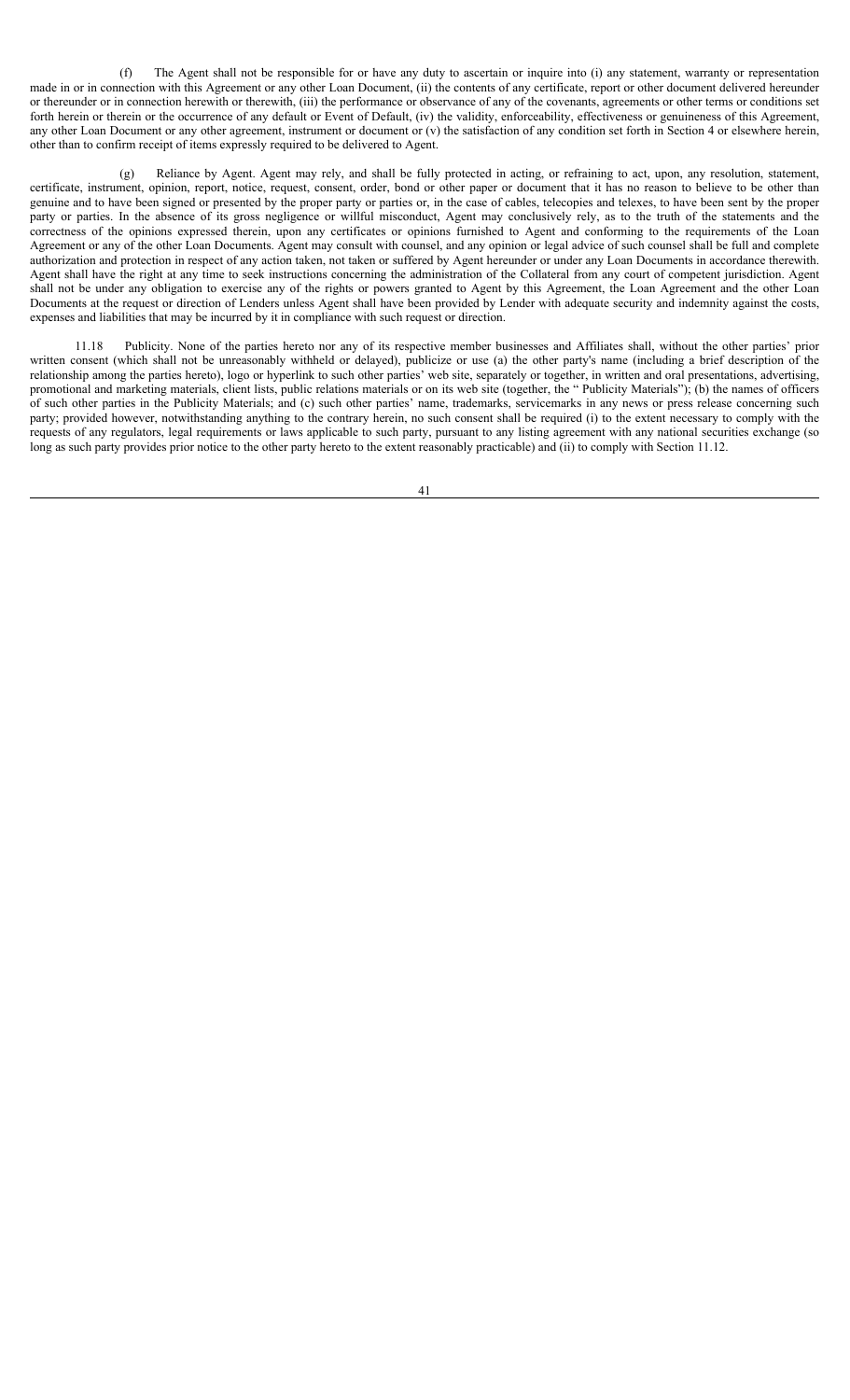#### 11.19 Multiple Borrowers.

(a) Borrower's Agent. Each Borrower hereby irrevocably appoints Sorrento Therapeutics, Inc. as its agent, attorney-in-fact and legal representative for all purposes, including requesting disbursement of the Term Loan and receiving account statements and other notices and communications to Borrowers (or any of them) from Agent or any Lender. The Agent may rely, and shall be fully protected in relying, on any request for the Term Loan, disbursement instruction, report, information or any other notice or communication made or given by the Company, whether in its own name or on behalf of one or more of the other Borrowers, and Agent shall not have any obligation to make any inquiry or request any confirmation from or on behalf of any other Borrower as to the binding effect on it of any such request, instruction, report, information, other notice or communication, nor shall the joint and several character of Borrowers' obligations hereunder be affected thereby.

(b) Waivers. Each Borrower hereby waives: (i) any right to require Agent to institute suit against, or to exhaust its rights and remedies against, any other Borrower or any other person, or to proceed against any property of any kind which secures all or any part of the Secured Obligations, or to exercise any right of offset or other right with respect to any reserves, credits or deposit accounts held by or maintained with Agent or any Indebtedness of Agent or any Lender to any other Borrower, or to exercise any other right or power, or pursue any other remedy Agent or any Lender may have; (ii) any defense arising by reason of any disability or other defense of any other Borrower or any guarantor or any endorser, co-maker or other person, or by reason of the cessation from any cause whatsoever of any liability of any other Borrower or any guarantor or any endorser, co-maker or other person, with respect to all or any part of the Secured Obligations, or by reason of any act or omission of Agent or others which directly or indirectly results in the discharge or release of any other Borrower or any guarantor or any other person or any Secured Obligations or any security therefor, whether by operation of law or otherwise; (iii) any defense arising by reason of any failure of Agent to obtain, perfect, maintain or keep in force any Lien on, any property of any Borrower or any other person; (iv) any defense based upon or arising out of any bankruptcy, insolvency, reorganization, arrangement, readjustment of debt, liquidation or dissolution proceeding commenced by or against any other Borrower or any guarantor or any endorser, co-maker or other person, including without limitation any discharge of, or bar against collecting, any of the Secured Obligations (including without limitation any interest thereon), in or as a result of any such proceeding. Until all of the Secured Obligations have been paid, performed, and discharged in full, nothing shall discharge or satisfy the liability of any Borrower hereunder except the full performance and payment of all of the Secured Obligations. If any claim is ever made upon Agent for repayment or recovery of any amount or amounts received by Agent in payment of or on account of any of the Secured Obligations, because of any claim that any such payment constituted a preferential transfer or fraudulent conveyance, or for any other reason whatsoever, and Agent repays all or part of said amount by reason of any judgment, decree or order of any court or administrative body having jurisdiction over Agent or any of its property, or by reason of any settlement or compromise of any such claim effected by Agent with any such claimant (including without limitation any other Borrower), then and in any such event, each Borrower agrees that any such judgment, decree, order, settlement and compromise shall be binding upon such Borrower, notwithstanding any revocation or release of this Agreement or the cancellation of any note or other instrument evidencing any of the Secured Obligations, or any release of any of the Secured Obligations, and each Borrower shall be and remain liable to Agent and the Lenders under this Agreement for the amount so repaid or recovered, to the same extent as if such amount had never originally been received by Agent or any Lender, and the provisions of this sentence shall survive, and continue in effect, notwithstanding any revocation or release of this Agreement. Each Borrower hereby expressly and unconditionally waives all rights of subrogation, reimbursement and indemnity of every kind against any other Borrower, and all rights of recourse to any assets or property of any other Borrower, and all rights to any collateral or security held for the payment and performance of any Secured Obligations, including (but not limited to) any of the foregoing rights which Borrower may have under any present or future document or agreement with any other Borrower or other person, and including (but not limited to) any of the foregoing rights which any Borrower may have under any equitable doctrine of subrogation, implied contract, or unjust enrichment, or any other equitable or legal doctrine.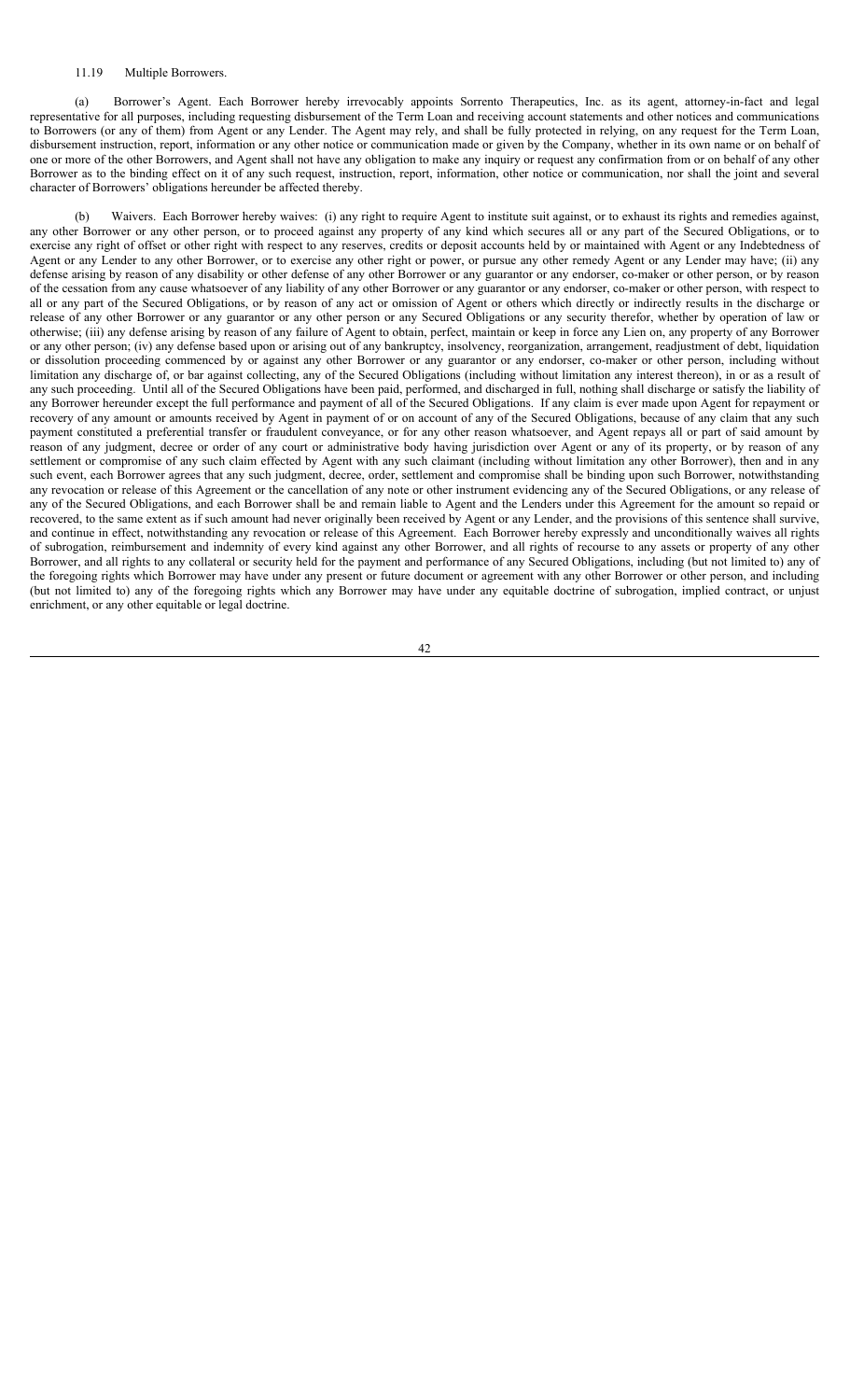(c) Consents. Each Borrower hereby consents and agrees that, without notice to or by Borrower and without affecting or impairing in any way the obligations or liability of Borrower hereunder, Agent may, from time to time before or after revocation of this Agreement, do any one or more of the following in its sole and absolute discretion: (i) accept partial payments of, compromise or settle, renew, extend the time for the payment, discharge, or performance of, refuse to enforce, and release all or any parties to, any or all of the Obligations; (ii) grant any other indulgence to any Borrower or any other Person in respect of any or all of the Secured Obligations or any other matter; (iii) accept, release, waive, surrender, enforce, exchange, modify, impair, or extend the time for the performance, discharge, or payment of, any and all property of any kind securing any or all of the Secured Obligations or any guaranty of any or all of the Secured Obligations, or on which Agent at any time may have a Lien, or refuse to enforce its rights or make any compromise or settlement or agreement therefor in respect of any or all of such property; (iv) substitute or add, or take any action or omit to take any action which results in the release of, any one or more other Borrowers or any endorsers or guarantors of all or any part of the Secured Obligations, including, without limitation one or more parties to this Agreement, regardless of any destruction or impairment of any right of contribution or other right of Borrower; (v) apply any sums received from any other Borrower, any guarantor, endorser, or co-signer, or from the disposition of any Collateral or security, to any Indebtedness whatsoever owing from such person or secured by such Collateral or security, in such manner and order as Agent determines in its sole discretion, and regardless of whether such Indebtedness is part of the Secured Obligations, is secured, or is due and payable. Each Borrower consents and agrees that Agent shall be under no obligation to marshal any assets in favor of Borrower, or against or in payment of any or all of the Secured Obligations. Each Borrower further consents and agrees that Agent shall have no duties or responsibilities whatsoever with respect to any property securing any or all of the Secured Obligations. Without limiting the generality of the foregoing, Agent shall have no obligation to monitor, verify, audit, examine, or obtain or maintain any insurance with respect to, any property securing any or all of the Secured Obligations.

(d) Independent Liability. Each Borrower hereby agrees that one or more successive or concurrent actions may be brought hereon against such Borrower, in the same action in which any other Borrower may be sued or in separate actions, as often as deemed advisable by Agent. Each Borrower is fully aware of the financial condition of each other Borrower and is executing and delivering this Agreement based solely upon its own independent investigation of all matters pertinent hereto, and such Borrower is not relying in any manner upon any representation or statement of Agent or any Lender with respect thereto. Each Borrower represents and warrants that it is in a position to obtain, and each Borrower hereby assumes full responsibility for obtaining, any additional information concerning any other Borrower's financial condition and any other matter pertinent hereto as such Borrower may desire, and such Borrower is not relying upon or expecting Agent to furnish to it any information now or hereafter in Agent's possession concerning the same or any other matter.

(e) Subordination. All Indebtedness of a Borrower now or hereafter arising held by another Borrower is subordinated to the Secured Obligations and Borrower holding the Indebtedness shall take all actions reasonably requested by Agent to effect, to enforce and to give notice of such subordination.

### (SIGNATURES TO FOLLOW)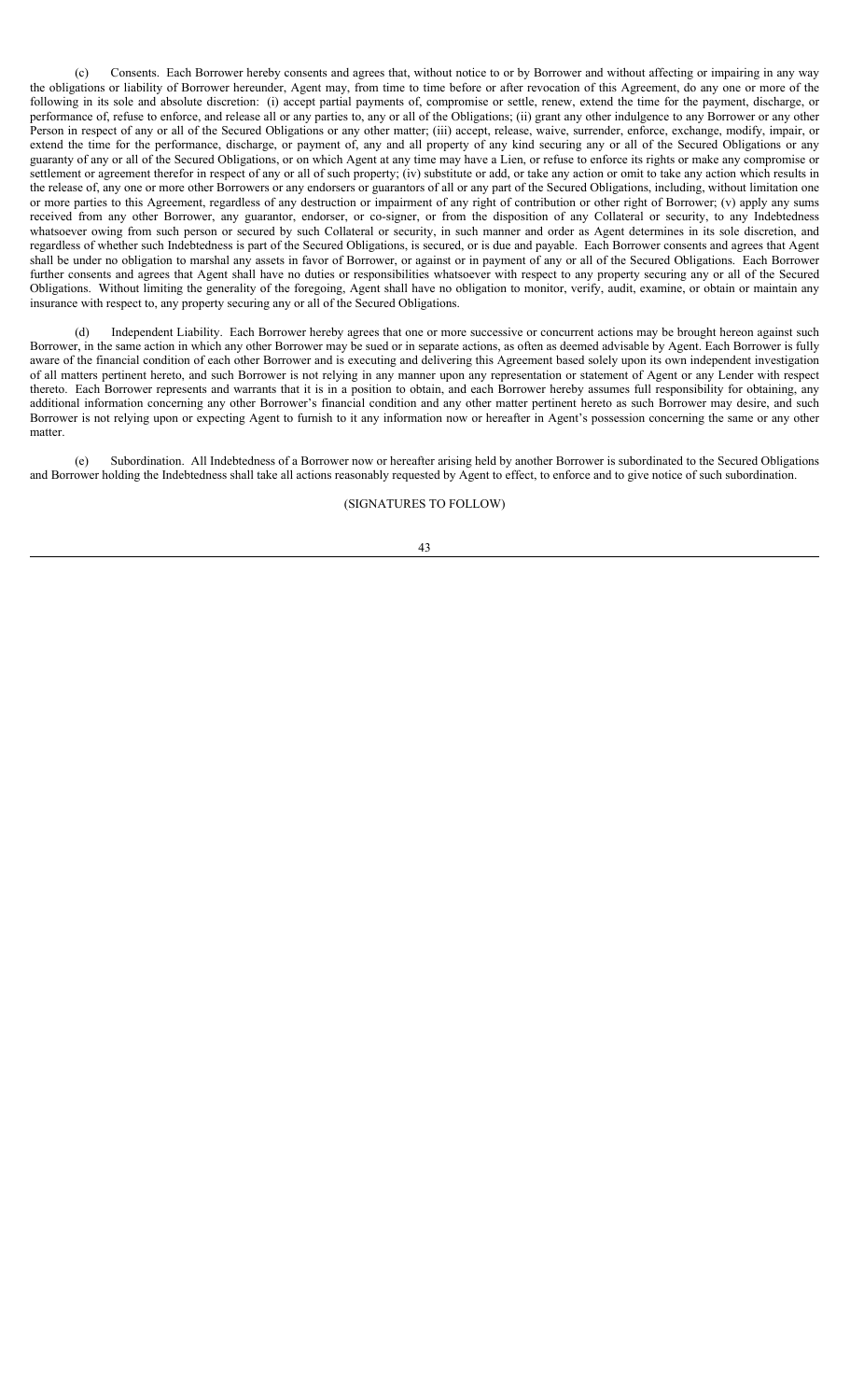**IN WITNESS WHEREOF**, Borrower, Agent and Lender have duly executed and delivered this Loan and Security Agreement as of the day and year first above written.

### **BORROWER:**

### **SORRENTO THERAPEUTICS, INC.**

Signature: /s/ Henry Ji, Ph.D. Print Name: Henry Ji, Ph.D. Title: President and Chief Executive Officer

### **CONCORTIS BIOSYSTEMS, CORP.**

Signature: /s/ Henry Ji, Ph.D. Print Name: Henry Ji, Ph.D. Title: President and Chief Executive Officer

# **ARK ANIMAL HEALTH, INC.**

Signature: /s/ Henry Ji, Ph.D. Print Name: Henry Ji, Ph.D. Title: President and Chief Executive Officer

# **SORRENTO BIOLOGICS, INC.**

Signature: /s/ Henry Ji, Ph.D. Print Name: Henry Ji, Ph.D. Title: President and Chief Executive Officer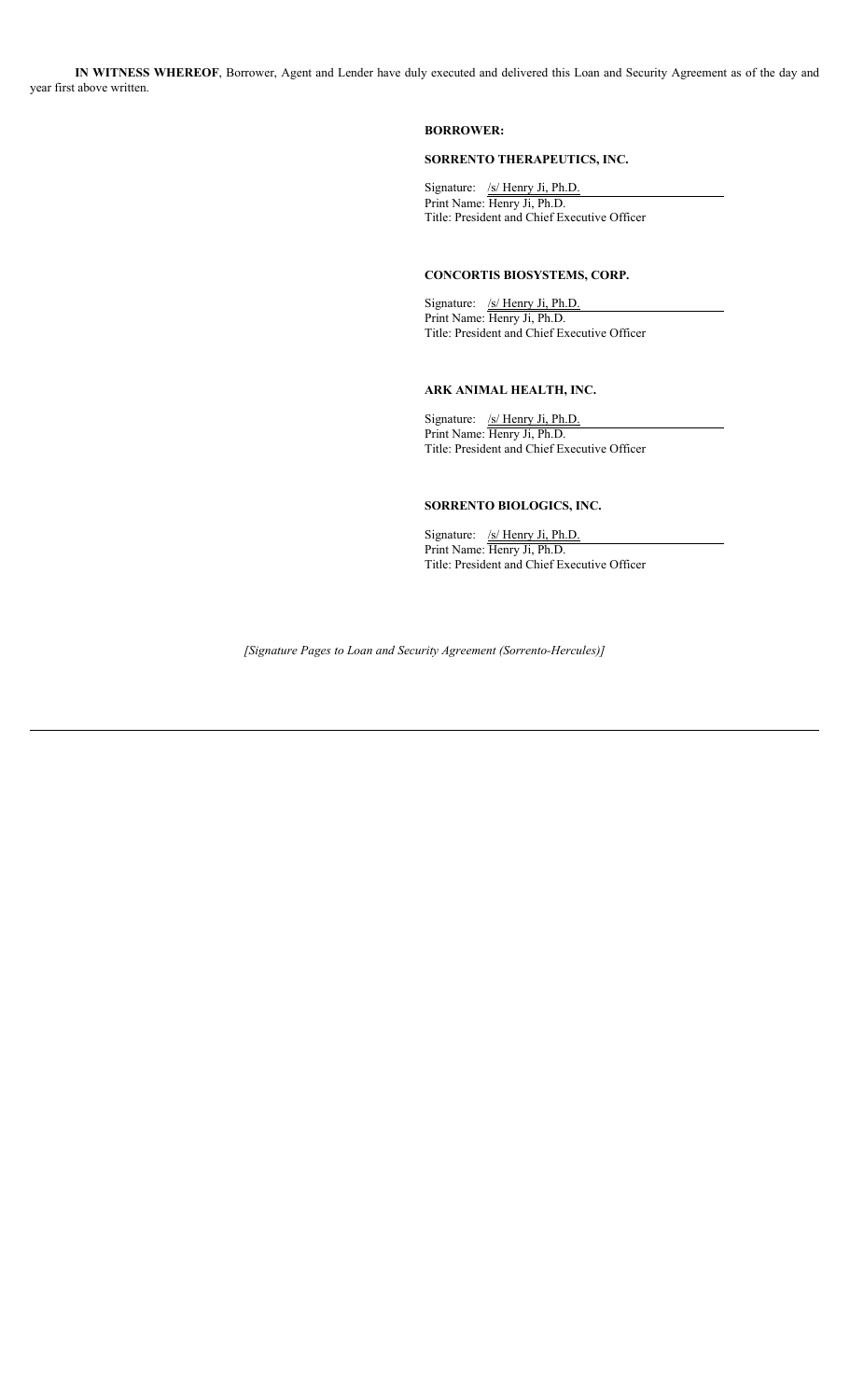# **TNK THERAPEUTICS, INC.**

Signature: /s/ Henry Ji, Ph.D. Print Name: Henry Ji, Ph.D. Title: President and Chief Executive Officer

# **SCINTILLA PHARMACEUTICALS, INC.**

Signature: /s/ Henry Ji, Ph.D. Print Name: Henry Ji, Ph.D. Title: President and Chief Executive Officer

### **LA CELL, INC.**

Signature: /s/ Henry Ji, Ph.D. Print Name: Henry Ji, Ph.D. Title: Chief Executive Officer

# **SINIWEST HOLDING CORP.**

Signature: /s/ Henry Ji, Ph.D. Print Name: Henry Ji, Ph.D. Title: President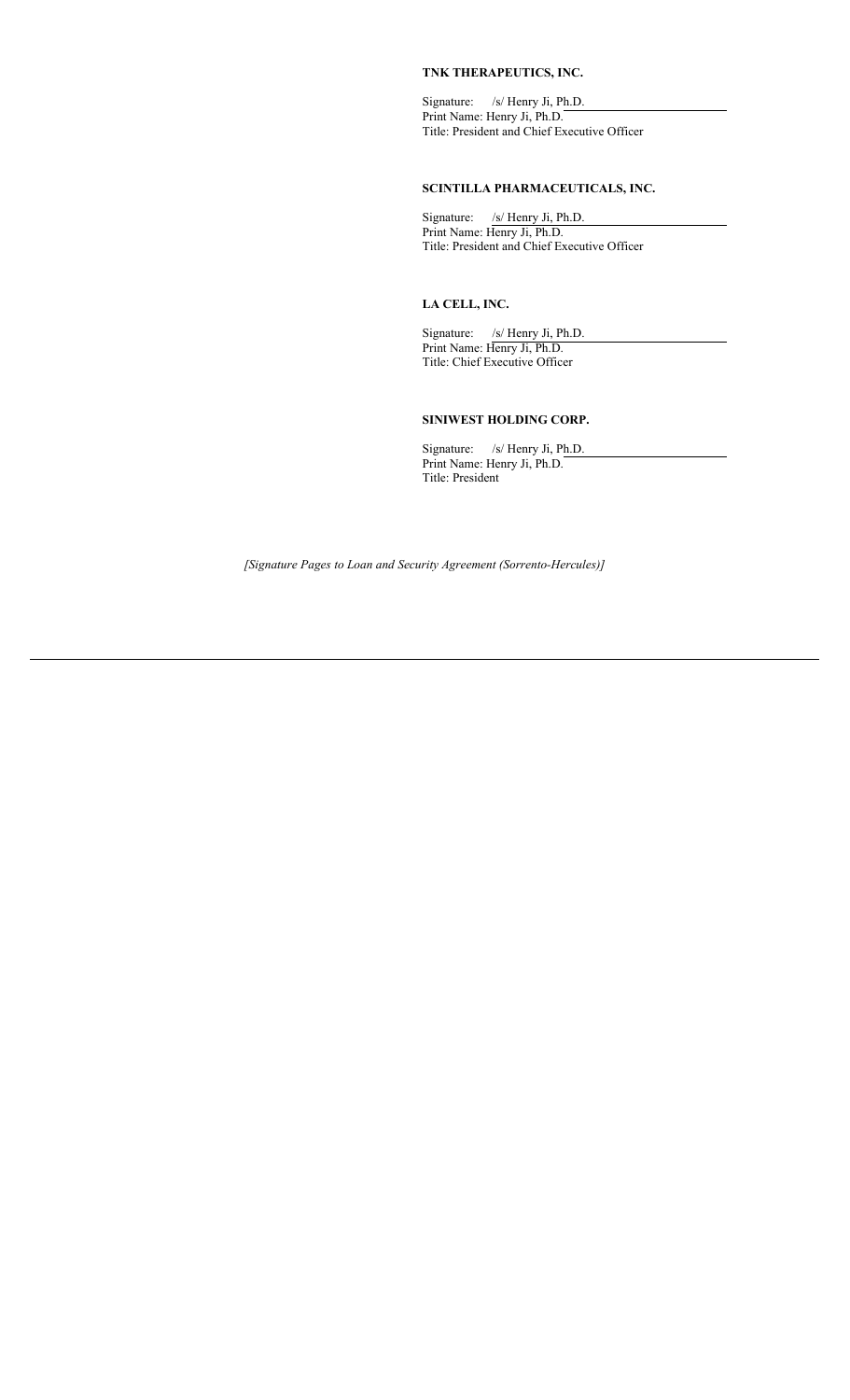### **LEVENA BIOPHARMA US, INC.**

Signature: /s/ Henry Ji, Ph.D. Print Name: Henry Ji, Ph.D. Title: President and Chief Executive Officer

# **SORRENTO BIOSERVICES, INC.**

Signature: /s/ Henry Ji, Ph.D. Print Name: Henry Ji, Ph.D. Title: President

### **SCILEX PHARMACEUTICALS INC.**

Signature: /s/ Henry Ji, Ph.D. Print Name: Henry Ji, Ph.D. Title: Chief Executive Officer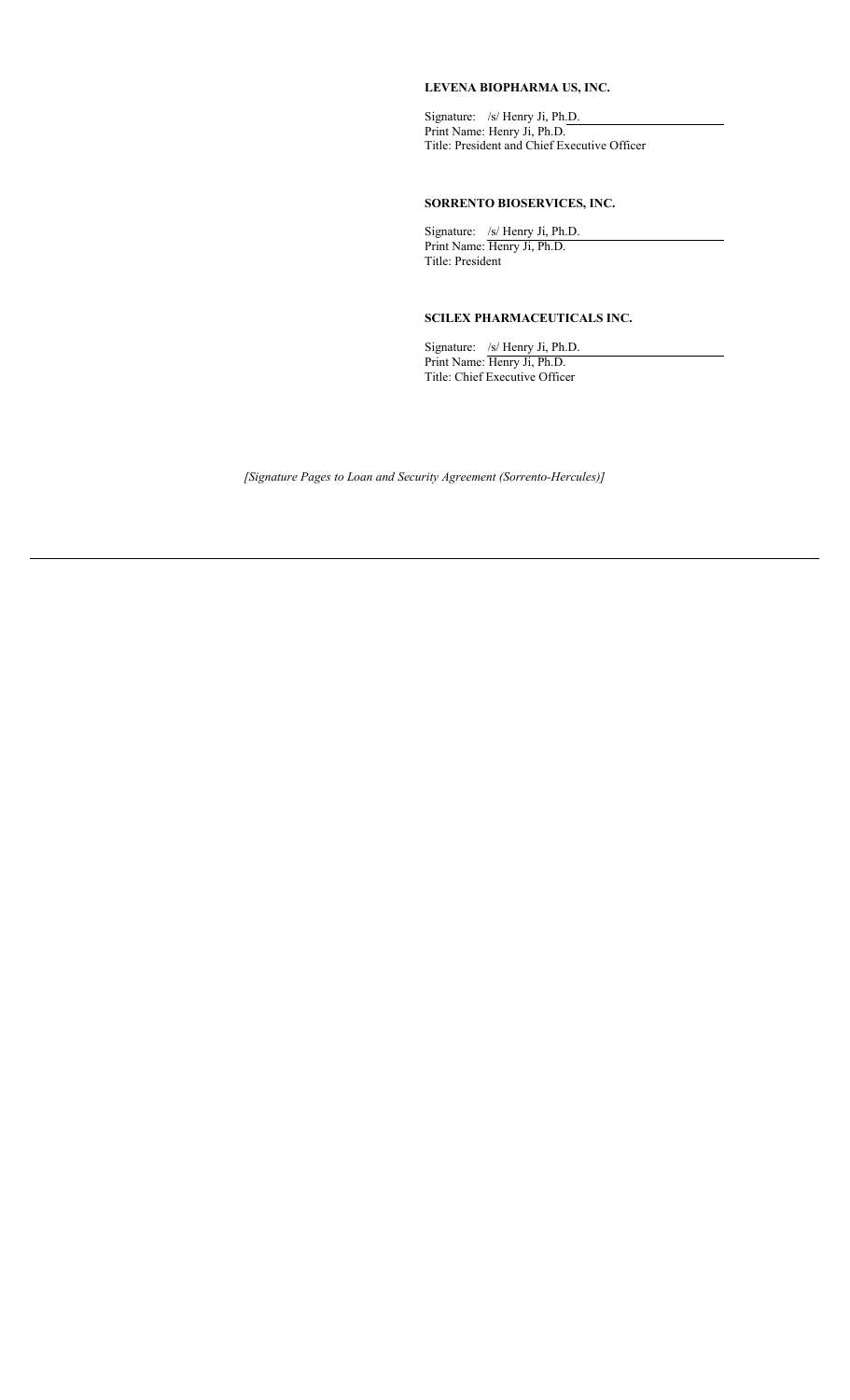# **AGENT:**

### **HERCULES CAPITAL, INC.**

Signature: /s/ Jennifer Choe Print Name: Jennifer Choe Title: Assistant General Counsel

# **LENDER:**

### **HERCULES CAPITAL, INC.**

Signature: /s/ Jennifer Choe Print Name: Jennifer Choe Title: Assistant General Counsel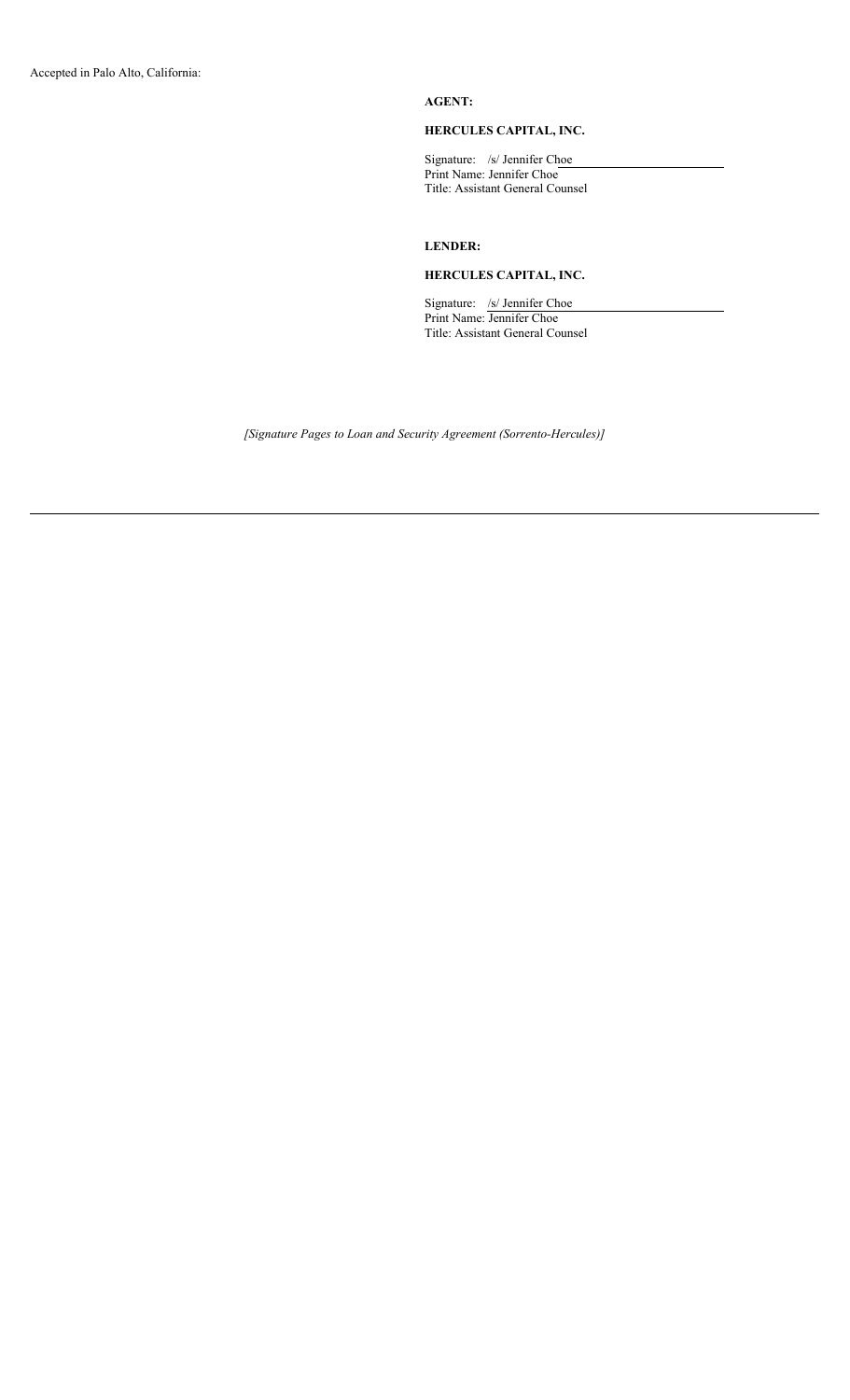# **COMMITMENTS**

| <b>LENDER</b>          | <b>TRANCHE</b> | <b>TERM COMMITMENT</b> |
|------------------------|----------------|------------------------|
| Hercules Capital, Inc. | Tranche I      | \$50,000,000           |
| Hercules Capital, Inc. | Tranche II     | \$10,000,000           |
| Hercules Capital, Inc. | Tranche III    | $$15,000,000*$         |
| TOTAL COMMITMENTS      |                | \$75,000,000*          |

\* Funding of Tranche III subject to approval by Lender's investment committee in its sole and unfettered discretion.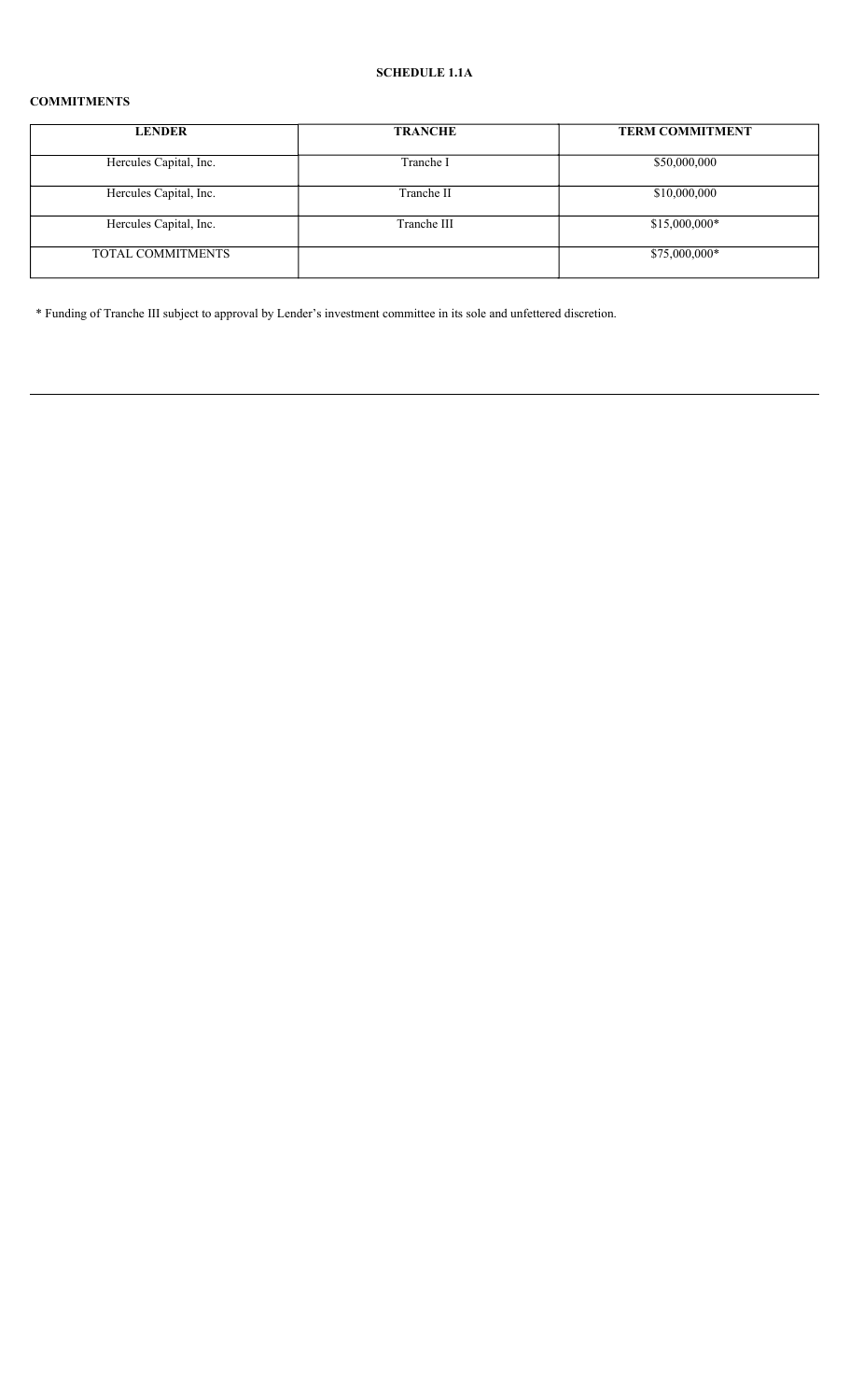#### **CERTIFICATION OF CHIEF EXECUTIVE OFFICER PURSUANT TO RULES 13a-14(a) AND 15d-14(a) UNDER THE SECURITIES EXCHANGE ACT OF 1934, AS ADOPTED SECTION 302 OF THE SARBANES-OXLEY ACT OF 2002**

### I, Henry Ji, certify that:

- 1. I have reviewed this Amendment No. 3 to Annual Report on Form 10-K/A of Sorrento Therapeutics, Inc.; and
- 2. Based on my knowledge, this report does not contain any untrue statement of a material fact or omit to state a material fact necessary to make the statements made, in light of the circumstances under which such statements were made, not misleading with respect to the period covered by this report.

Date: June 26, 2017 By: /s/ Henry Ji

Henry Ji President and Chief Executive Officer *(Principal Executive Officer)*